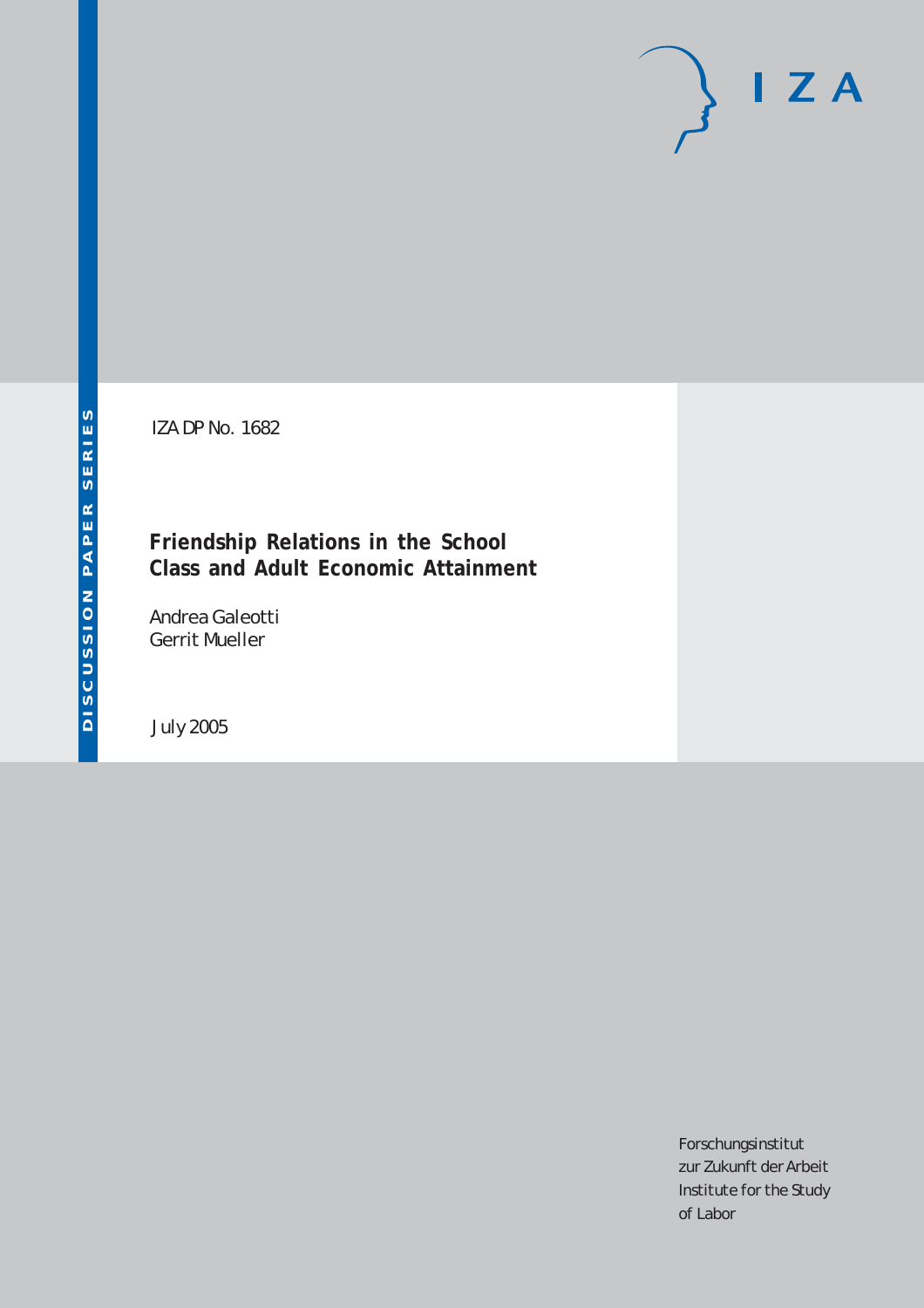# **Friendship Relations in the School Class and Adult Economic Attainment**

# **Andrea Galeotti**

*California Institute of Technology and University of Essex* 

# **Gerrit Mueller**

*Erasmus University Rotterdam, Tinbergen Institute and IZA Bonn* 

# Discussion Paper No. 1682 July 2005

IZA

P.O. Box 7240 53072 Bonn Germany

Phone: +49-228-3894-0 Fax: +49-228-3894-180 Email: [iza@iza.org](mailto:iza@iza.org)

Any opinions expressed here are those of the author(s) and not those of the institute. Research disseminated by IZA may include views on policy, but the institute itself takes no institutional policy positions.

The Institute for the Study of Labor (IZA) in Bonn is a local and virtual international research center and a place of communication between science, politics and business. IZA is an independent nonprofit company supported by Deutsche Post World Net. The center is associated with the University of Bonn and offers a stimulating research environment through its research networks, research support, and visitors and doctoral programs. IZA engages in (i) original and internationally competitive research in all fields of labor economics, (ii) development of policy concepts, and (iii) dissemination of research results and concepts to the interested public.

IZA Discussion Papers often represent preliminary work and are circulated to encourage discussion. Citation of such a paper should account for its provisional character. A revised version may be available directly from the author.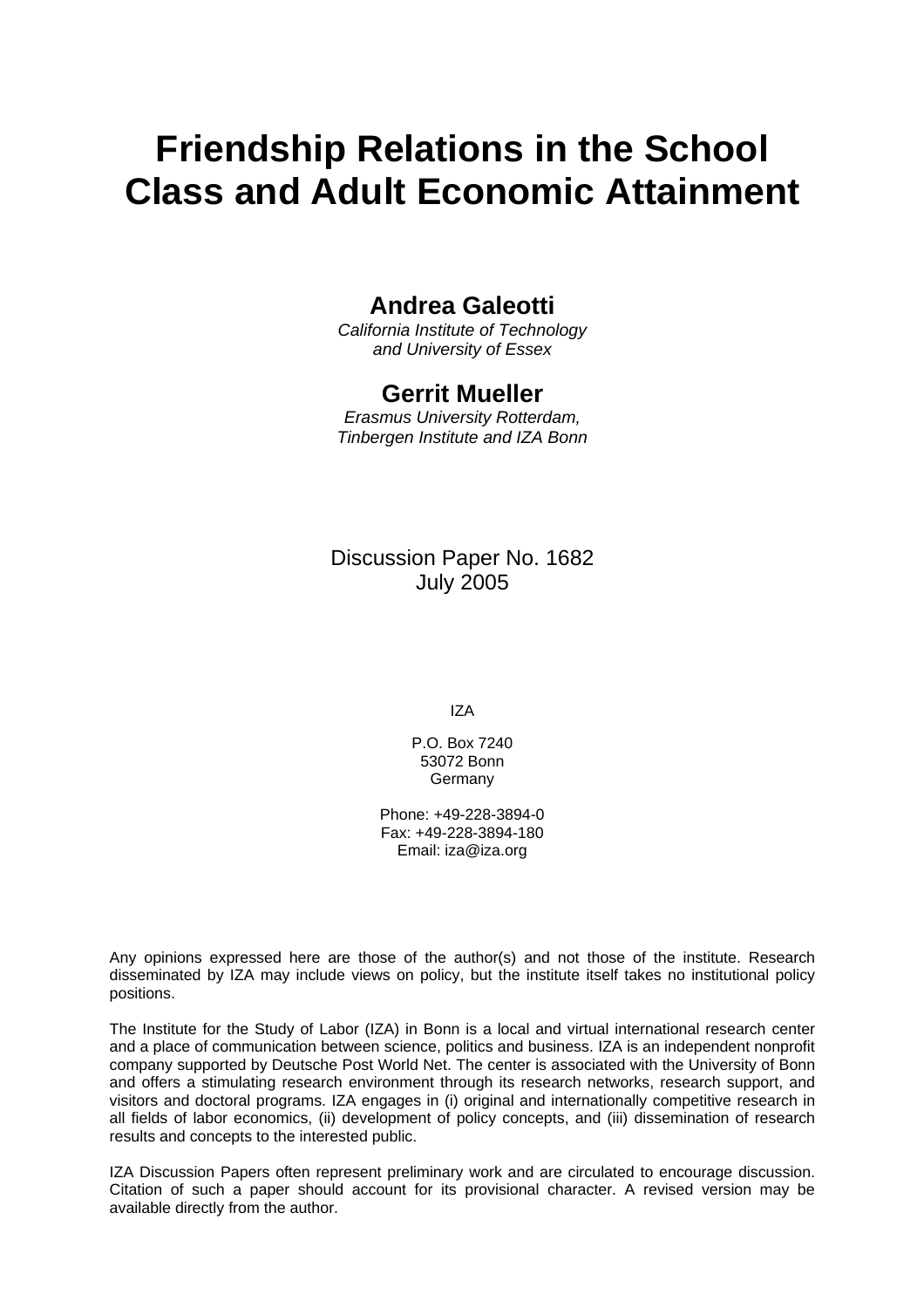IZA Discussion Paper No. 1682 July 2005

# **ABSTRACT**

# **Friendship Relations in the School Class and Adult Economic Attainment**[∗](#page-2-0)

We analyze the impact of adolescents' friendship relations in their final-year class of high school on subsequent labor market success. Based on a typology of network positions we locate each student within the social system of the school class as either: an isolate, a sycophant, a broker or a receiver. These positions identify individuals' social standing within the group of classmates and proxy for their interpersonal behavior and social competencies. We offer empirical evidence that differential social standing in adolescence predicts large and persistent earnings disparities over the entire life course. The estimated wage premia and penalties do not appear to be substantially confounded by measures of family and school resources, and materialize largely independent of differences in cognitive abilities, grade rank in class, personality traits or friends' characteristics. A moderate share of the earnings inequalities is mediated by differential post-secondary human and social capital investment. From a conceptual point of view, we contribute an application of egocentered network methods within conventional labor economic survey research.

JEL Classification: A14, I21, J31

Keywords: friendship ties, social capital, earnings

Corresponding author:

 $\overline{a}$ 

Gerrit Mueller Erasmus University Rotterdam Department of Economics Burg. Oudlaan 50 3062 PA Rotterdam The Netherlands Email: [mueller@few.eur.nl](mailto:mueller@few.eur.nl)

<span id="page-2-0"></span><sup>∗</sup> We thank Michele Belot, Gabriella Conti, Luis Garicano, Steve Pischke, Erik Plug, and Coen Teulings for valuable comments and suggestions. Gerrit Mueller gratefully acknowledges the hospitality of The University of Chicago Graduate School of Business where part of this research was carried out.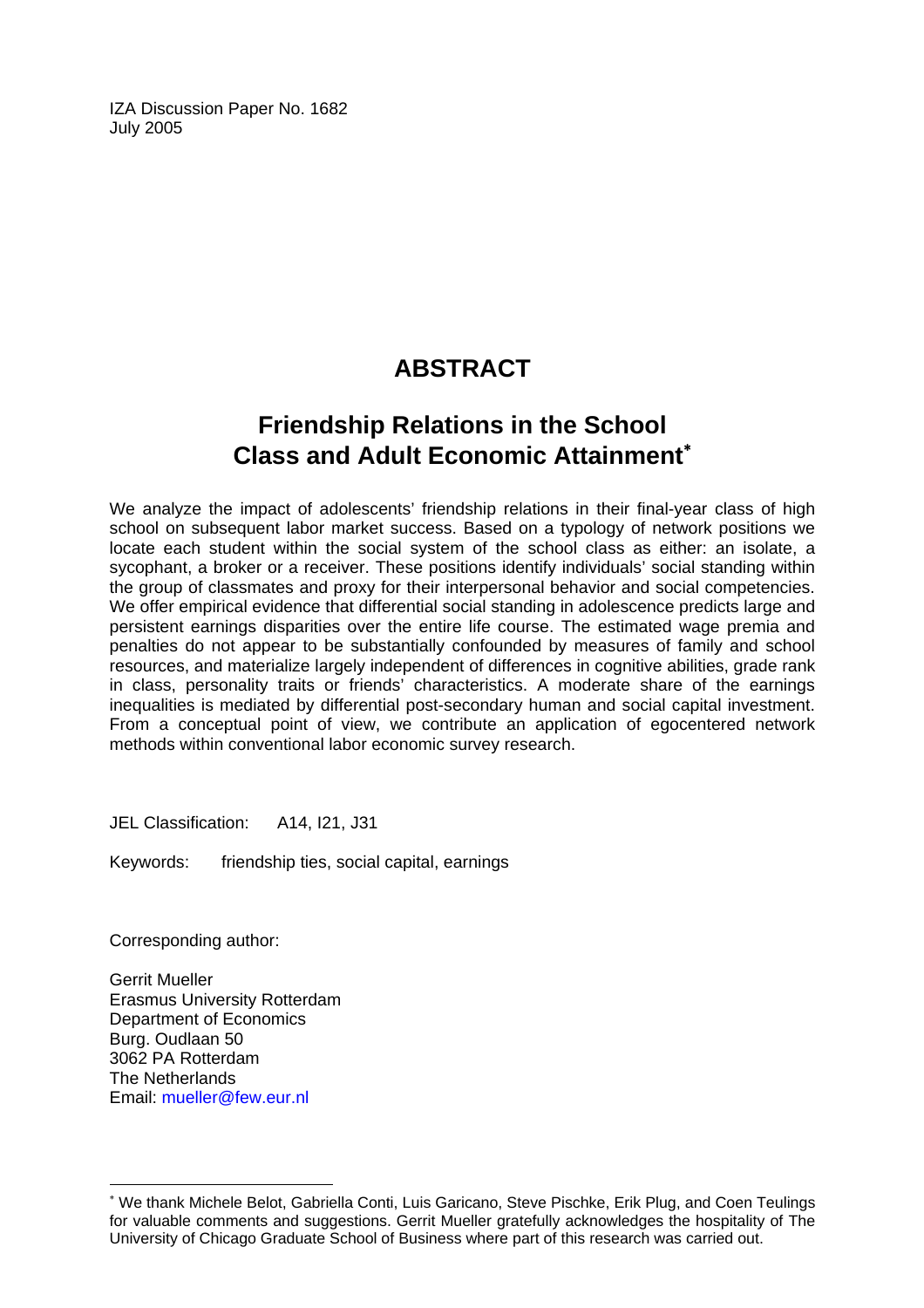Now in these unequal friendships the benefits that one party receives and is entitled to claim from the other are not the same on either side; ... the better of the two parties, for instance, or the more useful or otherwise superior as the case may be, should receive more affection than he bestows.

— Aristotle, The Nicomachean Ethics

#### I Introduction

In his seminal essay "The School Class as a Social System" Talcott Parsons [1959] described the school class as an agency of socialization through which individual personalities are trained to be motivationally and technically adequate to the successful performance of their adult roles. When economists study skill formation and the effects of schooling, they often focus on the development of technical skills as measured by scores on reading, writing, and mathematics tests. Important outcomes these may be, the school not only imparts a certain amount of subject knowledge and general problem solving skills. It also internalizes in its pupils the social competencies and behavioral norms that make them function adequately on an interpersonal level. The importance of classmates in this respect should be immediately evident. Classmates constitute the primary social system, besides the family, in which any adolescent participates. The focus of our work, then, is on analyzing the effect of students' social relationships with classmates on subsequent economic attainment.

The view of the school class as a social system forms the point of departure for our work in two respects: First of all, it draws our attention to the motivational and behavioral outcomes of the schooling process. It stresses the fact that social competencies and norms for interpersonal behavior are not acquired in the abstract. They develop in the relations to others and are the outcomes of a prolonged socialization process stretching from early childhood in the family and elementary school until the end of high school. Secondly, viewing the school class as a social system has an influence on the methodological approach. To us, the most appropriate way of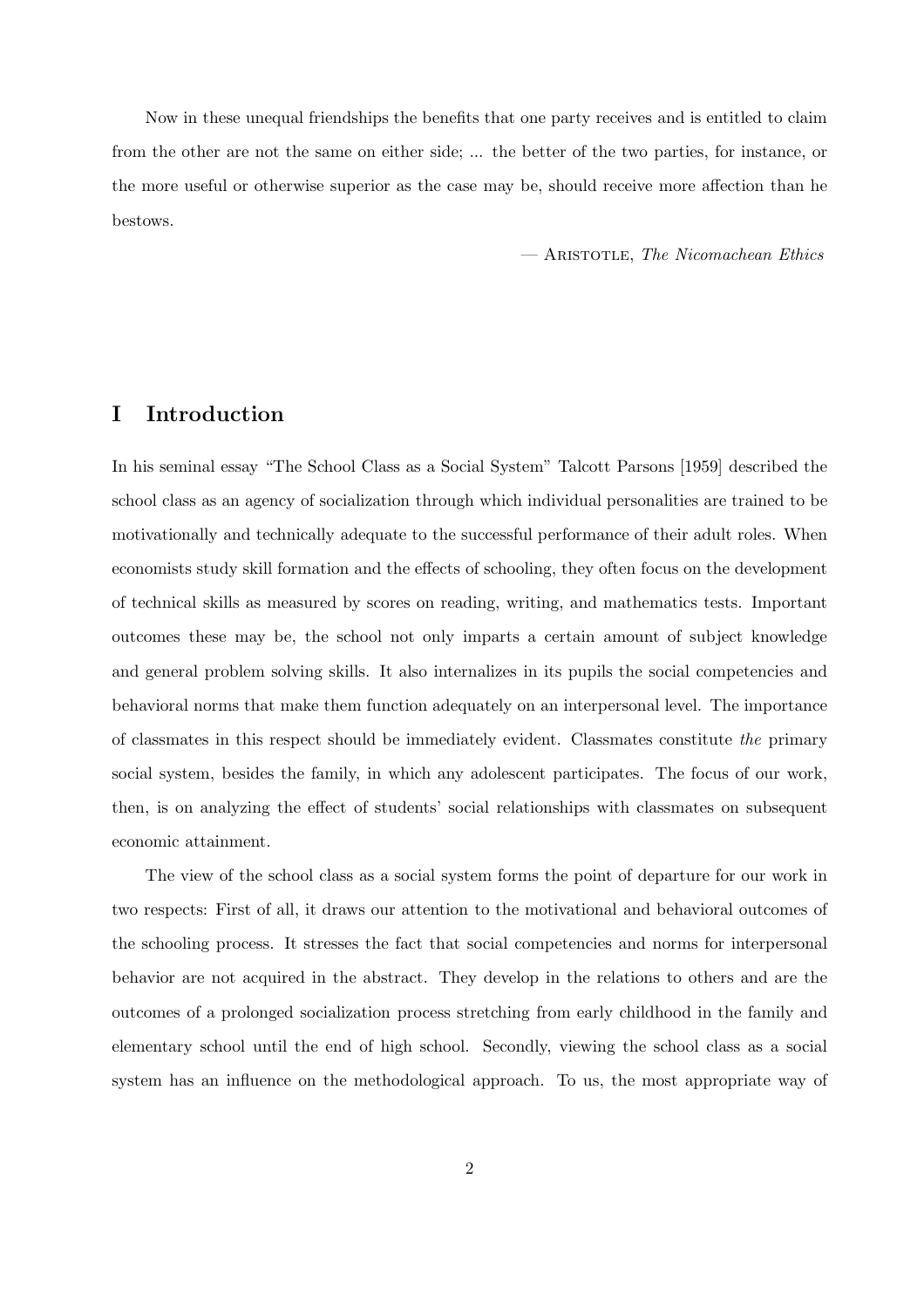measuring inherently "relational" concepts is to draw on methods from social network analysis.

We employ detailed information on high school friendship relations available from respondents to the Wisconsin Longitudinal Study (WLS). Respondents were asked to report names of up to three best friends from their senior class in high school. We use this information to represent each high school class as a "directed friendship network" where a link from student  $i$  to classmate  $j$ is established whenever the former claims friendship to the latter. The fact that connections are directed leads to a conceptual distinction: by sponsoring a tie of friendship, a student reveals his affection towards the recipient of the claim, while by receiving a claim of friendship a student is the object of social approval.

Following Burt [1976] and Wasserman and Faust [1994], we treat the position of individuals in their network as a well defined "set of relations" to and from each actor in the system and construct a typology of four positions (or roles) according to the similarity of their ties: isolates, sycophants, brokers and receivers. Isolates are individuals who deliberately do not promote ties and who do not receive any social approval either. The position of the sycophant reflects the idea of a person trying to tag along while the attempt to being socially connected is not reciprocated by others. The mirror image of the sycophant is the receiver, also often referred to as occupying a "primary position" in the network of relationships. Receivers represent, somewhat oversimplified, the prototype of socially prestigious actors as they receive social approval without the need to engage in friendship pacts with other classmates. Those who receive and at the same time reciprocate by means of promoting friendship ties are classified as brokers. Brokers are also often referred to as "ordinaries" as they represent the most common position in groups.

These network positions, though highly stylized, relate to a number of individual attributes and behavioral outcomes. Specifically, they appear to be largely orthogonal to measures of cognitive ability, but they do relate to social participation outcomes in a way we would have expected on the base of our discussion in the previous paragraph. To give some examples, those who were socially isolated during high school time are less frequently married, less involved in organizations, have fewer contacts with friends and relatives, and rely less often on informal contacts in their job search, 35 years later!

The main focus of our empirical analysis lies on the estimation of wage differentials across types. We find that differential social standing in adolescence predicts significant and large earn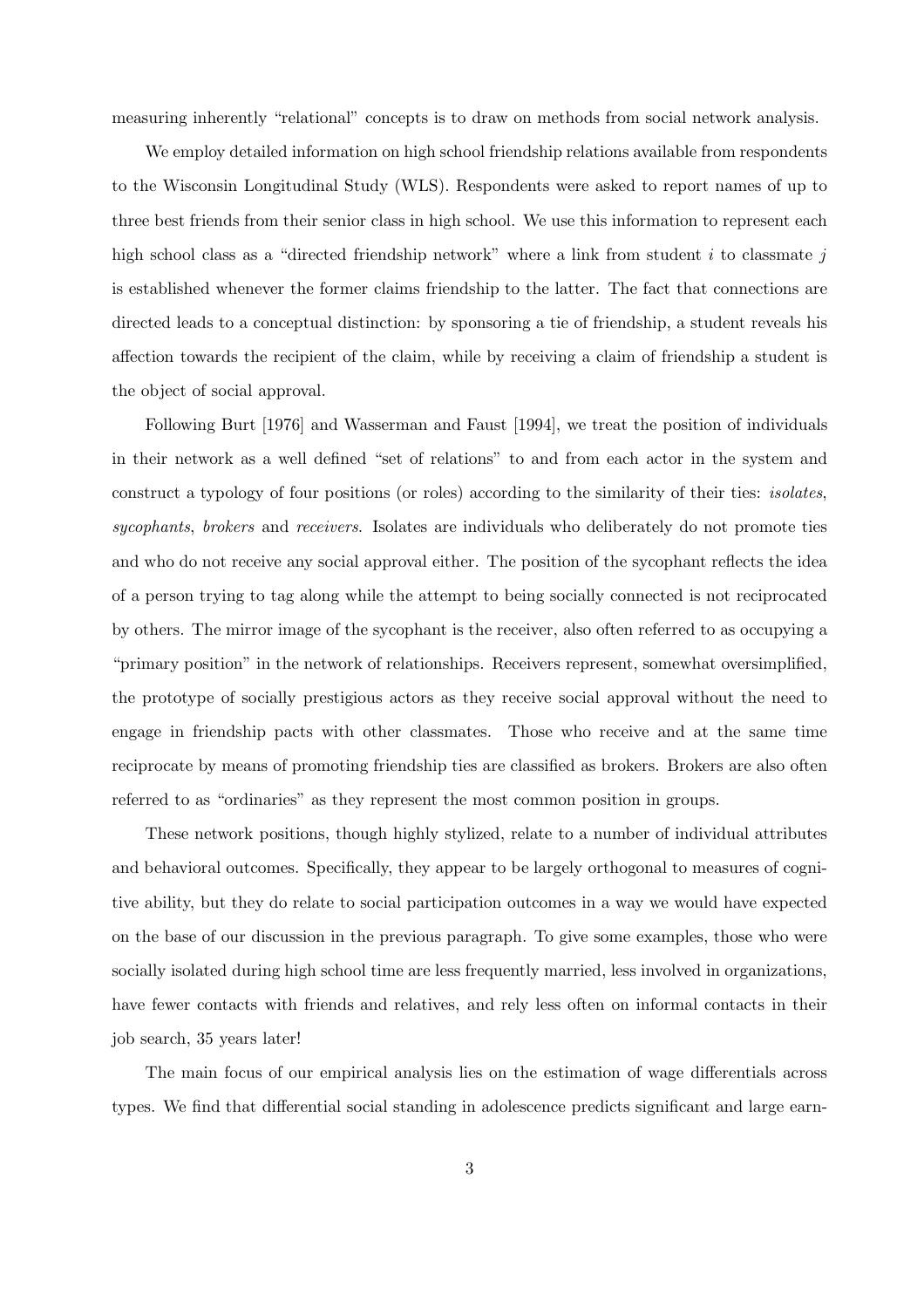ings inequalities over the adult life course. Two results merit special consideration: students who were socially isolated within their school class earn between 43 and 25 percent less than average 35 years later, depending on the set of controls entered. Considering the opposite end of the social spectrum, we find that receiver types earn a wage premium of 33 to 26 percent compared to an average individual, again, conditioning on different sets of covariates. The estimated wage premia and penalties do not appear to be substantially confounded by measures of family and school resources, and materialize largely independent of differences in cognitive abilities, grade rank in class, personality traits or friends' characteristics. We do find, though, that a moderate share of the earnings inequalities is mediated by differential post-secondary human and social capital investment.

We are certainly not the first to recognize that behavioral skills, loosely defined, form an important subcomponent of human capital and that schools play a central role in developing such skills [Bowles, Gintis and Osborne 2001]. In fact, there is a growing number of studies on the role of "noncognitive skills" that document how pre-labor market measures of motivation, social adaptability and interpersonal skills help explaining adult socioeconomic outcomes (e.g. Heckman, Stixrud and Urzua [2004]). Another recent strand in the literature prefers to study the social component of human capital under the heading of "individual social capital" [Glaeser, Laibson and Sacerdote 2002]. Whichever generic term one may favor, both serve as a catchall for acquired behavioral skills, socialized norms of conduct, as well as inborn pro-social character traits. In practice, these individual attributes are lumped together as they are empirically indistinguishable. We follow Glaeser et al. [2002] and adopt their notion of individual social capital since our approach to measurement is deliberately "sociometric" rather than "psychometric".

Our measures capture the outcomes of a differentiation process during secondary school in terms of the "social status" achieved by individuals relative to other individuals within the same class. To be precise, by school class we mean the set of classes participated in by the same grade cohort of students in any given school. This broader interpretation is appropriate here since students tend to specialize in elective subjects towards the end of secondary school. Members of the class in one subject need not be the same as in another. Individuals have been systematically exposed to association with different people across various contexts ranging from mathematics class to organized athletics and extracurricular activities. This implies a considerable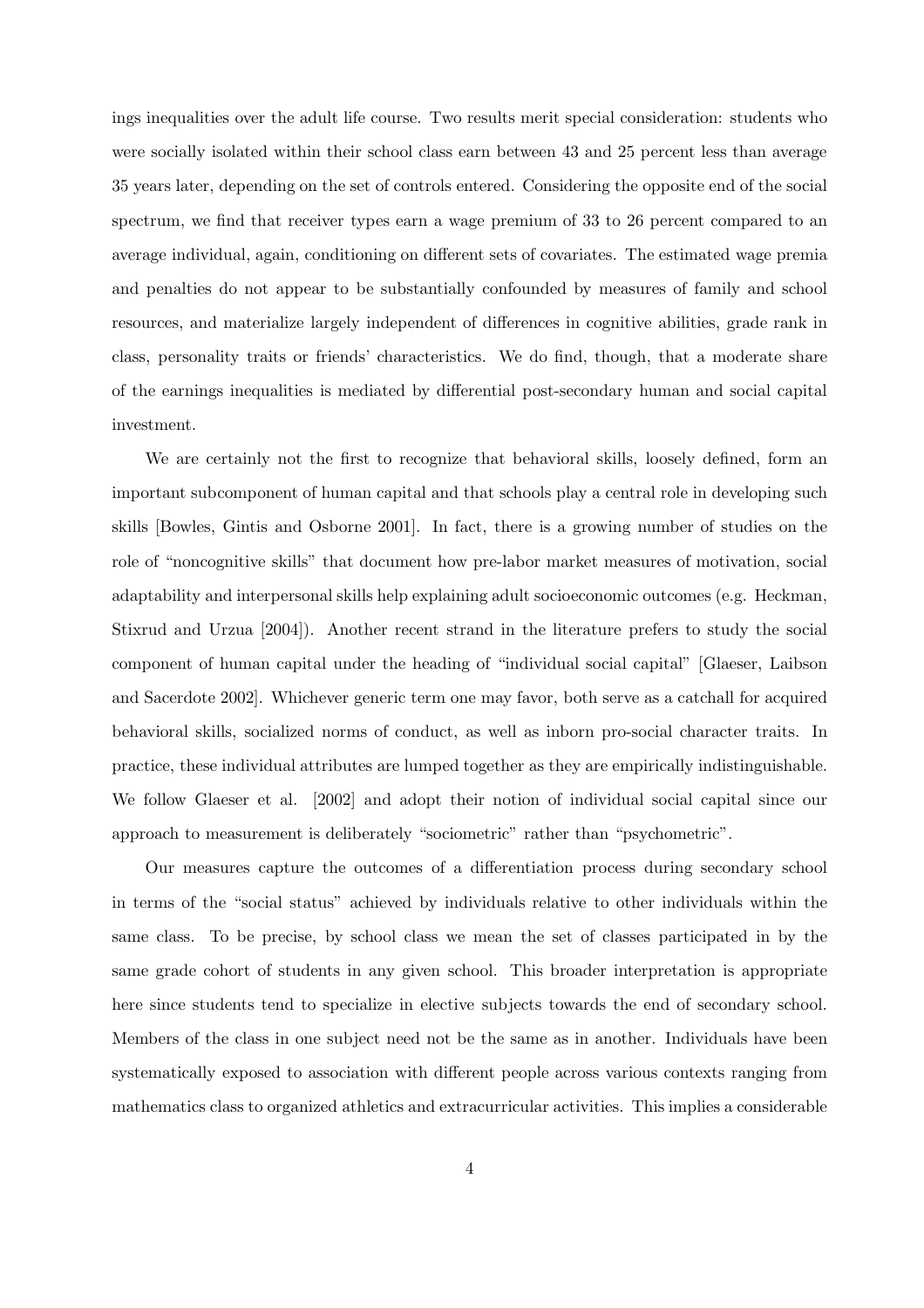reshuffling of friendships in which students have drifted into new and out of old relationships over the years. Since association is a choice, the final position in which an individual is observed is highly informative for identifying different types of personalities and behaviors. Drawing again on Parsons [1959], we would like to spend a few more words on what we think it is that adolescents acquire by social interaction with classmates, and why it should matter for their subsequent economic attainment.

The psychological function of social interaction with classmates is that it provides a testing field for gaining acceptance from age-peers, that is from "status-equals". The degree to which an individual is accepted by his peers is related to the extent to which he is able to make positive personal and social adjustments. During secondary school, a social differentiation process takes hold that gradually breaks up the individual's initial fixation on "generation-superiors" such as parents, the class teacher from elementary school and other significant adults. The new reference system is largely independent of adult supervision and approval. Individuals come to occupy differentiated positions within the group as an immediate consequence of their own interpersonal behavior and of what others consider appropriate conduct. An individual's social status is inevitably a direct function of the position he achieves within the school class and this position enters into the definition of his own identity.<sup>1</sup> Large parts of an individual's role performance when adult, as an employee in a team of co-workers for example, will also be in association with status-equals or near-equals. By that time, one has to have understood the "rules of the game" and know how to gain acceptance and social support, whom to trust and when to reciprocate. Therefore, it is social interaction within the group of classmates that provides a bridge to the adult world in terms of acquired social skills and norms for interpersonal behavior.

In summary, using citations as a measure of the interest of citors towards citees, we group individuals into equivalent positions across school classes. The suggested typology is certainly a crude and highly stylized description of individual differences in social capital. And yet, it proves to be a very informative one when it comes to explaining individuals' differential success in the labor market. From a conceptual point of view, we contribute an application of egocentered

<sup>&</sup>lt;sup>1</sup>In a study of Illinois high schools, Coleman [1961] finds that students identify themselves as belonging to social categories such as nerds, jocks, leading crowd and others. Students tend to differentiate themselves along two major dimensions: 'cognitive achievement' as measured by grades, and 'social approval' as reflected in leadership roles in extracurricular student activities and participation in high school athletics. See Akerlof and Kranton [2002] on "Identity and Schooling" for a review and economic interpretation of the sociological literature on education.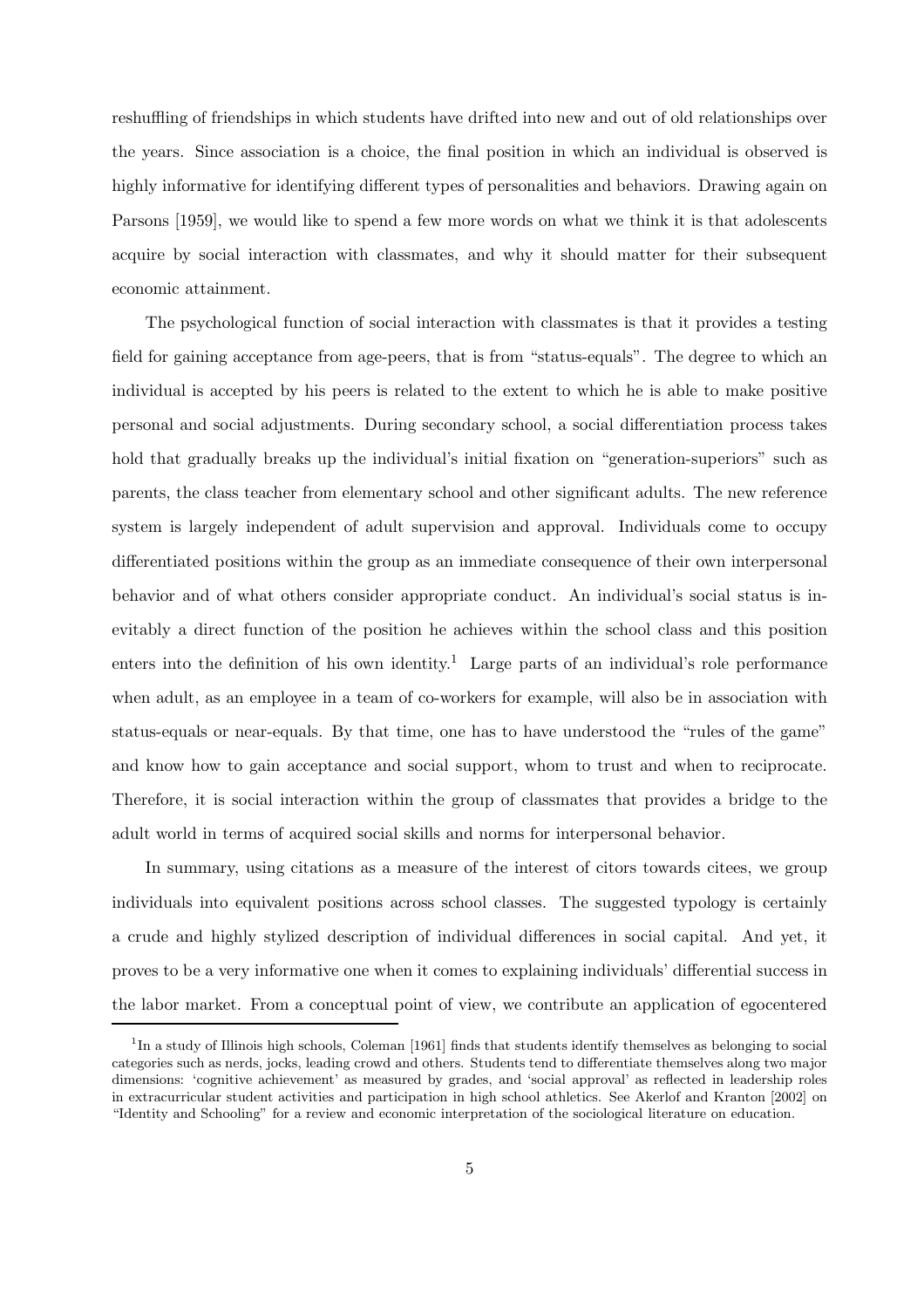network methods within conventional labor economic survey research. The remainder of the paper is organized as follows: Section II introduces some elementary concepts of social network analysis, defines our measures and describes the relational data at hand. Section III examines whether in our sample there are significant associations between sociometric position in school class and adult wages. Section IV analyzes the earnings premia and penalties in relation to differential school resources, family background, cognitive ability, grade rank, personality traits and peer characteristics. Moreover, we try to shed some light on possible channels through which the observed earnings inequalities might have evolved, such as social capital accumulation, postsecondary schooling and occupational sorting. Section V concludes with some thoughts on the policy relevance of our findings, a discussion of potential limitations, and directions for future research.

#### II Social Network Analysis: Method, Data and Measures

#### A The Egocentered Network Method

The network approach conceives the social system as a set of individuals (nodes) and patterns of well specified relations (ties) joining individual members. Network analysis may then be conducted on two levels: the individual "actor level" or the overall "structural level". With the latter, interest usually centers on concepts and measures pertaining to the entire network of relationships, such as its density or connectedness. On an actor level, one would typically be interested in quantifying the popularity, influence or sociometric position of an individual within a given network. Depending on the level of analysis, both, the location of individual actors within the network, as well as the structural properties of the whole social system may then be related to economic outcomes of interest. On the structural level, one prominent example would be the work by Granovetter [1974] on job contact networks in which he relates social structures to market performance. On the actor level, the discussion in Akerlof and Kranton [2002] on identity and schooling is exemplary as it is concerned with group dynamics within the school class context.

Clearly, the chosen level of analysis has implications for the kind of network methods that are appropriate as well as for the type of data required for empirical analysis. If we desire to analyze the structural properties of a network, we need to gather "complete network data":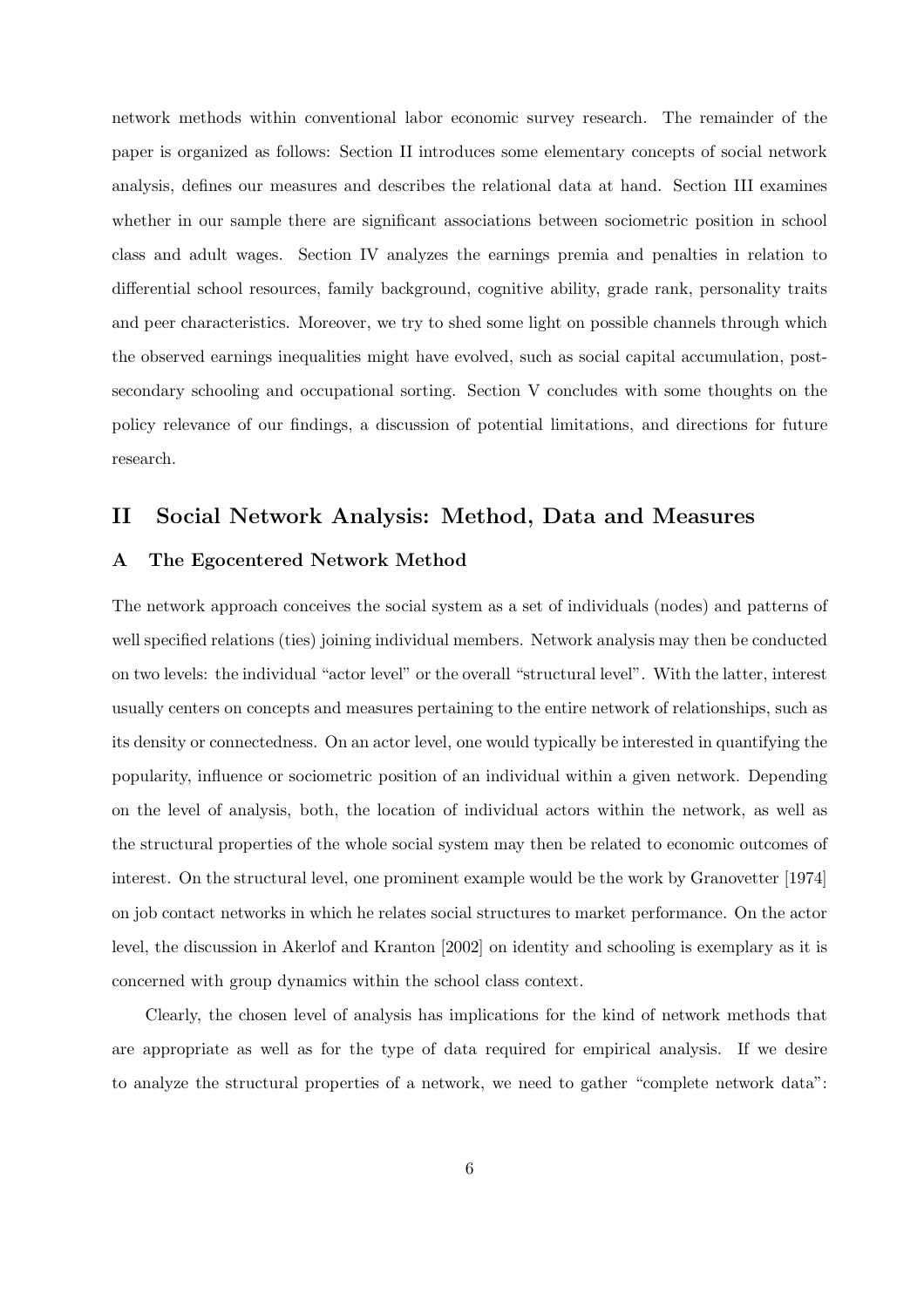information on all ties linking elements of a closed population. This implies that individual units of observation are not sampled by some standard probabilistic method as in conventional survey designs. Gathering full information on relationships among, say, all inhabitants of a small village may still be feasible, with potential limitations on the inferential side though. As the population of interest widens, data collection efforts may become prohibitively complex and expensive for all practical purposes.

However, when interest centers on the individual actors within the net of relationships, full network data might not be required. In many instances, one may resort to "egocentered network data": information on sets of ties surrounding sampled nodes.<sup>2</sup> In the present work, for instance, we consider a random sample from a population of high school seniors and ask them to report who are their close friends in class. Data like this does not allow us to map the full network and analyze its structural properties in great detail. But, the data is still relational in character and we can find out that some have close friends while others have none. Knowing this, we are able to understand something about differences in the actors' position in their (local) social structure and can relate these varying positions to variation in economic outcomes. This is the approach taken in our paper.

#### B High School Friendship Relations in the WLS

We employ detailed information on high school friendship relations available from respondents to the Wisconsin Longitudinal Study (WLS). The WLS consists of 10,317 randomly sampled individuals who graduated from Wisconsin high schools in 1957. Together, these individuals constitute approximately one-third of all seniors in Wisconsin high schools in that year. After the initial wave of data collection, primary respondents were re-interviewed in 1975 and 1992. Together with their parents' interview of 1964, these waves provide information on, among others, socio-economic background, mental ability, educational attainment, family formation, personality traits and labor market histories. The original sample is broadly representative of white men and women who have completed at least twelve years of schooling. For more detailed information on the WLS be referred to Sewell et al. [2001] and the references therein.

<sup>2</sup>For an exhaustive discussion of sampling methods in a network context and the analysis of survey network data, see Marsden [1990].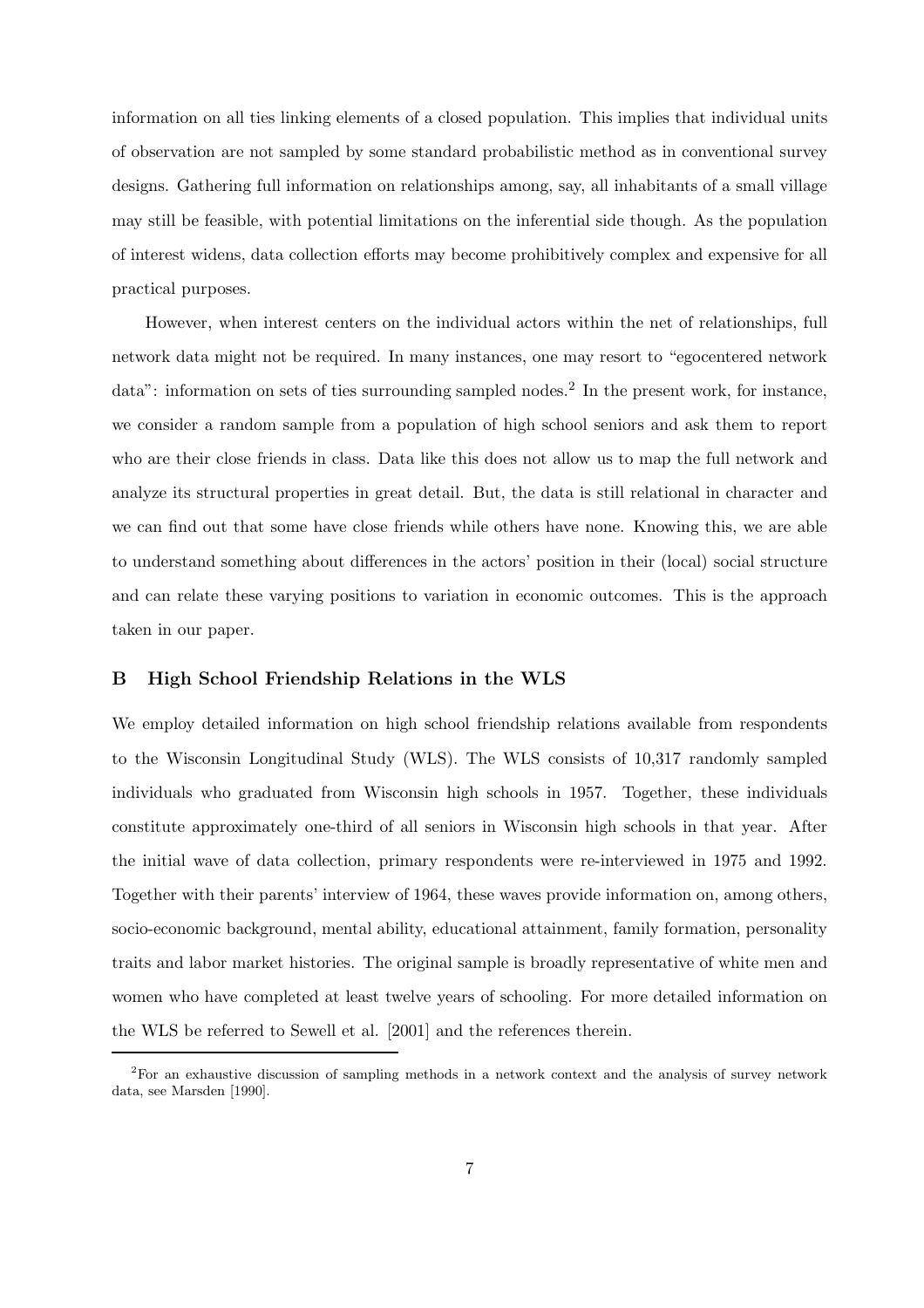In the 1975 wave, respondents were asked to report names of up to three best friends from their senior class in high school. The survey design of the WLS bounds the set of nodes by school-class membership: claims of friendship can be done only among students who belonged to the same school and class. Relational quantification is based on individual evaluation: student i has a tie with student  $j$  if and only if i claims his friendship to j. Two things are worth noting in this context. The first is that we are considering dichotomous relations, either a relation exists or it does not, while the strength of the relation is not defined. The second is that our relations are directed, that is, if i claims friendship to j, the reverse is not necessarily true. This leads to a conceptual distinction between a student who receives a claim of friendship and a student who sponsors a claim of friendship. The former is socially approved, while the latter shows general friendliness towards the recipient. There are further three remarks related to measurement of friendship ties in the WLS.

First, the questionnaire is a combination of free recall, respondents write down names, and retrospective fixed choice, they may nominate at most three friends belonging to their class. The implication of this design for possible measurement error in observed friendship ties is limited. Indeed, the free recall and the retrospective fixed choice design force the responder to remember the identity of his (or her) friends at high school and to select at most three of them.<sup>3</sup> This assures that claims of friendship are towards individuals with whom the respondent experienced stable patterns of interaction. Second, the information gathered is subjective in nature: the social relation under analysis, friendship, is perceived independently by the parties involved. Third, due to random sampling of nodes, we do not have a full description of all relations among students in any given class. We do observe the full set of ties sponsored by sample members towards individuals both, in- and outside the sample. But, claims of friendship coming from classmates who have not participated in the WLS towards sample members are missing. Moreover, individuals were not sampled randomly on a class level, but sampling occurs at the aggregate level. This implies that even if the size of the sampled classes would on average be one-third of the original, there will be classes with higher and lower proportions of students.

<sup>3</sup>We recognize that forcing individuals to make a fixed number of choices distorts some measurements of friendships, but the alternative of allowing each individuals to make any number of choices also distorts the measurement of friendships. Given the conceptual ambiguity of the meaning of friends (for the students themselves), the fixed choice design provides information that is at least as reasonable and reliable as any other method. For a discussion see Feld and Elmore [1982].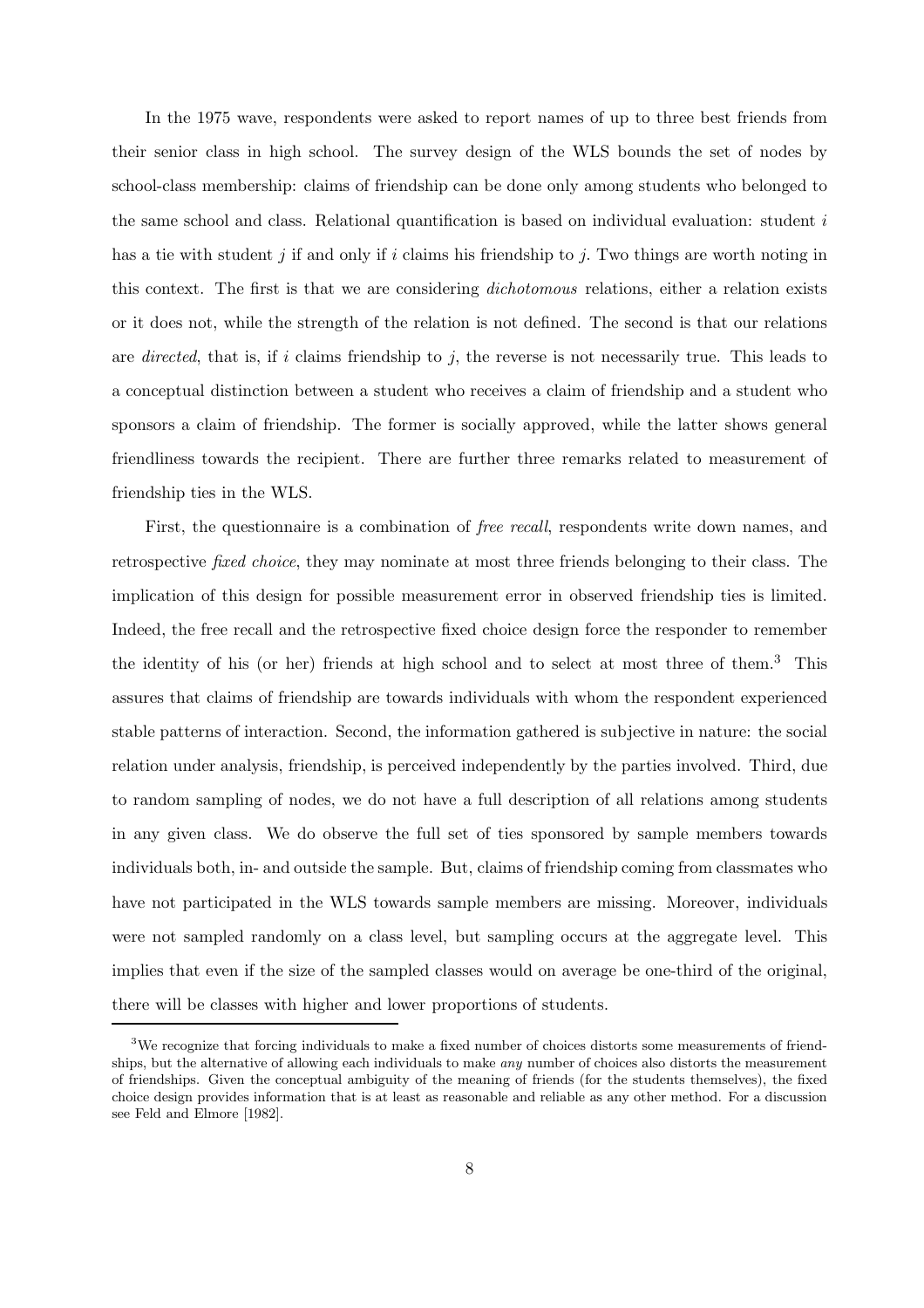Obviously, the value of our analysis hinges on whether the rules for including and excluding nodes are sensible in the sense of generating indicators that are not artifacts of those rules [see Marsden 1990]. After having introduced our measures, we will return to this issue and address in more detail the consequences of sampling portions of a school class network.

#### C In-degree, Out-degree and Network Positions

We represent each of the school classes in our data as a directed network, q, where a link from student i to student j is established whenever the former claims friendship to the latter. We denote a link from i to j as  $g_{i,j} = 1$ , while  $g_{i,j} = 0$  means that student i does not claim friendship to j. Receiving and sponsoring links may be formalized using two graph-theoretical notions: the *In-degree* and the *Out-degree*. Formally, the Out-degree of student i, denoted as  $y_i$ , is the number of claims of friendship he or she sponsors, that is  $y_i = \sum_j g_{i,j}$ . The In-degree of student i, denoted as  $x_i$ , is the number of claims student i receives from others, that is  $x_i = \sum_j g_{j,i}$ . Thus, each actor *i* is characterized by a bidimensional social vector  $e_i = (x_i, y_i)$  and network positions can be constructed by combining the characteristics of such social vectors across actors. With the relational data at hand, this approach allows us to partition the set of sample members into subgroups of people who have the same position within their respective network.<sup>4</sup> Following Burt [1976] and Wasserman and Faust [1994], we define the position of a student in a given school class in the following way:

A student i in a directed network g is: (i) an Isolate if  $x_i = y_i = 0$ ; (ii) a Sycophant if  $x_i = 0$  and  $y_i > 0$ ; (iii) a Receiver if  $x_i > 0$  and  $y_i = 0$  and (iv) a Broker if  $x_i > 0$  and  $y_i > 0$ .

In Figure 1 we exemplify the network positions of students in a fictitious high school class, with numbered circles representing students and a link from  $i$  to  $j$  is represented by a line with

<sup>4</sup>We have experimented with more complex measures of social status such as "Proximity" and "Power-indices". For an overview and definition of those and alternative measures see Wasserman and Faust [1994]. These indices take into account indirect ties and they may also distinguish between reciprocated and non-reciprocated ties. Our choice to consider the most basic definition of network positions is due to the imperfection of our data. As already noted, we miss information on claims of friendship coming from individuals outside the sample but within the same class. Further, the survey design constrains each respondent to make at most three claims of friendship. The consideration of indirect and reciprocated ties would only amplify the issue of measurement error in our data. By contrast, the network positions we construct allow us to pin down the nature of the misclassification across positions, yet maintaining their relational nature. For an extensive discussion of different "notions of position" and their applicability in several areas of social network analysis, see Borgatti and Everett [1992].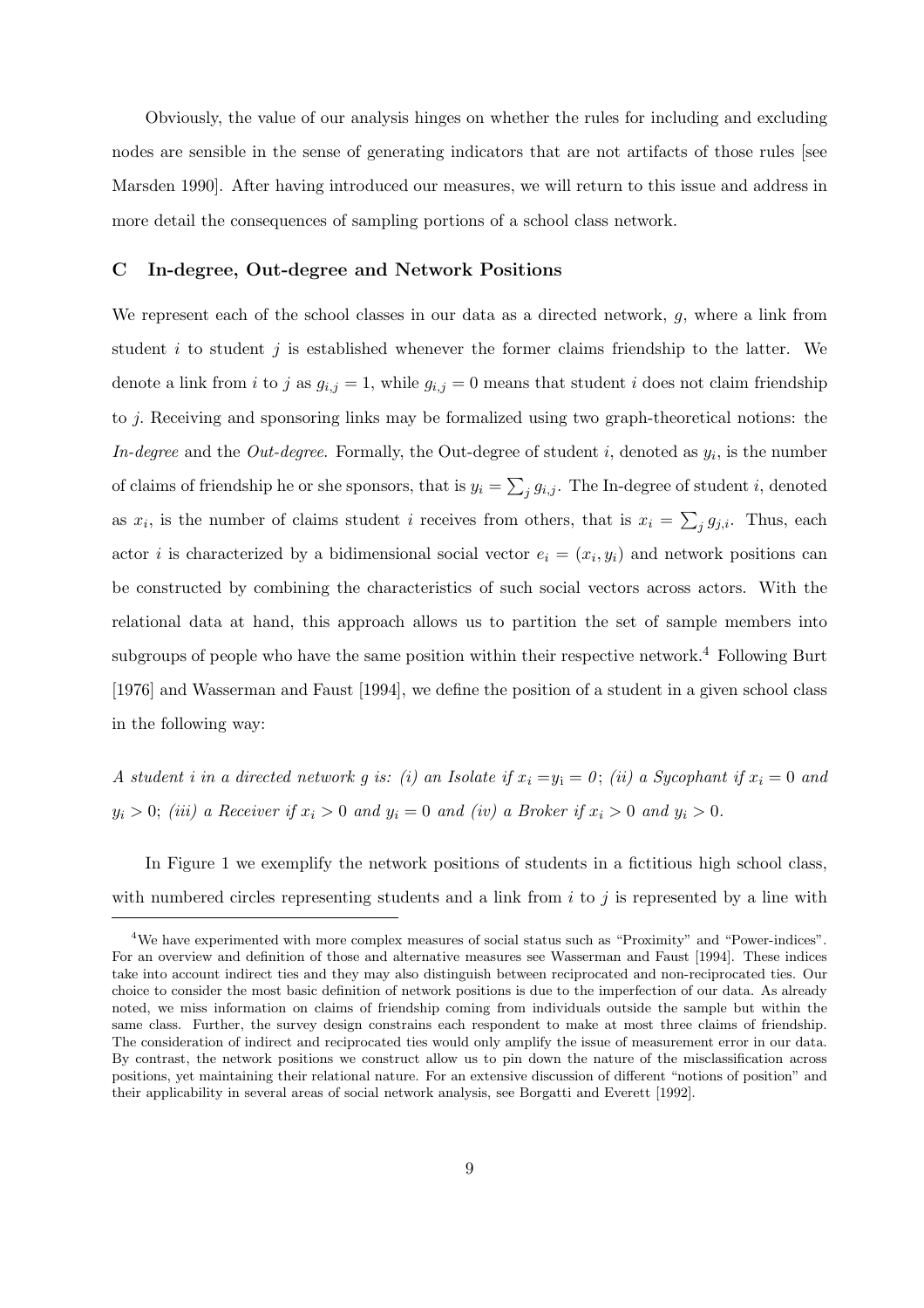an arrow pointing to j. The *isolate* position is occupied by a set of students  $\{13,14,15\}$  who are neither promoting nor receiving citations from other individuals in their network. In network terminology, an isolate is "infinitely distant" from other individuals. A student in the sycophant position  $\{4,11,16,19\}$  reflects the idea of a person trying to tag along while the attempt to be socially connected is not reciprocated by others. The mirror image of the sycophant is the receiver, also often referred to as being in "primary position". Receivers {3,7,17,18} represent, somewhat oversimplified, the prototype of socially prestigious actors. They are those leader-type of individuals who receive social approval without the need to promote any ties on their own part. Those who receive approval and are reciprocating in the sense of promoting friendship ties on their own are classified as *brokers*.<sup>5</sup> Brokers  $\{1,2,5,6,8,9,10,12\}$  are also commonly referred to as "ordinaries" as they represent the most frequently occupied position.

#### D Measurement

For the construction of the above measures we use information of 8,018 respondents to the 1975 questionnaire who provided names of their best friends in 1957. The average number of individuals observed per graduating class is close to 53 students, ranging from minimally 10 to a maximum of 130. We use all respondents and the corresponding social relations irrespective of individuals' characteristics such as gender, religion or race. This allows us to exploit all the relational information available in our data.<sup>6</sup> Once the relational measures are constructed, we may treat them as personal attributes and restrict our attention to any subsample for further empirical analysis. In order to abstract from gender and discrimination issues in labor force participation and wage determination, we restrict our attention to 2,514 full-time employed males for whom we have information on adult earnings and control variables.

In column 1 of table 1, we report descriptive statistics of all sociometric measures. As mentioned before, we do not observe claims of friendship coming from individuals outside the sample, but within the same school class, towards WLS members. This makes the observed in-

<sup>&</sup>lt;sup>5</sup>Throughout the paper we use the term reciprocation in a very broad sense. Ties need not be directed towards those from whom a claim was received.

<sup>&</sup>lt;sup>6</sup>In this context, we would like to emphasize that our focus does not lie on explaining "who links with whom" in terms of characteristics as in Marmaros and Sacerdote [2003] or Alesina and La Ferrara [2002]. This is certainly not for lack of interest in the research question. It is the imperfection in our data -the substantial number of missing nodes and ties in each class- that denies us to get a better handle on this issue.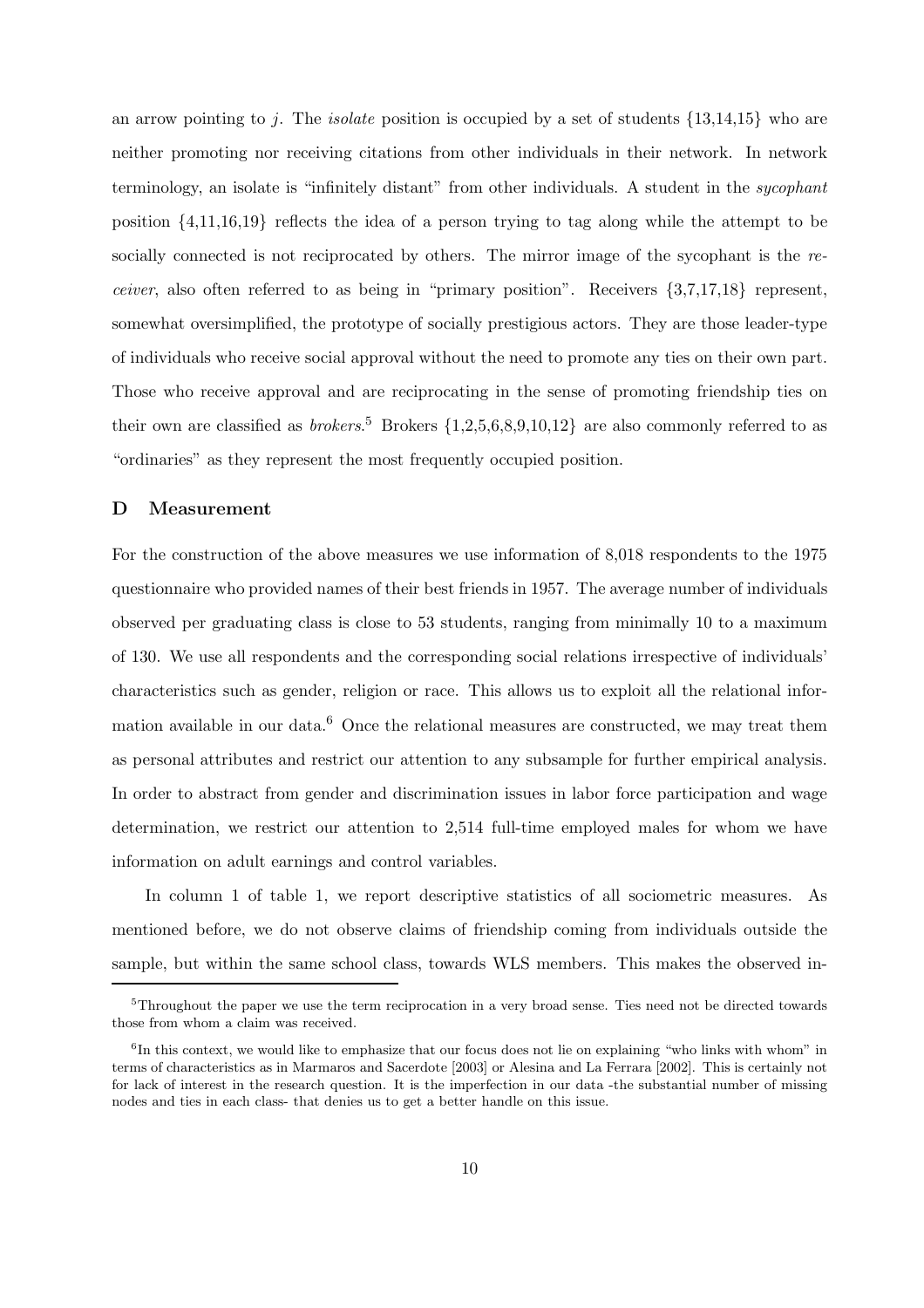degree index, and therefore the network typology we construct, subject to systematic measurement error. Figure 1 illustrates the implications of the sampling scheme for measurement. Students interviewed by the WLS are drawn inside the large hatched circle, and, broken lines and dotted circles stand for the unobserved ties and nodes. It is readily seen that true receivers may be misclassified as isolates and true brokers as sycophants. True isolates and true sycophants will always be correctly classified, that is, observed as such. Since the observed distribution of types is multinomial, measurement errors are functions of the true values and correction methods based on classical errors-in-variables (CEV) models do not apply directly. However, to the extent that we are able to identify the functional relationship between errors and true values, we are in the position to transform the observed distribution of types such as to make it conform to CEV assumptions.

Our correction method is based on a measurement error model for multinomial random variables [Fuller 1987], detailed in the appendix. The measurement errors are represented by a matrix, each element of which defines the probability that a student whose true type is  $j$ , is wrongly assigned to category i. We derive these misclassification probabilities in two steps. In the first step, we estimate the (mis)classification that would occur once the links that students within the sample sponsor towards students outside the sample were ignored. In the second step, we show that the misclassification induced by the limitations of our data is symmetric in nature to the one which we estimated in the previous step. This allows us to derive the functional relationship between the mean of the error variable and the mean of the true variable and to impose the correction matrix in estimation of the earnings effects.

Column 2 of table 1 presents summary statistics for the corrected measures. Comparing column 1 with column 2, we note a number of differences between the observed and corrected classifications. First of all, sycophants and isolates were over-represented while broker and receiver categories were under-represented. Moreover, it is reassuring to see that after the correction brokers (ordinaries) constitute the most frequent type. Isolate and receiver categories are about equal in size and form the two smallest categories.

In column 3 of table 1, we analyze the relation between our corrected sociometric measures and class size. To this end, we calculate mean class size by network position and express it in percentage deviation from the overall mean. Panel A shows that a randomly chosen student with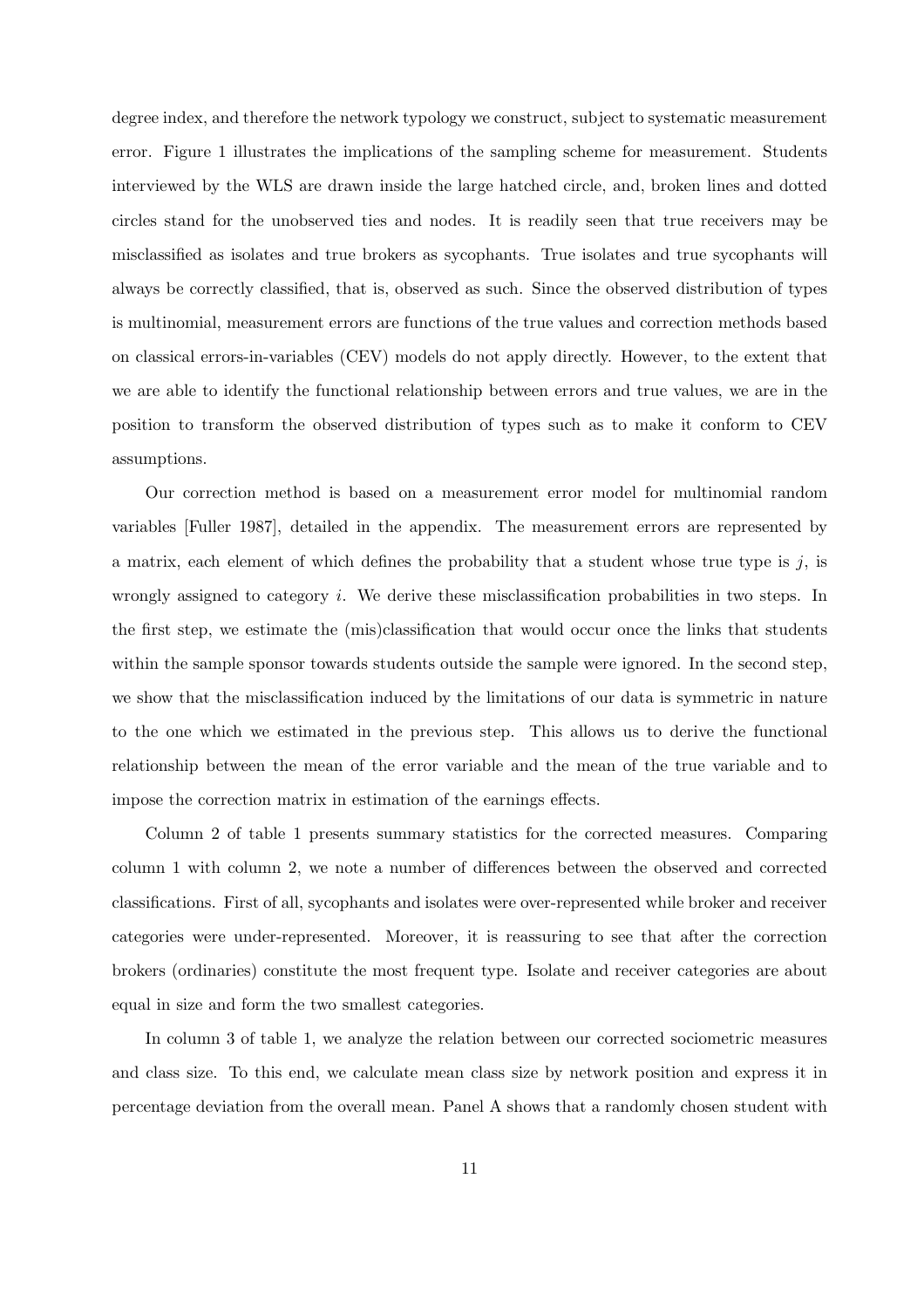zero out-degree belongs to a school class 23.5 percent larger than the average class. In contrast, the in-degree index does not appear to be related to class size at all (panel B). For the network typology, we find that being isolated corresponds to being in a class 34.6 percent larger than average, while the remaining three categories are not significantly related to size (panel C). These results are interesting for two reasons. Firstly, the relation of social isolation with class size is driven by the out-degree index, which is the one we observe without error. Secondly, finding that the incidence of social isolation is higher in larger classes is in line with existing evidence on social participation and school size. For example, Postlewaite and Silverman [2004] report that the rate of participation in high school athletics is decreasing in the population of the school. Zero outdegree and being isolated are two alternative indicators for a lack of initiative to participate and interact socially. The fact that we reach similar conclusions with alternative measures supports the view that our variables are sensible proxies for individual social capital.<sup>7</sup>

We finally investigate possible relations between our sociometric measures and the fraction of students sampled on a class level. If the measures were mere artifacts of the rules for including and excluding nodes, we should find sizeable correlations with the fraction of a class sampled. Column 4 of table 1 shows that such effects are virtually absent. Moreover, when later estimating the effects of our measures on earnings, we shall always include dummy variables for each school. Since the WLS interviewed students in their final year of high school, that is one class per school, the two notions (school and class) coincide and shall be used interchangeably throughout. Controlling for school fixed effects absorbs anything that is constant among classmates but varies across school classes. Therefore, we also automatically account for differences in class size or proportion of students sampled. There is another compelling reason for the inclusion of fixed effects. Our measures refer to the social rank of an individual within a particular class. Comparison of such relative measures are meaningless across classes. However, in regressions that include fixed effects, they capture differences in social standing within the same high school class.

<sup>7</sup>At first sight, isolation and class size being positively related appears counterintuitive. From a statistical point of view, one would expect the converse: given that individuals match on characteristics, increased class size increases the likelihood that a given student finds another person being sufficiently self-similar. On the other hand, there may be a number of offsetting factors about which we can only speculate: One possible explanation could be that teachers of larger classes adopt pedagogical practices that inhibit social interaction among students to stay in control. Another potential explanation relates to the way students interact among themselves. Larger classes may actually be more "anonymous" due to clique formation and segregation of students into disconnected subgroups [Hallinan and Smith 1989].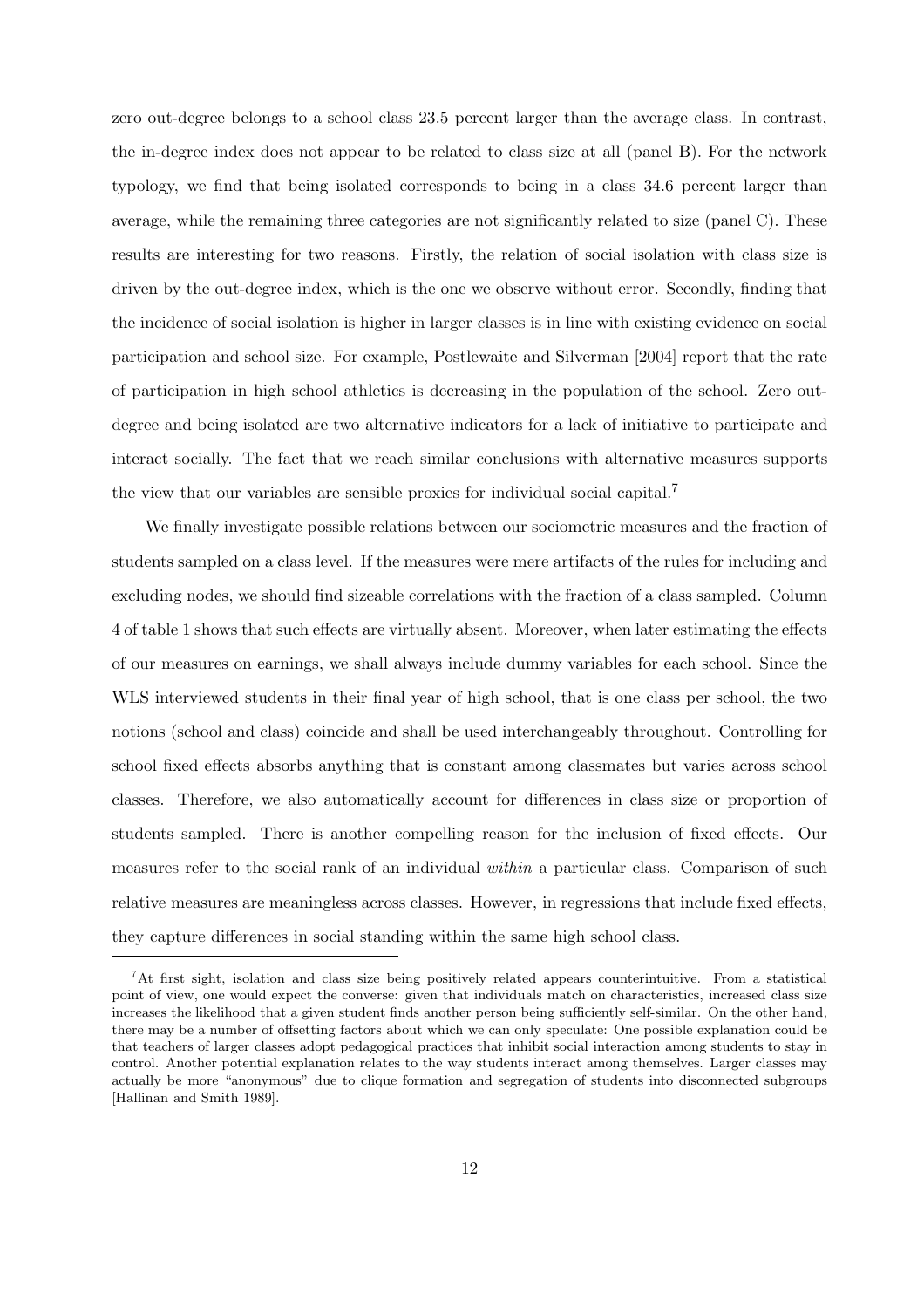#### E Descriptive Statistics

In this subsection we briefly discuss how our measures of adolescent social standing relate to a number of individual attributes and socioeconomic outcomes (see table 2). Our first observation is that network positions are largely orthogonal to measures of cognitive ability. In contrast, they do relate to measures of adult social participation. For example, students classified as receivers and brokers are those who are most actively involved in formal organizations. Brokers, together with sycophants, are also those who happen to have most frequent contact with their (current) friends and relatives. Interestingly, we also find that social rank in school class is related to marriage decisions as well as the job search method used, 35 years later. Students classified as receivers are more likely to be married when adult, followed by brokers, sycophants and isolates. Similarly, receivers are those who rely more extensively on informal contacts in their job search as compared to brokers, sycophants and isolates. In addition, we note that network positions appear to be related to individuals' personality characteristics. As one might have expected, social standing associates positively with character traits such as extroversion and agreeableness. Overall, these summary statistics support our heuristic interpretation of the network positions as proxies for interpersonal skills and social competencies. In the remainder of the paper we shall focus on the estimation of wage differentials across types.

#### III Network Position in School Class and Adult Earnings

We start off by examining whether in our data there are significant correlations between social position in school class and wages earned later in life. We are able to measure wages at a relatively advanced age and thus capture the cumulative effects of differences in network position that have materialized over the entire life course.

Table 3 compares deviations from mean log wages by out-degree, in-degree and network position. We consider male workers only and exclude those who are self-employed, work less than 20 hours per week, and earn less than one dollar per hour. We find that having zero out-degree leads to a marginally significant 6.9 percent pay penalty while having positive out-degree is not associated with any significant pay difference compared to the average (col. 1). The results for the in-degree measure are distinctly sharper. Not receiving any social approval from class-mates, as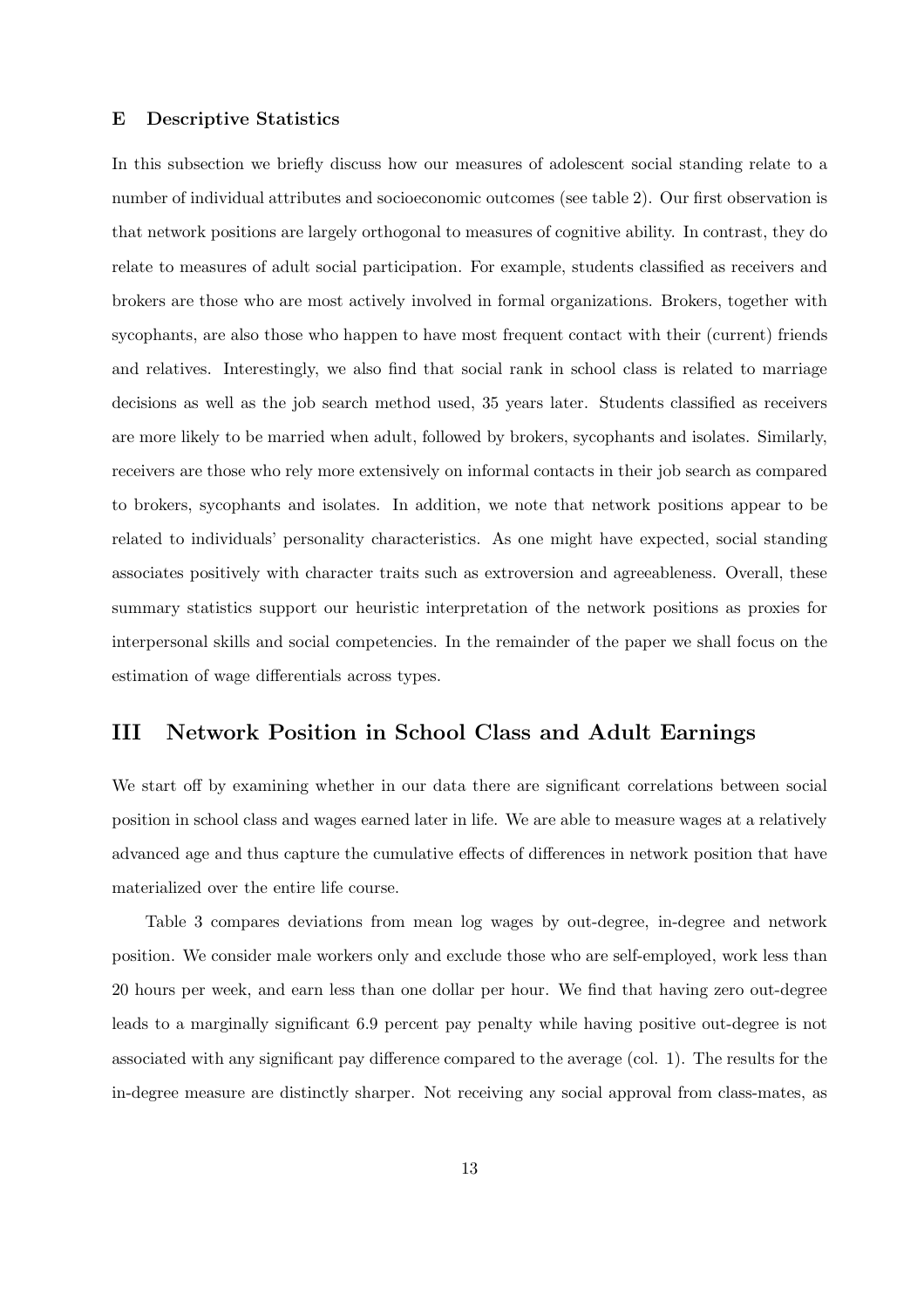reflected by zero in-degree, leads to a statistically significant 11.4 percent penalty while possessing positive in-degree receives a significant premium of 9.1 percent relative to the mean (col. 2). This amounts to a pay difference of more than 20 percent between individuals who were not mentioned at all and those who received claims of friendship. It is interesting to note that this difference is driven to largely equal extents by the penalty associated with zero in-degree and the reward for having positive in-degree. Overall, we find that receiving (not receiving) has much stronger effects on wages than sending (not sending).

Considering network positions, our primary variables of interest, it is the harsh penalty for the isolate that immediately strikes the eye (col. 3). Social isolation, in the sense of a voluntary choice of not promoting ties and simultaneously not receiving approval from others, is associated with more than 40 percent lower average wages. Of course, the definition of isolation employed here is a highly stylized one and these strong effects apply to a fraction of workers of approximately 6 percent in our sample. And yet, on an individual level, the economic consequences of social isolation during adolescence appear to be substantial. Turning to the other types, we find that the wage of sycophants is 9 percent lower than average. Apparently, individuals who cited others without having their choices reciprocated fare much better than isolates, but still earn below average. Individuals who acted as brokers in their respective school class earn 8.6 percent more than the average. Individuals who maintained a primary position -receiving unreciprocated tiesin their class network, earn 33 percent more than average 35 years later. As for the isolates, this large premium applies to only a small fraction of workers in our sample; only 4-5 percent are classified as receivers.

In summary, we observe a clear ordering in terms of the wage premia and penalties. The higher the social approval or the more prestigious the position of an actor, the higher the reward. Those in broker and receiver positions receive a wage premium while sycophants and isolates are being penalized by the market. All specifications control for school fixed effects and thereby absorb any differences in class size or fraction of students sampled. Still, to the extent that network positions depend on relational information available on a class level, the estimated mean log wages for the various network positions might be unduly influenced by outlying observations. These concerns relate specifically to subsets of individuals in small classes or classes of which only a tiny fraction is represented in the data. Columns 4 and 5 provide an informal check on model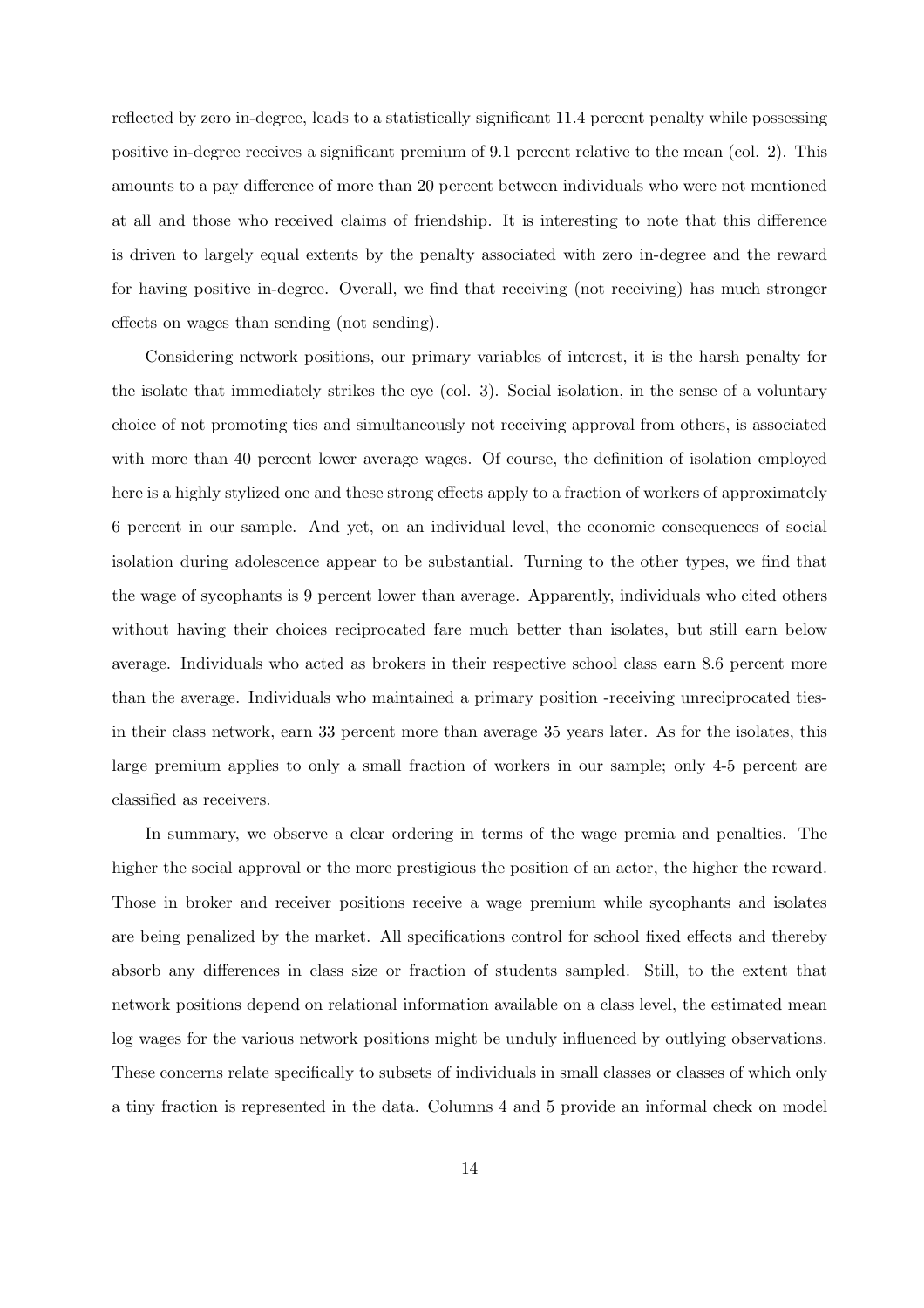sensitivity to outliers by deleting small portions of our reference sample. In the specification of column 4 we omit individuals in small classes of five sampled students and less. In column 5 we estimate the model omitting those who were in classes of which less than twenty percent of the students were interviewed. Note that our earlier estimates appear to be largely insensitive to the exclusion of these observations. We therefore decide to work with the earlier, and larger, sample of 2,514 observations in all subsequent analyses.

#### IV Explaining the Earnings Premia and Penalties

#### A An Effect of Family and School Characteristics?

In this and the following two subsections our primary focus will be on purging the estimates of the influence of possible confounding factors. In particular, we move on to account for a relationship between the social standing of an individual in his school class and aspects of family background. Growing up in families with less human and financial capital may lead to stigmatization by class mates and possibly to social isolation. Similarly, being the son of affluent parents may lead to many claims of friendship received, for reasons other than a genuine capability of gathering a large number of affiliates.

Compared to our first, basic, specification (col. 3 of table 3), we introduce arrays of dummy variables for father's and mother's level of education and type of occupation, as well as a continuous measure of respondents' number of siblings. Parents' education and type of occupation should proxy for family resources like wealth and the sibling count controls for the possibility of intersibling competition for scarce family resources. Adding a vector of controls for differences in family characteristics (col. 1 of table 4; detailed estimates omitted) reduces the coefficients for isolates and receivers by approximately 5 percentage points each. The estimates for the sycophant and broker categories are only marginally affected. In relative terms, about 10 percent of the earnings disparities associated with the various positions appear to work through observable differences in family background. The estimation results show that the sociometric measures impact strongly on wages and operate largely independent of family resources and school characteristics.

One may argue that there are unobserved family resources that we are omitting due to the imperfect quality of our measures. It is clearly impossible to control for such unobservable variables.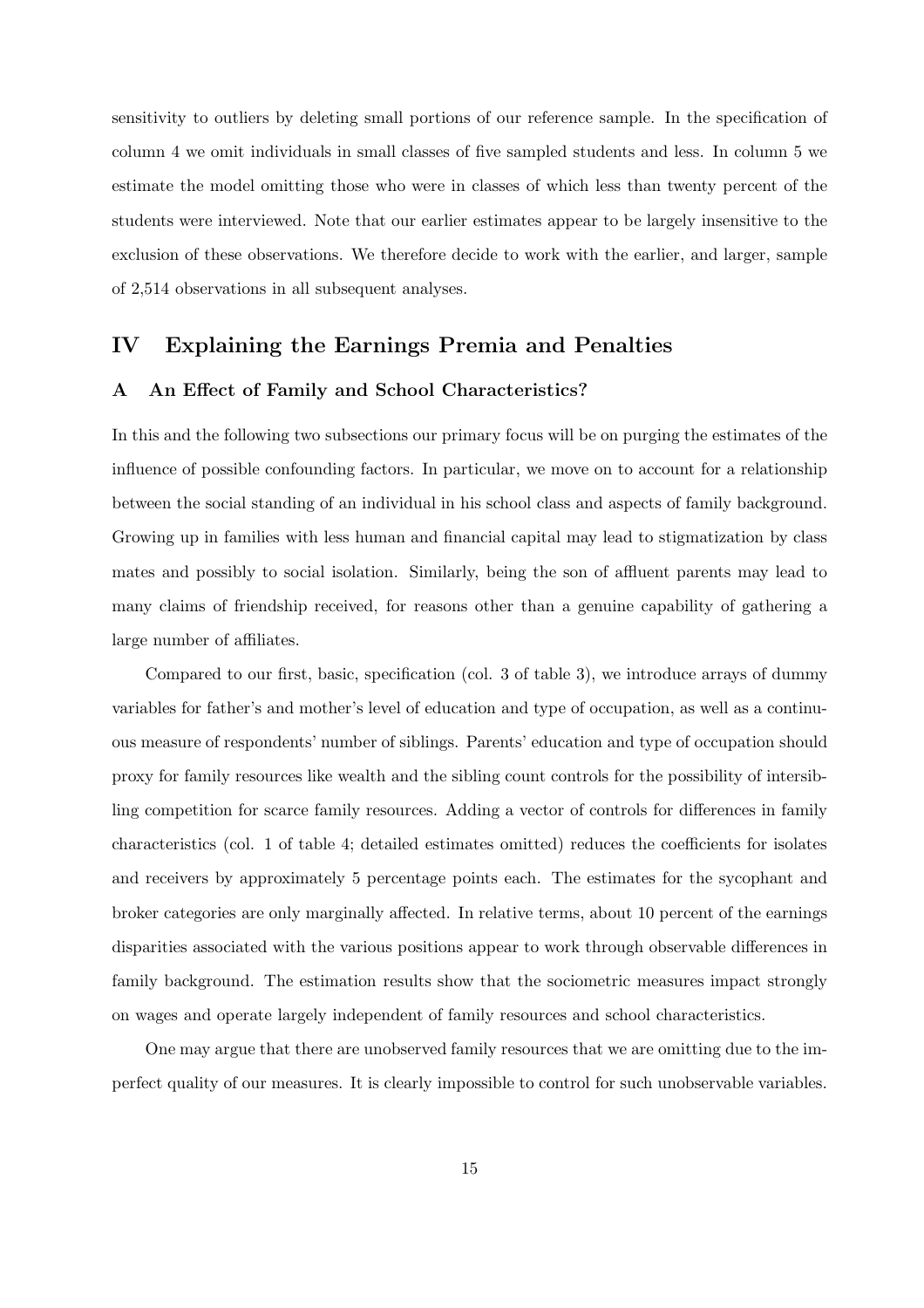However, inference may be still be drawn about their effects to the extent that these variables are correlated with choice of school. It is plausible that differences in unobserved family-specific characteristics affect the type of school an individual attends. High social-class parents will decide to reside in certain neighborhoods, and thereby school districts, or may even afford their child private school education. However, these potential effects are accounted for by the inclusion of dummy variables for each school class across all specifications. Indirect evidence therefore suggests that the estimated pay differences should not primarily reflect omitted, unobserved family resources. Note, that we also implicitly control away any systematic differences in (unobserved) measures of school quality such as student-teacher ratio, denominational control, gender composition or racial heterogeneity.

#### B A Proxy for Intelligence or Grade Rank in Class?

Another potential reason for disparities in the average adult outcomes across network positions may be correlation with some productive unobservable related to ability. The WLS has a comprehensive measure of adolescent cognitive ability collected in the initial survey year. Adding standardized scores on the Henmon-Nelson Test of Mental Ability to the previous specification as proxy for individual differences in intelligence reduces our estimates further (col. 2 of table 4). The coefficient for isolates drops by another 5 percentage points, while the estimates for the other types are only marginally altered. Despite this reduction, an isolate still faces a significant and very large penalty of 32.6 percent compared to the wage of an average individual. Compared to our first, basic, specification (col. 3 of table 3), this indicates that roughly 80 percent of the adverse effects of adolescent social isolation work independently of family background, school characteristics and cognitive ability.

One may object that while cognitive ability may be accurately observed by the econometrician, it is not by classmates. And, since our relational measures are based on social interaction, conditioning on alternative measures of ability that are readily observable to the individuals under study might be more sensible. Suppose now that our sociometric measures were proxying for a student's relative position in terms of grades within his class. The WLS reports rank in high school graduating class by percentiles. Comparisons of this variable across high schools -much alike our network positions- are meaningless. However, in regressions that include high school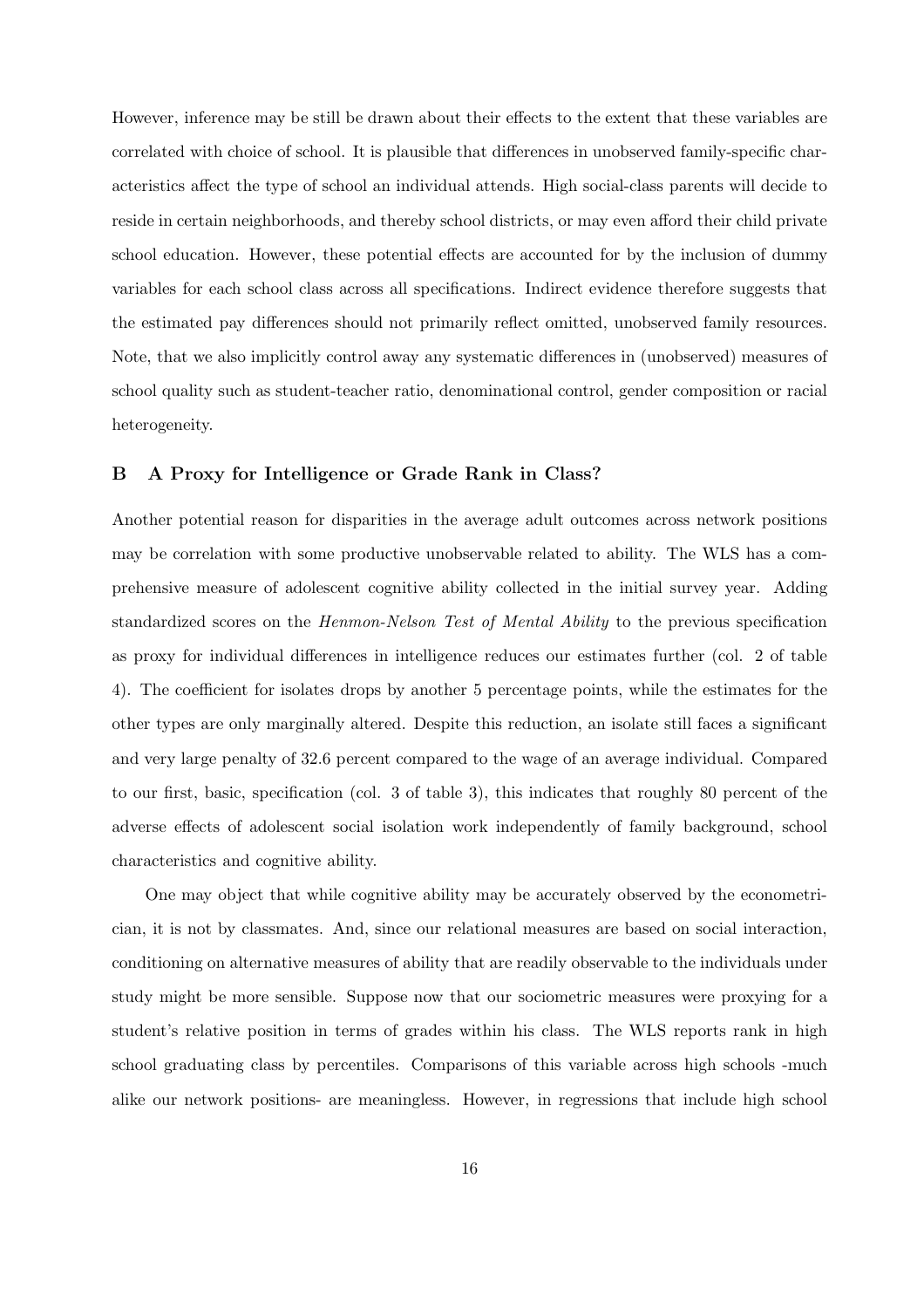fixed effects, it captures differences in academic performance within the same high school class. Accounting for differences in class rank (col. 3 of table 4) has very similar effects to conditioning on IQ-scores. Moreover, introducing both measures simultaneously (col. 4) shows that class rank adds very little to explaining the estimated penalties and premia beyond the specification with only IQ-scores. We interpret these results as to suggest that a substantial portion of the pay differences is not due to selection on cognitive traits. Rather, our results indicate that social rank in school class may have an economically substantial direct influence on later wages.

#### C An Effect of Personality Traits?

From the point of view of social psychology, it is well-recognized that interpersonal behavior is shaped to a significant degree by the personal dispositions of the individuals involved. Many research studies have shown that persons with low social acceptability among peers are generally characterized as shy, withdrawing individuals or as noisy, rebellious, socially ineffective persons. Our measures of interpersonal associations may therefore simply reflect differences in inborn personality traits.

The personality inventory of the WLS affords us a comprehensive set of variables to address this issue. Specifically, we have measures of respondents' character dispositions based on the Five-Factor Model (FFM) of personality structure [Costa and McCrae 1992, Goldberg 1990]. According to the FFM, five independent categories are sufficient to describe individual personality differences at the broadest level of abstraction: extroversion, agreeableness, conscientiousness, neuroticism and openness to experience. FFM traits are shown to have a statistically significant and economically important impact on wages [Mueller and Plug, 2004]. The major drawback of these measures is that they are assessed at age 53, that is, simultaneously with wages. Personality traits have a strong genetic basis, second only to measured intelligence, and are stable and enduring individual predispositions [e.g. Bouchard and Loehlin 2001, McCrae and Costa 1999]. We therefore use the available measures of adult personality as proxy variables for unobserved childhood personality. Since we are not interested in the effects of personality traits on earnings per se, this proxy variable solution may still shed some light on the relative importance of personality traits vis- $\dot{a}$ -vis our measures of social standing. And, if anything, this approach overestimates the role of personal character dispositions as compared to acquired social skills.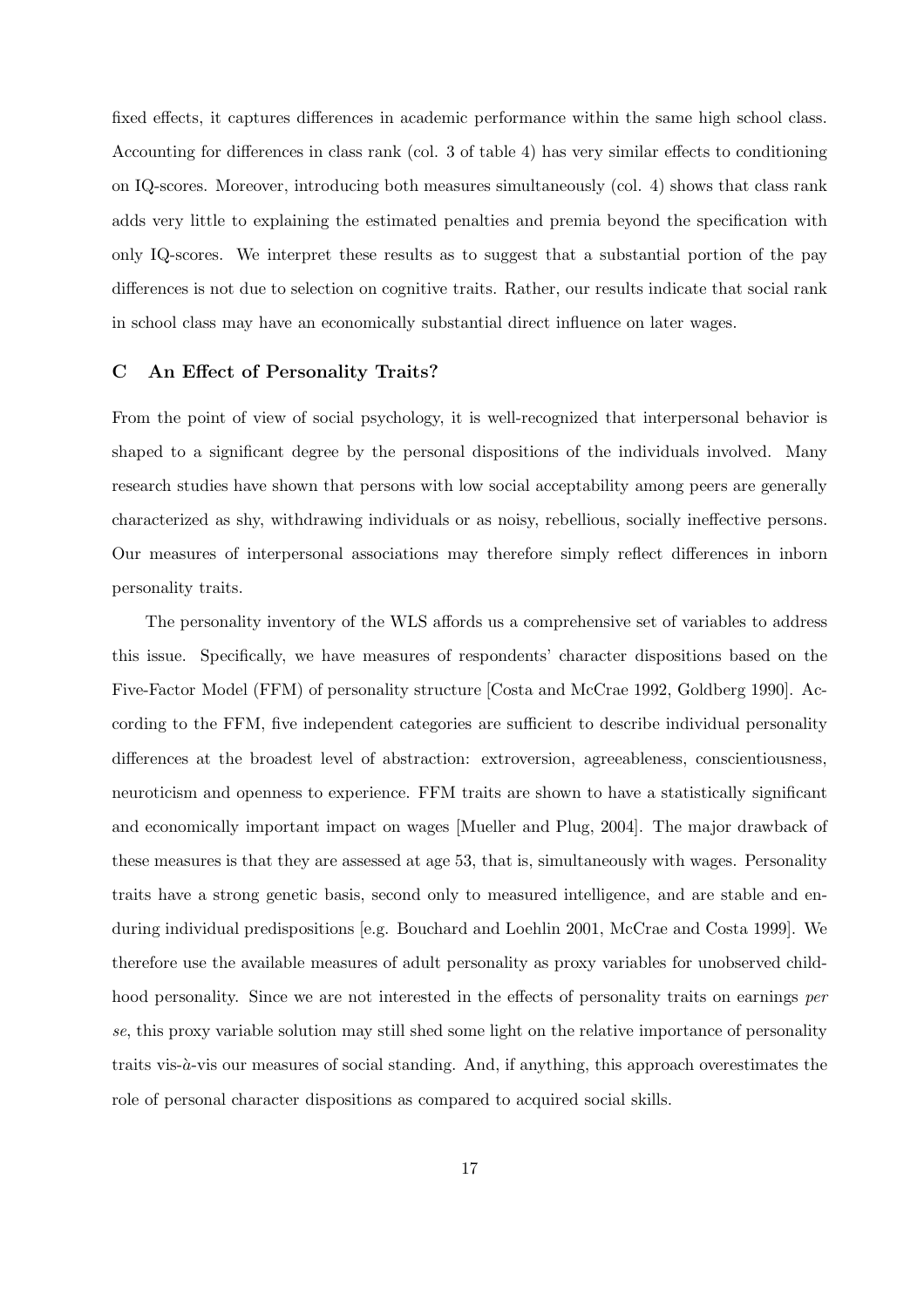Adding FFM personality traits to the baseline regression model (col. 2 of table 4) leaves the estimated earnings premia and penalties for sociometric position largely unaffected. We condition on all five traits, but report coefficients only for those traits that comprise facets of social behavior, the extroversion-introversion and agreeableness-antagonism dimension (see also table 2). Our interpretation of the evidence is that there are valuable skills acquired through interaction with classmates and that subsequent earnings disparities do not primarily reflect selection on predetermined personality traits.

#### D An Effect of Friends' Characteristics?

Controlling for high school fixed effects absorbs anything that is constant among classmates but varies across school classes. We thereby purge our estimates of the possible confounding influences of peer characteristics at a fairly general contextual level. This means that we implicitly account for variables such as peers' average IQ, the percentage of classmates that is planning college, and peers' household characteristics such as average parental income and education. Having said this, one may argue that we are ignoring a contextual level that is more influential than classmates. This second level of context refers to characteristics of the subset of classmates who are being considered friends by the individuals in our sample. The most natural approach would of course be to take averages over characteristics of those classmates who were mentioned as friends by our primary respondents. Due to the missing data issue we opt for a different route.

The WLS allows us to partial out these effects to some extent through detailed information on an alternative question asking "what most of respondent's friends in 1957 were going to do: attending college, getting jobs, going into military service, or doing something else". Column 6 of table 4 presents results from a regression in which we add to our current reference specification (col. 1) a set of indicator variables for what respondent's friends were doing. The coefficients should be interpreted as estimated payoffs relative to an omitted reference category in which we pooled all those who were doing something else or had missing information. We find that friends' characteristics, mainly through the decision to attend college, have an independent positive impact on respondents' wages. However, compared to column 1, the effect of controlling for friends' characteristics on the estimated pay differences is negligible. This finding is consistent with the fact that social ties tend to occur among persons with similar attributes. Conditioning on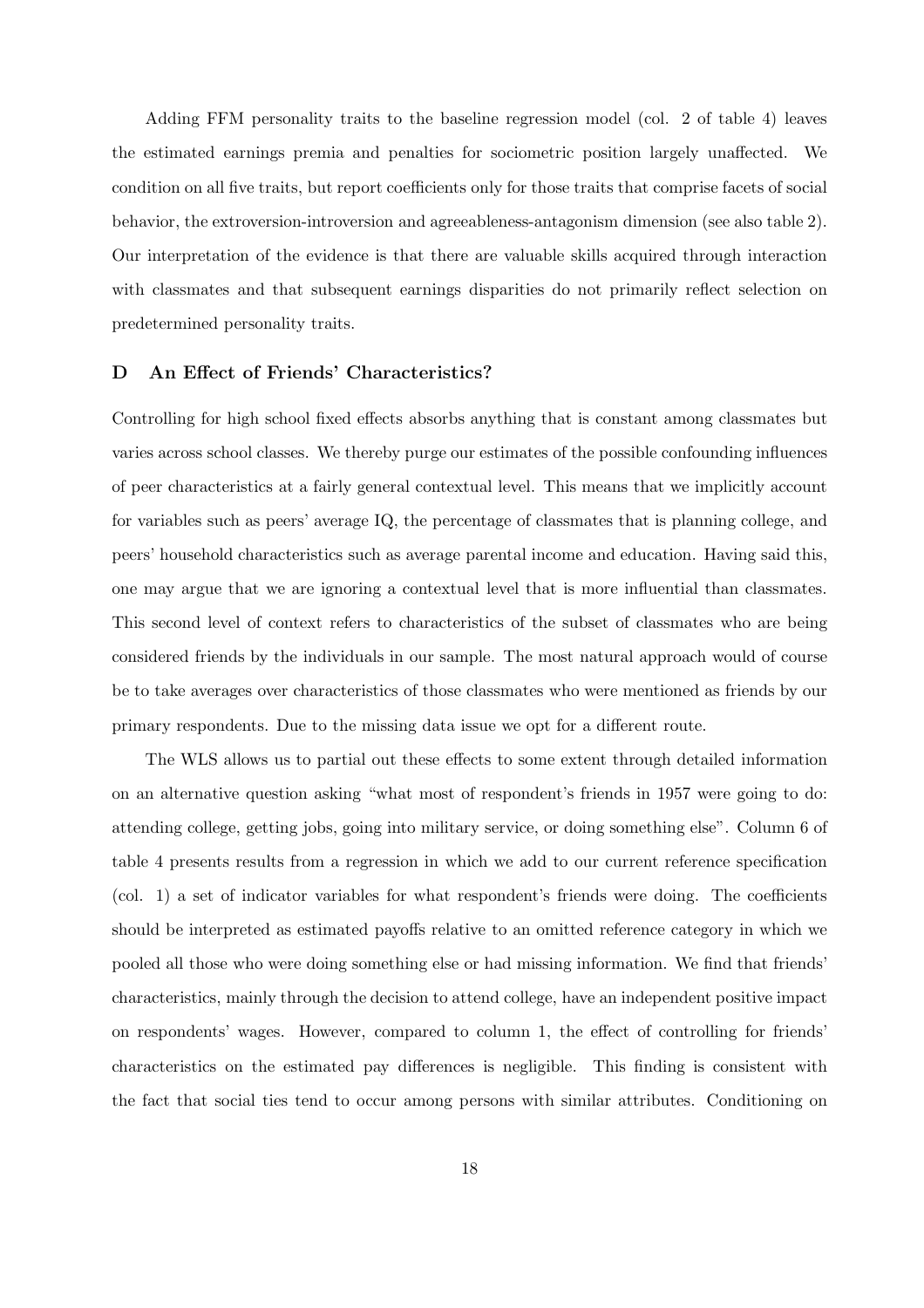respondents' own attributes is likely to capture most of these potentially confounding influences.

Column 7 table 4 summarizes the first part of our analysis. By adding simultaneously to the baseline specification all control variables for parental background, cognitive abilities, personality traits and peer characteristics, our results indicate that the estimated wage differentials across types are not sensitive to holding constant these observables.

#### E Does it Work through Social Capital Accumulation?

So far, we did not control for variables such as postsecondary schooling, marital status, or occupation which are choice variables and therefore endogenous. Instead, we looked at reduced-form wage equations that conditioned on variables determined before post-secondary education and pre-labor market: school resources, family background, cognitive ability, grade rank and friends' characteristics.

Here, we depart from that route and start investigating the channels through which position in school class influences later wages. A channel that is likely to be of great importance is the accumulation of social capital in the course of one's labor market career. Joining a social network may be one of the most common forms of social capital investment. These networks could be anything ranging from labor unions, political clubs and hobby groups to broad classes of individuals with a common social characteristic such as the same nationality. In all cases, organizational participation diminishes social distance between the individual and some social group. This leads to information flows, which usually serve both the investor and the other members of the network.

The empirical work on social capital often uses survey responses about the number of organization or group memberships and the frequency of contact with friends and family members as proxies for social capital [Glaeser et al. 2002, Durkin 2000]. The WLS asked respondents about the extent of their social participation in a variety of different groups, associations, clubs and organizations. The data set also contains detailed information on frequency of contact with friends and relatives. We are therefore in the fortunate position to be able to disentangle how much of the effects of adolescent social capital on market outcomes work through current social participation.

First, we construct a variable representing the total number of group memberships. This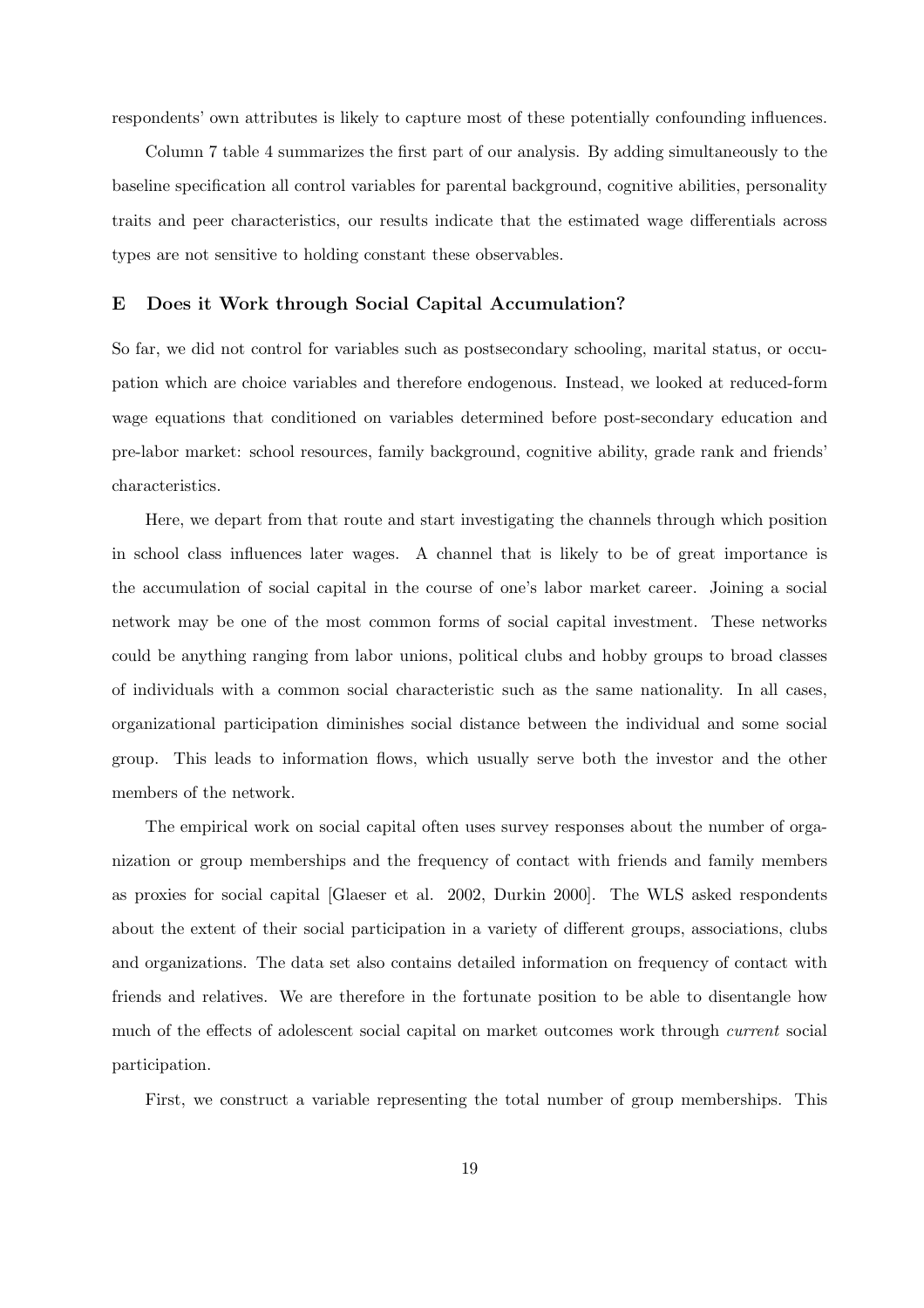variable is based on a simple count of memberships, ignoring the intensity of participation. In forming this measure, we exclude the subset of organizations with a strong consumption component.<sup>8</sup> This ensures that our measure properly reflects the current stock of an individual's social capital investments. Second, we derive an alternative measure that tries to capture variation in the extent to which people are active in the various groups. We simply weight the number of memberships by the intensity of participation.<sup>9</sup> As mentioned earlier, another very common set of proxy variables for social capital is related to the frequency of contact with friends and family members. The WLS collected information on how many times, if at all, during the past four weeks respondents have gotten together socially with friends and relatives, respectively.

Table 5 presents results from regressions in which we add to our set of explanatory variables various measures proxying for the current stock of individuals' social capital. All specifications control for school fixed effects, differences in family background and IQ, that is, those factors that have been shown to be of relevance in earlier specifications. Detailed results of this baseline model are presented again in column 1 for ease of comparison (c.f. col. 2 of table 4). Adding the log number of memberships (col. 2) reduces the coefficient for the isolates by 3.7 percentage points and the premia for receivers by 2.3 percentage points. The remaining two categories are only weakly affected, the estimates being reduced by less than half a percentage point. Using the alternative membership measure that weights participation by the intensity of involvement (col. 3) leaves this picture virtually unchanged. Our estimations also indicate that the wage disparity among types is certainly not due to current frequency of contacts with friends and relatives (cols. 4 and 5). The estimated effects are almost identical to what they were in the absence of conditioning on contacts. In sum, this suggests that about 10 percent of the pay differences for receivers and

<sup>8</sup>Our measures include any participation in church, church-connected groups, labor unions, veterans' organizations, business or civic groups, parent-teacher associations, community centers, organizations of people of same nationality, youth groups, professional groups, political clubs, neighborhood improvement organizations, charity and welfare organizations. We follow Glaeser et al. [2002] and exclude fraternal organizations and lodges, sport teams, country clubs, and hobby groups. If there was some missing data and some valid data on participation items, the missing data was counted as not being involved in that organization. If the entire social participation section had missing data codes, individuals were treated as not being involved. However, we included a flag for these observations in our regressions in order to distinguish them from non-participating respondents. This and all subsequent log transformations of participation counts are done as follows:  $\log(n + 1)$ . Of course, this is not a fully accurate treatment of non-participation, but it is an approximation that may be sufficient for our purposes.

 $9F<sup>9</sup>$  For intensity weighted participation, the WLS coded the degree of activity in the following way: no involvement  $(0)$ , very little  $(1)$ , some  $(2)$ , quite a bit  $(3)$ , a great deal of involvement  $(4)$ .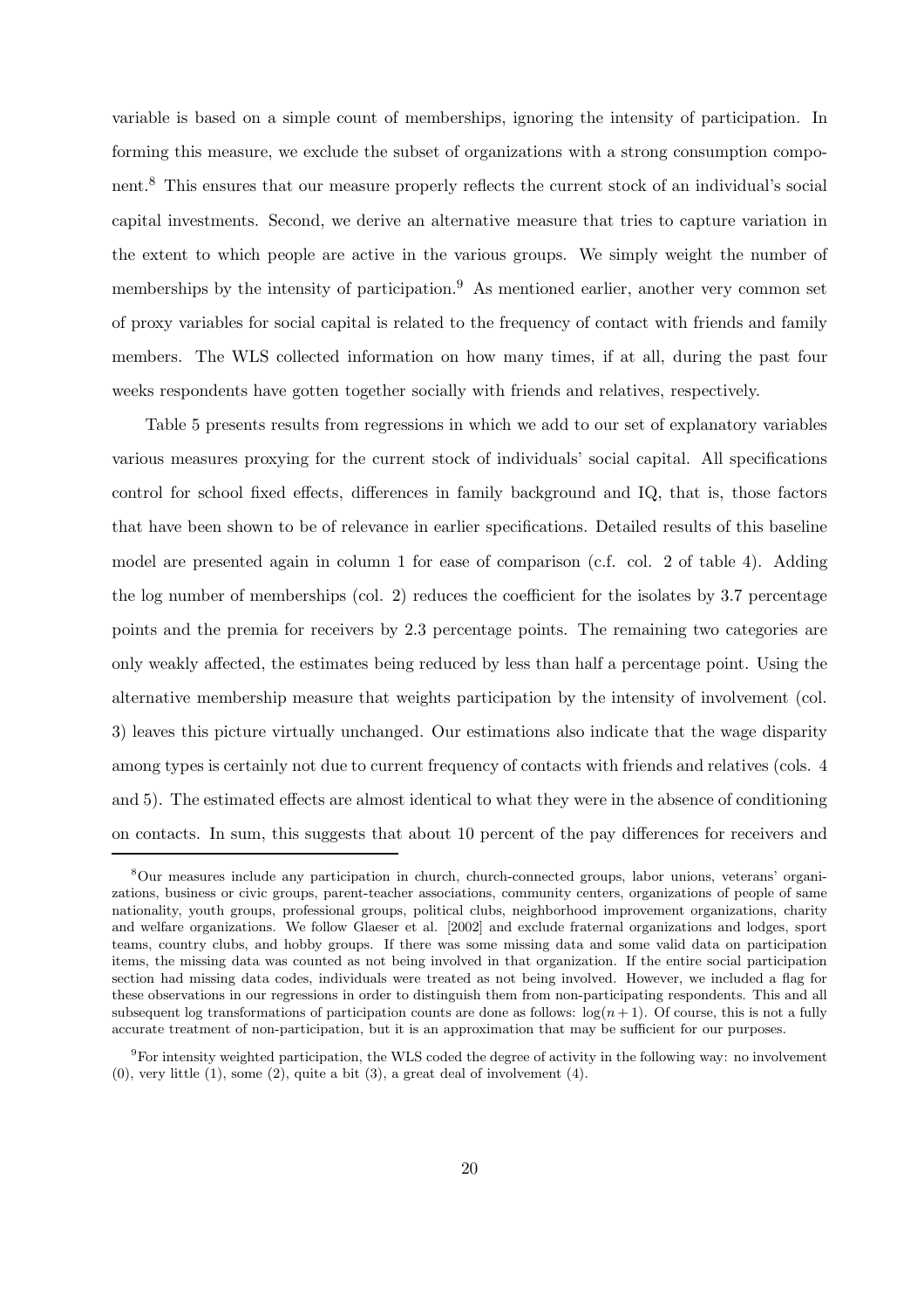isolates are mediated through their current stock/lack of social capital (col.  $6$ ).<sup>10</sup>

#### F Other Channels

The model underlying our empirical results views the network position youths maintain by their late teens as a predetermined initial condition that shapes the future path of human and social capital accumulation and, hence, wages. In this last subsection we look at an array of alternative channels like post-secondary schooling, marriage, job finding and type of occupation through which the earnings gaps might develop. Detailed regression results are presented in table 6. As before, all specifications control for school fixed effects, differences in family background and IQ; in column 1 we again provide the results of the baseline model for ease of comparison (c.f. col. 2 of table 4).

Post-Secondary Schooling.— The positive relationship between social capital and human capital variables is one of the most robust empirical regularities in the social capital literature; see for example, Helliwell and Putnam [1999]. One explanation for this connection is that schooling plays a central role in developing such skills [Bowles and Gintis, 2002]. Another possible explanation is that the marginal value of social participation is increasing in the level of individual human capital. Since our sample is based on a cohort of equal age individuals who all completed high school, differences in human capital accumulation are identified by differences in post-secondary educational attainment. Including the years of schooling completed as a control variable in our regression (col. 2 of table 6) shows that there are some complementarities between initial levels of social capital and subsequent human capital accumulation. Overall, the nature and magnitude of the effects is very similar to what we found when conditioning on social participation variables.

Marriage.— Finding a partner for life and getting married is "relational" in the most literal sense. Virtually all cross-sectional wage studies find that currently married men earn a premium in the labor market, holding other characteristics constant [e.g. Korenman and Neumark, 1991]. This finding is relevant for the present work to the extent that our measures of adolescent social capital impact on later marriage decisions. The results presented in column 3, conditioning

 $10$ Receivers, along with brokers, are those individuals who are most frequently involved in organizations. Interestingly though, receivers appear to have much less contact with friends and relatives than any other type (see also table 2). One reason might be that receivers -earning the highest wages- have a high opportunity cost of time and substitute away from family and friendship ties towards organizational memberships.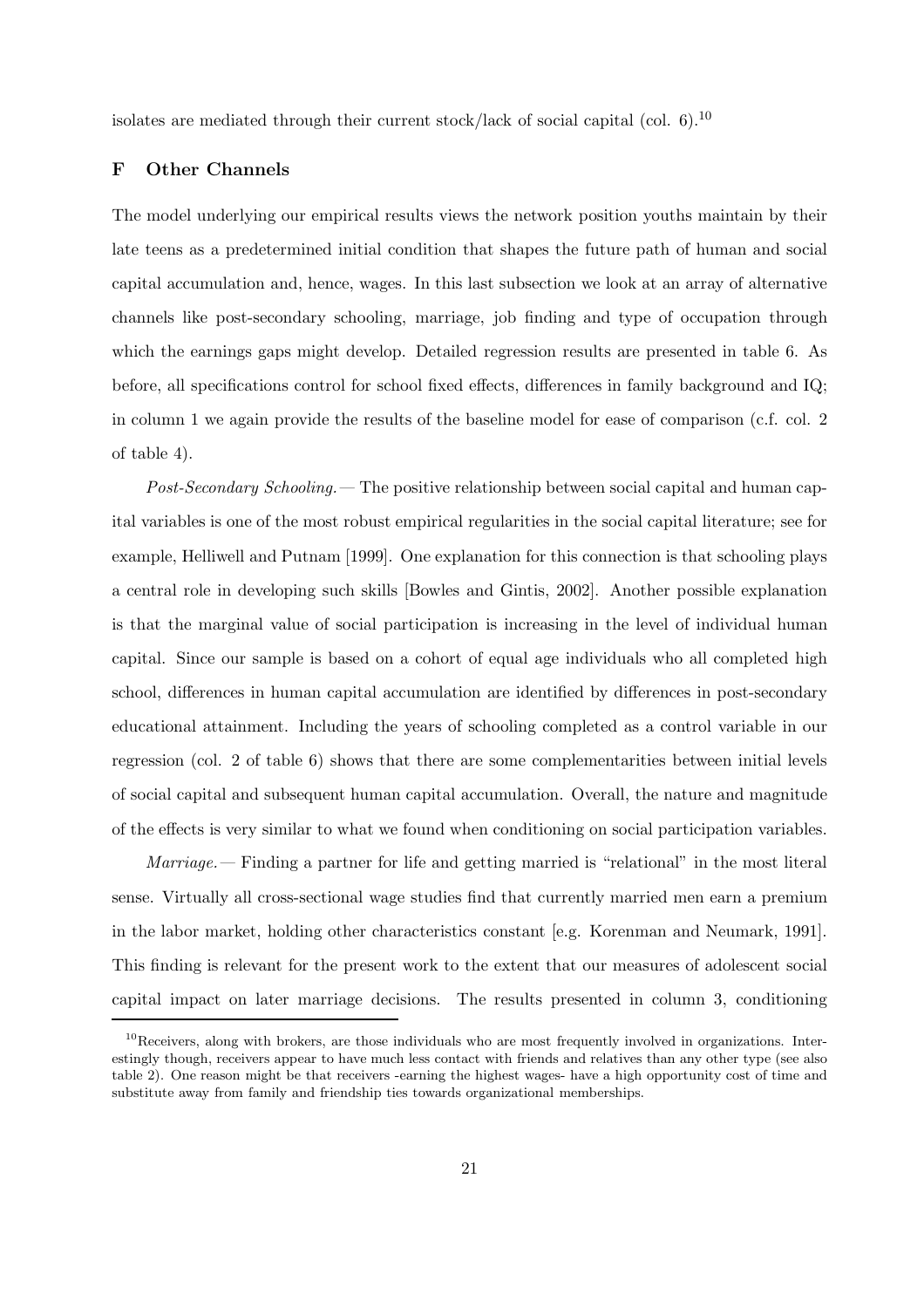on being currently married, show only insignificant changes in the estimates. The largest change occurs for the isolate with a 1.6 percentage point reduction compared to the reference specification. The direction of the effect indicates that those who were isolates during high school tend to be married less frequently at later ages. However, the extent to which this mediates the wage gap compared to other types is very moderate.

Job Finding.— It is well recognized that the social ties of an individual may play an important role for the kind of search methods that are used by job seekers [e.g. Montgomery, 1991; Granovetter, 1974]. Many workers make use of informal contacts to former co-workers and acquaintances in their job search, instead of relying on employment agencies or direct application. Montgomery [1991], to quote one example, reports that approximately 50 percent of all workers currently employed found their jobs through informal channels, with the frequency of alternative job-finding methods varying somewhat by gender and occupation. Based on a question about how WLS respondents' got to know that their current job was available, we constructed an indicator variable for their job-finding method. Responses are classified into two categories; informal contacts like friends or acquaintances, former co-workers, teachers, clergypersons, relatives, and formal channels like employment agencies, newspapers and professional meetings or conferences. We note that the job-finding method does not appear to impact on wages itself and is also not mediating much of the wage disparities across types (col. 4).

Occupation Choice.— To investigate the relation between our pre-labor market measures of interpersonal skills and the distribution of workers across occupations, we adopt a similar approach as Hamermesh and Biddle (1994) based on Worker Function Codes available from the Dictionary of Occupational Titles (DOT). We combine this information with WLS data on respondents' job holding in terms of three digit occupational codes, based on the Bureau of the Census classification system, to rank occupations according to average scores on the DOT measure of "the job's relationship to people".<sup>11</sup> The occupation averages can be thought of as proxying for skill requirements of the respective occupation in terms of interpersonal interaction. Our estimations (cols. 5 and 6) show that working in an occupation with high requirements in terms of interpersonal skills associates with substantially higher wages; 6 to 11 percent depending on the set of controls. To

 $11$ The averages are based on the fifth digit of the DOT code, which can take nine different values according to whether the job involves "mentoring" (highest), "negotiating", "instructing", "supervising", "diverting", "persuading", "speaking-signalling", "serving", or "taking instructions, helping" (lowest).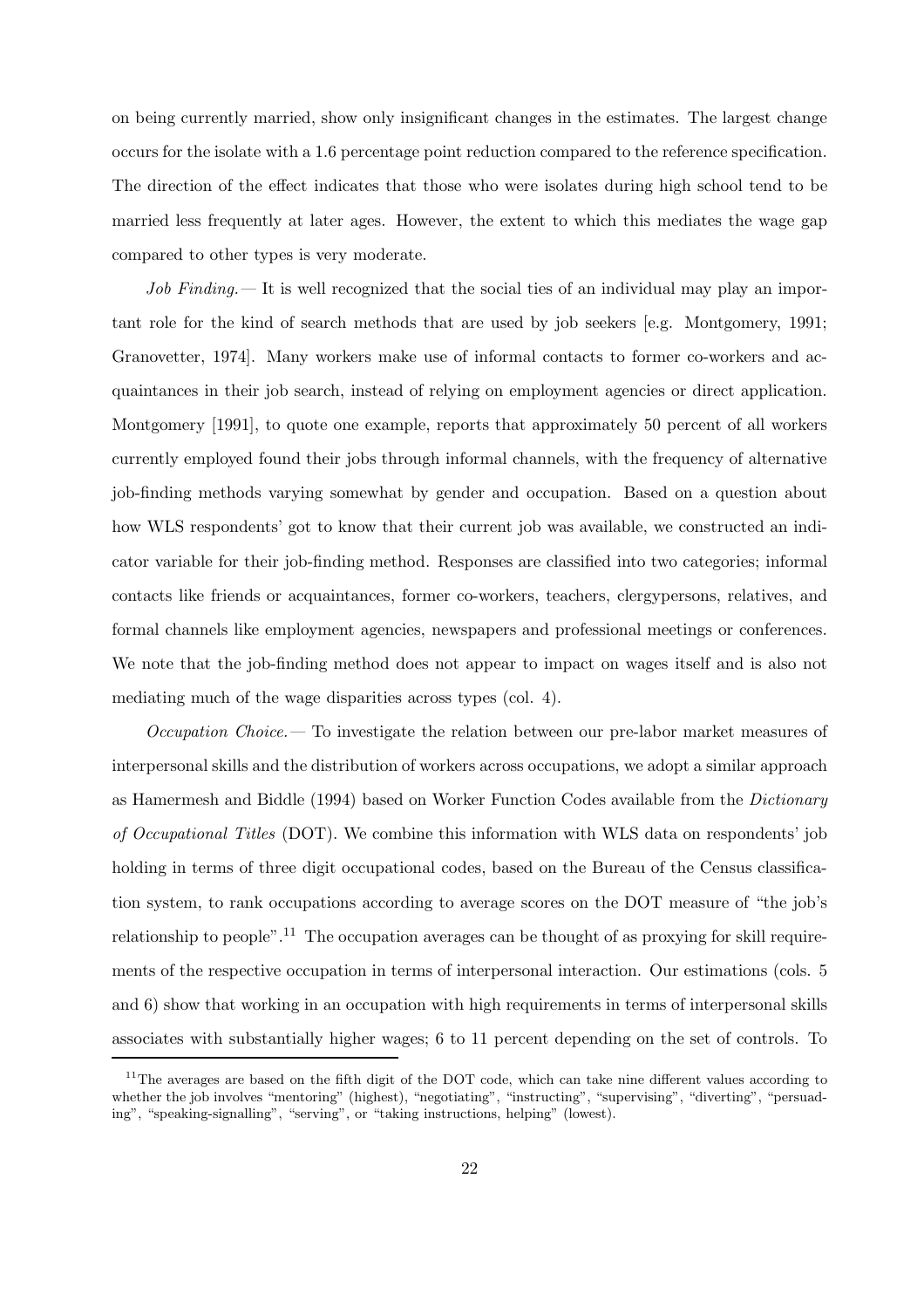our surprise, we find that the earnings differentials among types are not mediated to a significant extent by this measure. This lends little empirical support to a productivity model in which more socially skilled workers are observed in greater proportions in occupations where such skills are rewarded. Our measures appear to proxy some social attribute that is generally valued in the labor market, irrespective of an individual's occupation.<sup>12</sup>

Column 7 of table 6 concludes this section by adding again measures of social participation to the previous specification to simultaneously account for all variables that we have considered in this paper. We find earnings disparities across types in the same rank order as in the baseline regression. Further, the magnitudes of the effects are still very high for isolates, who earn wages roughly 25 percent lower than the mean, and receivers, who earn about 26 percent more than the average man.

#### V Discussion

This study was motivated by a growing interest in the behavioral outcomes of the schooling process and their relevance for individuals' subsequent success in the labor market. We adopted the view of the school class as a social system in which classmates assume important socialization functions. They provide an environment of status-equals in the absence of direct adult supervision and control. Social interaction and voluntary informal association with classmates may be viewed as a kind of early on-the-job training in the business of interpersonal behavior. This contrasts sharply with top-down instructions from generation superiors in the familial context but also through teachers in formal class room situations. Even though the school remains largely adult-controlled and teachers play a role of outstanding importance, it is the dimension of social interaction among equals that we consider fundamental to the development of behavioral skills valued in the labor market.

Based on detailed information on adolescents' friendship relations, our network approach allowed us to utilize a number of sociometric measures that position individuals within the social system of their high school class. We presented evidence that differential social standing in

<sup>&</sup>lt;sup>12</sup>We have also estimated specifications in which we condition directly on single-digit and two-digit Census occupation codes and find essentially the same: the earnings differentials among types do not appear to be complementary with any particular vocational path. Conditioning on three-digit codes, in combination with the school-fixed effects imposed in estimation, is infeasible due to the resulting loss in degrees of freedom.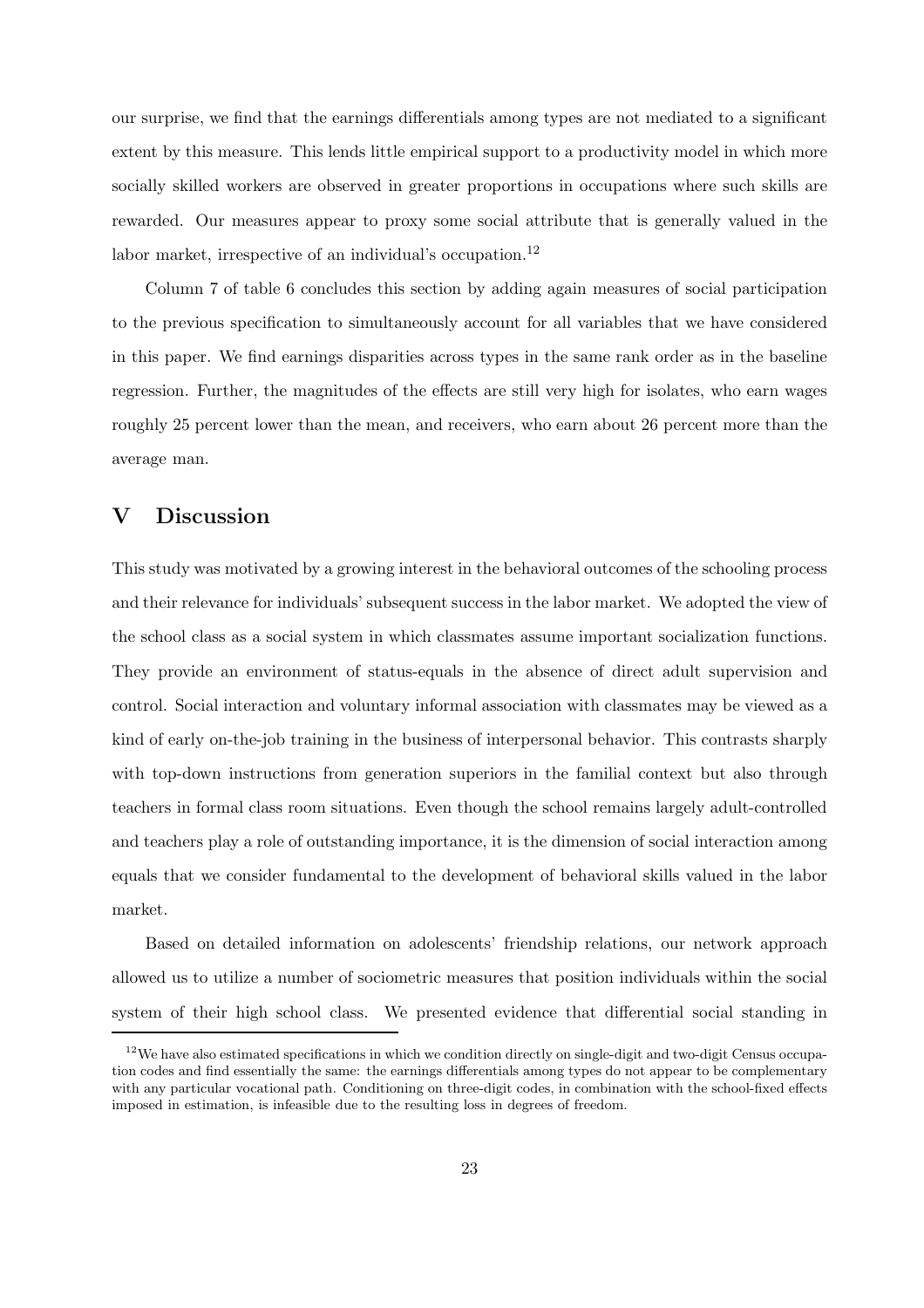adolescence associates with large and persistent earnings disparities over the entire life course. The estimated wage premia and penalties do not appear to be substantially confounded by measures of family and school resources, nor are they proxying for differences in cognitive abilities, grade rank in class, personality traits or peer characteristics. Our results indicate, though, that a moderate fraction of the earnings inequalities is mediated through post-secondary human and social capital accumulation.

Interestingly, the structure of the effects we find corresponds very well with different levels of "youth-culture" that Parsons [1959] identified in his essay: There is a middle level without clear status-differentiation in which individuals are characterized by "being a good fellow" in the sense of general friendliness and readiness to take responsibility in the informal group when something needs to be done. In our view, individuals in sycophant and broker positions correspond to this middle level. Above this, there is a level of "outstanding popularity" characterized by persons with qualities of "leadership" who are turned to where unusual responsibilities are required. Clearly, these are those who occupy primary positions within the network of relationships, that is, receivertype of individuals. Below the middle level are those with behavioral patterns bordering on delinquency, withdrawal, and generally unacceptable behavior –the socially isolated in our study. This last level is the one that is clearly "dysfunctional" compared to expectations of appropriate behavior.

The results for the socially isolated deserve special attention. The magnitude of the wage differential, relative to an average person, is enormous: between 43 and 25 percent, depending on the set of controls entered (col. 3 of table 3 and col. 7 of table 6). Much more importantly though, the case of social isolation may be key to understanding what kind of valuable skills are acquired through social interaction with classmates. The graph theoretical notion of an isolate being "infinitely distant" is a lucid illustration. Isolates lack the interpersonal skills and social adaptability that others have acquired from working in groups, participating in student clubs and athletics, all of which foster informal association with classmates. These are also the broad conclusions that other authors have drawn before us, using different data and measures. What we contribute to the literature is a parallel set of findings based on a decidedly micro-sociological approach, both in terms of perspective and method.

Related Literature.— There are many studies that emphasize the economic importance of par-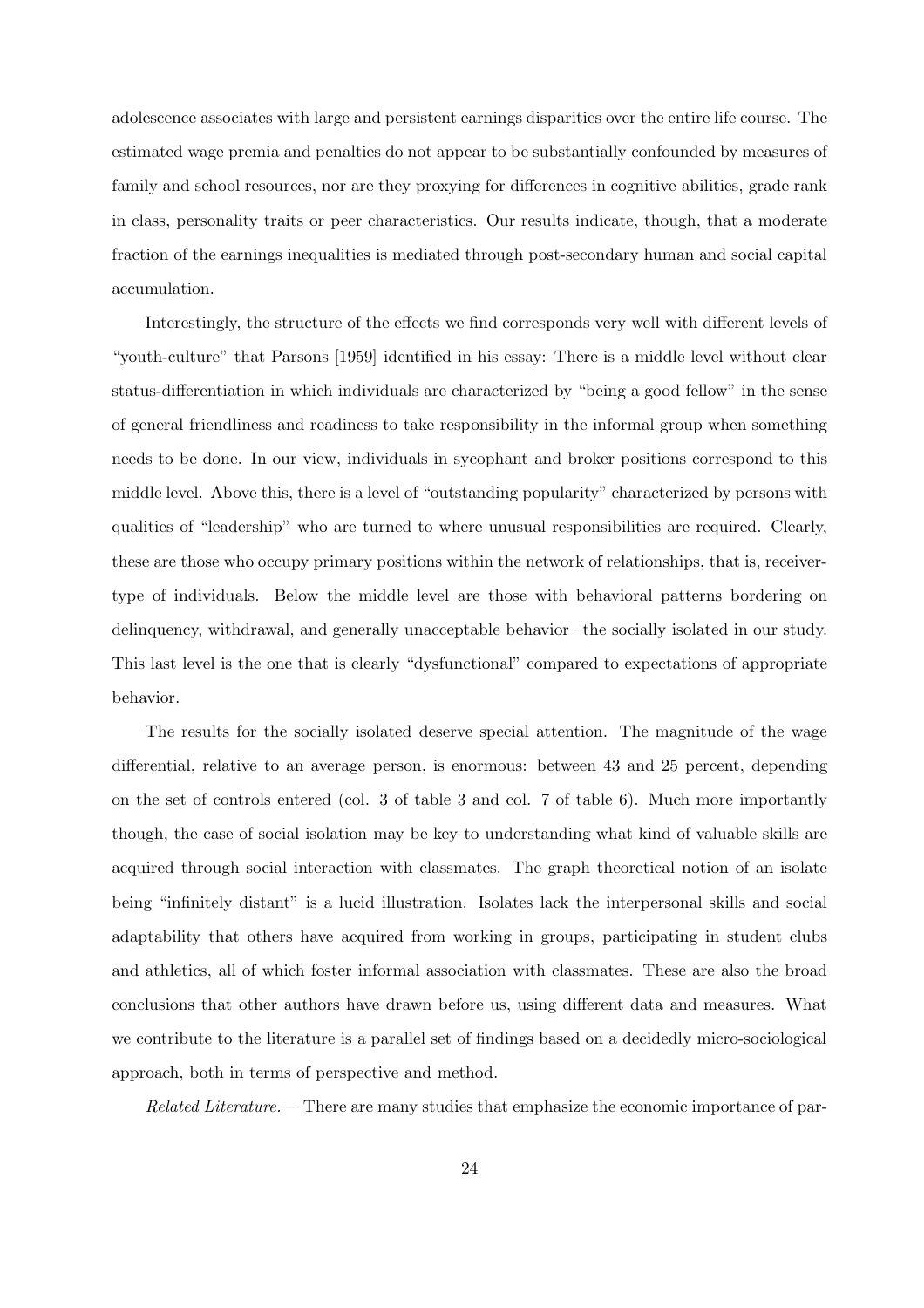ticipation in social activities. One very recent and related example is Postlewaite and Silverman [2004], who examine social isolation in terms of voluntary nonparticipation in high school athletics.<sup>13</sup> They conclude that the observed earnings differences are not primarily due to selection on predetermined characteristics, but reflect valuable skills acquired through social interaction. Earlier work on the effects of high school athletic participation and education and labor market outcomes includes Barron et al. [2000], and Maloney and McCormick [1993]. We have already mentioned in the introduction that there is a growing literature on behavioral and psychological variables (e.g. Carneiro and Heckman [2004]) and labor market outcomes. This line of work draws a number of important conclusions in relation to our analysis. First of all, despite some differences in naming, it points out the relevance of noncognitive abilities in shaping socioeconomic success. Secondly, it stresses that human capital accumulation (including the social capital components) is a dynamic life cycle process. Behavioral skills, broadly defined, develop in the relations to others and are the outcomes of a prolonged process of socialization stretching from early childhood in the family, through the entire schooling phase, and quite possibly continuing "on-the-job".

Limitations.— There are limitations that our work shares with virtually all studies in the literature. To begin with, what kind of valuable social skills are being identified? The fact that we are still struggling with generic terms like noncognitive skills or individual social capital is indicative of the state of the field. A great variety of individual behavioral and personality attributes are lumped together in practice, for lack of anything better. No single factor has yet assumed a comparable role among the noncognitive abilities as the common  $q$ -factor on the cognitive side, and we agree with Heckman and Rubinstein [2001, p.145] that "it is unlikely that one will ever be found". Comparing GED recipients with other high school dropouts and comparing isolates with average students are two alternative routes to identifying valuable interpersonal skills. But, it is not entirely clear whether a GED recipient, for instance, is different from other dropouts because this person lacks persistence, discipline and motivation, or because of something else. GEDs might also be those cross-pressured individuals who could potentially be upwardly mobile due to their cognitive skills, but who would need to "burn their bridges" with family and status peers to do so. Social disapproval may pressure them to behave in a regressive manner and to show

 $13$ In terms of the layout of our empirical analysis, we borrow fairly generally from their companion paper on teen height and labor market outcomes (Persico, Postlewaite and Silverman 2004)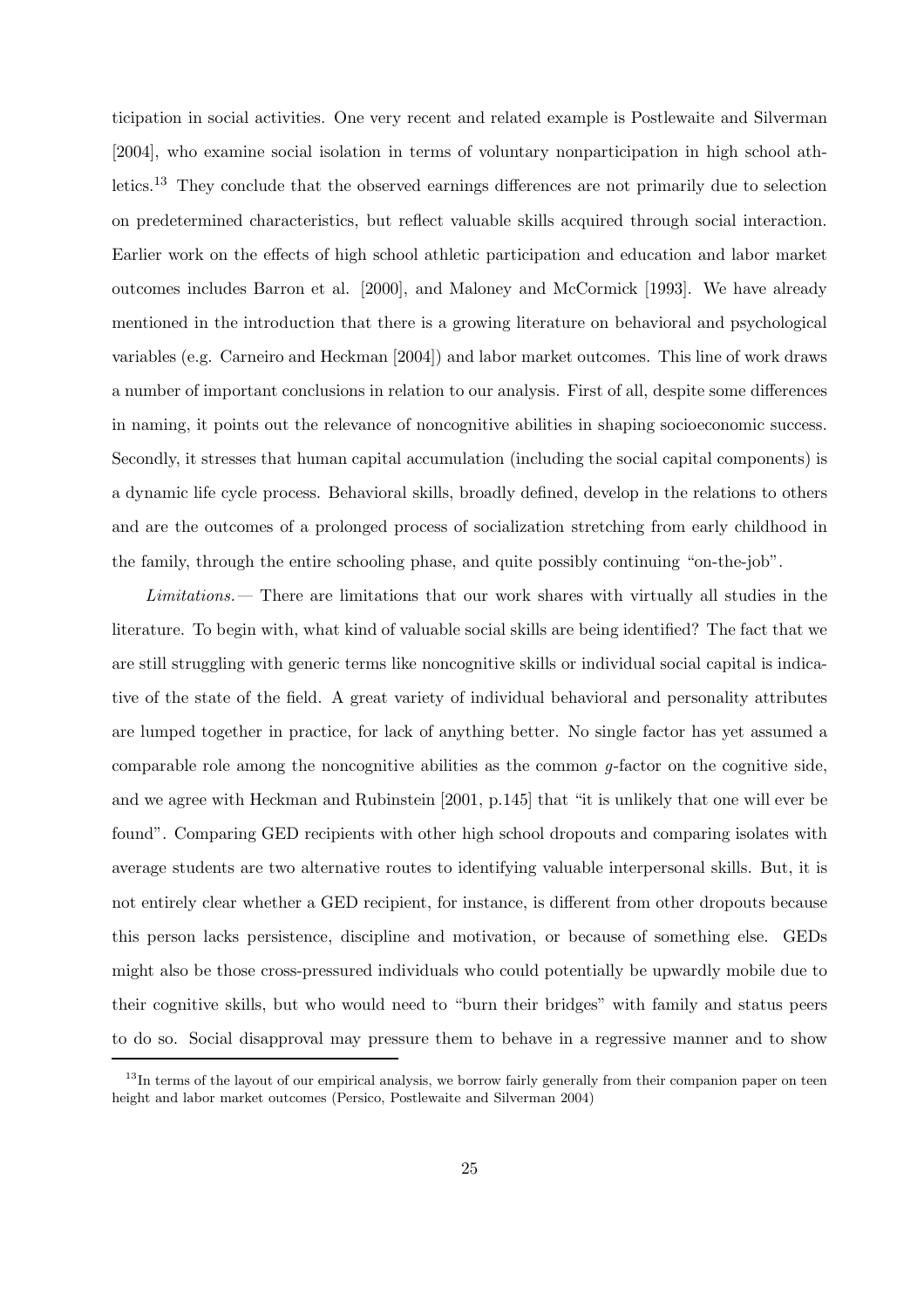indifference to their school performance. The upshot of our discussion here is that explanations based on psychological factors are not the whole story and that much of the existing evidence is equally consistent with a micro-sociological interpretation. Both approaches leave it to future studies to examine which factors in particular are being captured.

Some Thoughts on Human Capital Policy.— When economists study skill formation and analyze treatment effects of policy programs, they often focus on the development of cognitive skills as measured by performance on ACT or SAT college entrance exams (e.g. Krueger and Whitmore [2001]). In contrast, our analysis emphasizes the importance of the social component in human capital formation and thereby adds another dimension to the outcome space along which interventions have to be evaluated. This point has been made earlier by Carneiro and Heckman [2004]. What we want to add to the discussion is a conceptual consideration that follows directly from our micro-sociological stance.

Let us take the example of a policy that seeks to increase the quality of schooling by means of a class size reduction. The underlying mechanism is of course that a given amount of school resources is shared by a smaller number of pupils, a reduced student-teacher ratio being one example. Whatever the precise setup of the experiment, by focussing on the consequences for performance on cognitive ability tests, one important outcome is left out of consideration: the group structure of the school class is affected. There exists an extensive literature in sociology of education which examines the effects that classroom characteristics have an impact on the formation of friendships among classmates (see e.g. Hallinan [1979], and Hallinan and Smith [1989]). This work provides strong empirical evidence suggesting that both, pedagogical practices and class size, play a crucial role in the determination of the structural properties of school class social networks. For example, an empirical regularity is that social networks of larger classes exhibit a higher number of disconnected groups, which implies a higher level of segregation within the class.

When discussing the relation between our measures of position and class size we found a positive relation between being socially isolated and being in a bigger class. Such a relation was absent for the other types. It appears that student networks in smaller classes exhibit a higher degree of connectedness with fewer nodes being infinitely distant. Reducing class size means reducing social distance among members and, on an individual level, implies a lower incidence of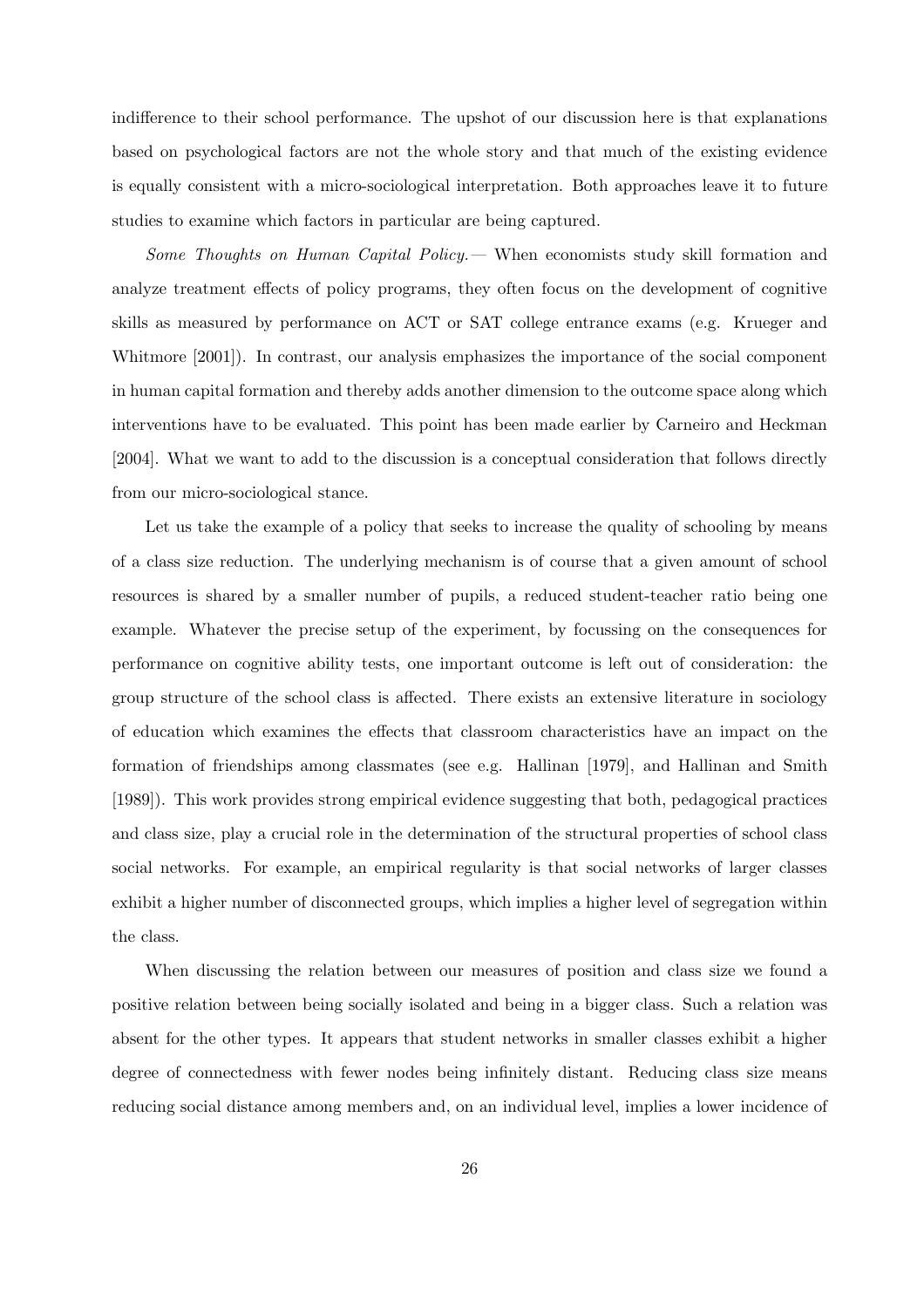social isolation. This would avoid its adverse consequences in terms of individuals' earnings and quite possibly many other important life outcomes. Obviously, with our data we cannot provide a proper treatment effect analysis of class size reduction. Nevertheless, our discussion strongly suggests that there may be significant "side effects" affecting the formation of the social capital component in human capital. It is important to recognize that there are multiple channels of influence and a number of outcome dimensions when designing educational policies and evaluating them in terms of their effects, costs and benefits.

Closing Remarks.— With our paper, we sought to contribute a compelling example of the potential that lies in egocentered network methods for survey-based economic research. Our simple application provided a methodological preview on the wide applicability of empirical network analysis and economic relevance of sociological concepts. A number of areas for further research open-up from here. First, one could extend our analysis and relate individuals' social status to other economically relevant choices and outcomes. Table 2 is suggestive of the fact that social capital investment and marriage decisions or job search channels are likely to be interesting candidates. From this perspective, the use of egocentered network methods may complement the existing literature on individual social capital in vein of Glaeser et al. [2002] by providing a rich set of alternative measures.

Second, given our strong findings in terms of adult earnings inequalities, it is immediate to ask which are the idiosyncratic and institutional factors leading to the emergence of differential social standing. In other words, we could treat the sociometric position of a person within a group as the dependent variable. The emergence of individuals' social status may be influenced by the size of the class, by gender composition and racial heterogeneity within the class, or by factors such as type, quality and denominational control of a school. Similarly, classmates' family characteristics, cognitive ability and future plans, among others, may directly influence the decision of students to interact with one another. Such analysis would contribute to the recent literature addressing the determinants of social interaction (Alesina and La Ferrara [2002], Marmaros and Sacerdote [2003]).

Third, network analysis could prove highly instrumental for the emerging field on the importance of sociological concepts within economics (recently summarized by Gibbons [2004]). It equips the economist with a rigorous toolbox to approach many inherently relational concepts of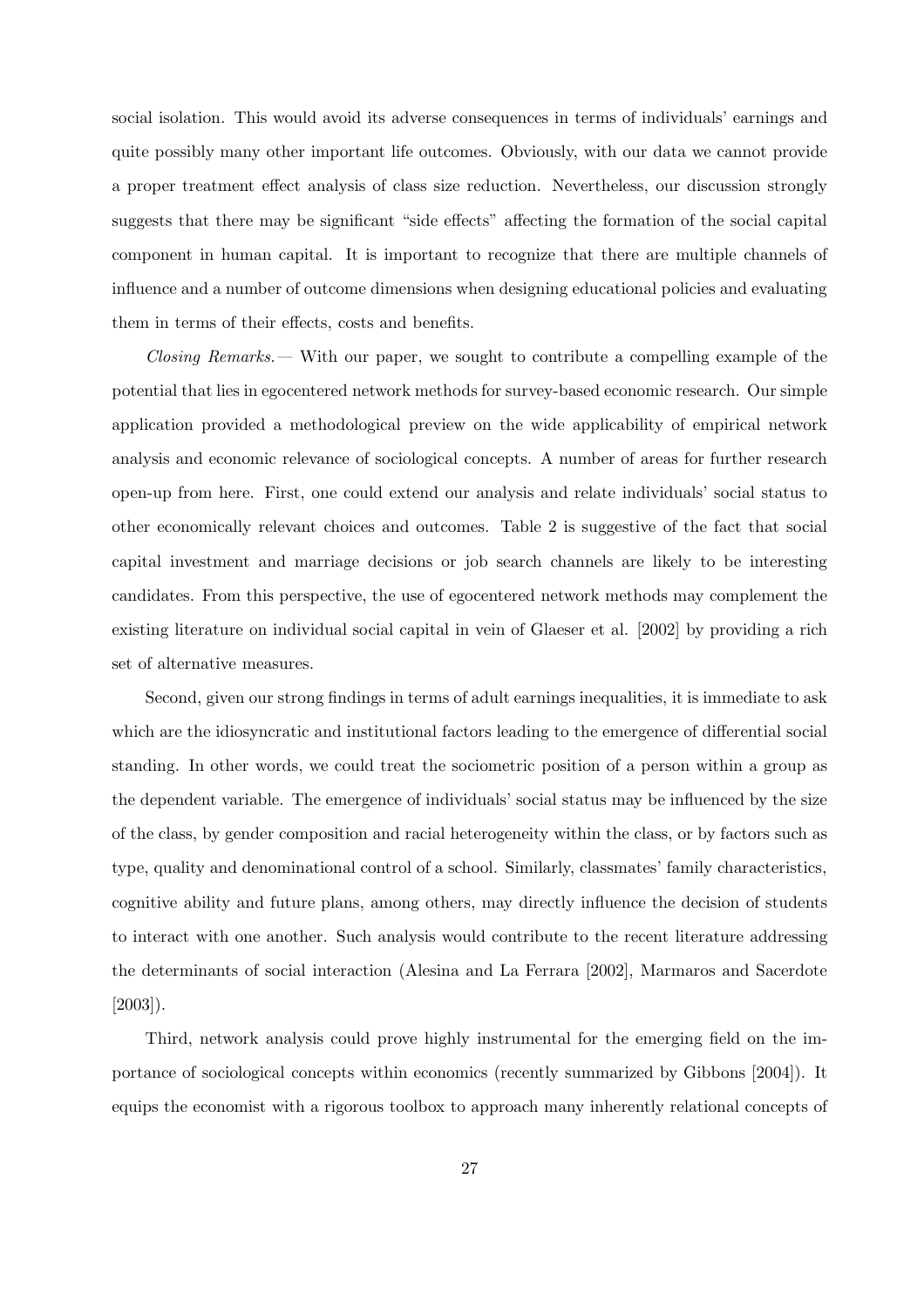interest, such as trust, identity and social capital. The most problematic aspect is the availability of accurate relational data and -at the same time- measures of relevant economic outcomes. In light of what has been said earlier, we note that complete network data collection and conventional survey designs are not always incompatible. If the social system of interest is bounded to a reasonable size, like the school classes in our study, one could easily collect information on the full set of ties among students. Sampling could then occur on the class instead of the individual level. Moreover, longitudinal data containing repeated observations of social associations among the same set of individuals would allow us to study the formation and evolution of friendship patterns during school time. This would open up the possibility for treatment effect analysis of a variety of policies affecting the structural characteristics of a school or a classroom. In our view, increased efforts to integrate the collection of egocentered network data into conventional survey designs are likely to bear great potential for future work.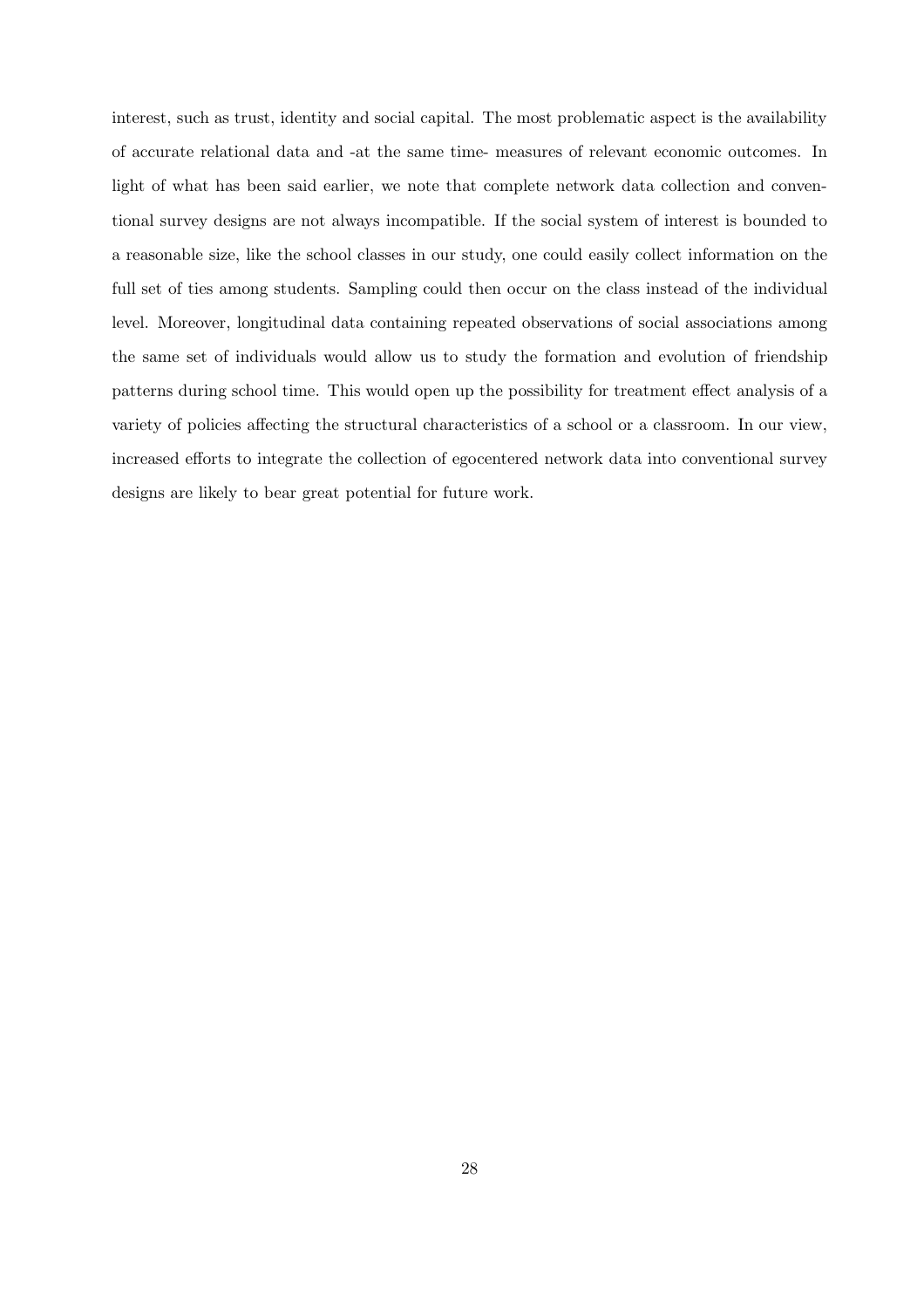### Appendix

#### A Misclassification Error in the Role Typology

The observation process consists of assigning each of the *n* students in our sample to one of four mutually exclusive and exhaustive categories: isolate, sycophant, broker and receiver. We denote each observation as a vector  $A_t$ . If the t-th sample element is placed in the first category ('isolate') of the classification, we write  $\mathbf{A_t} = (1, 0, 0, 0)$ ; if the t-th sample element is placed in the second category ('sycophant'), we write  $\mathbf{A_t} = (0, 1, 0, 0)$ ; and similarly for the remaining two categories. The j-th element of the  $A_t$  vector, denoted by  $A_{tj}$  is a binomial random variable that takes the values zero and one. It follows that the observed distribution of  $A_t$  obtained by making a single determination on each student in our random sample is multinomial.

We formalize the measurement error process according to the *right-wrong* model for multinomial variables as outlined by Fuller (1987). According to this model, every student truly belongs to one and only one of the four categories. The measurement error is characterized by a set of misclassification probabilities  $\kappa_{Aij}$ , where  $\kappa_{Aij}$  is the probability that a student whose true category is j is (wrongly) assigned to category i. To give an example, the first column of the  $\kappa_A$ matrix contains the misclassification probabilities for the isolate. That is, conditional on truly being an isolate, it contains the probability that a student actually is classified as an isolate, or misclassified as a sycophant, a receiver or a broker. It is assumed that every element in true category  $j$  has the same vector of misclassification probabilities, that is, we ignore individual fixed effects in measurement error.

#### B Correcting the OLS Estimates

It is clear that with multinomial variables, the expected value and the variance of the measurement error are functions of the true values. Therefore, classical errors-in-variables (CEV) models that are useful when continuous variables are measured with additive noise do not apply in this situation. However, if the matrix  $\kappa_A$  of misclassification probabilities is known, one can transform the observations  $A_t$  as to make the model conform to CEV assumptions.

Now, consider a simple regression equation where we insert dummy variables based on our multinomial data as explanatory variables. Assume that the vector of true values  $x_t$  satisfies the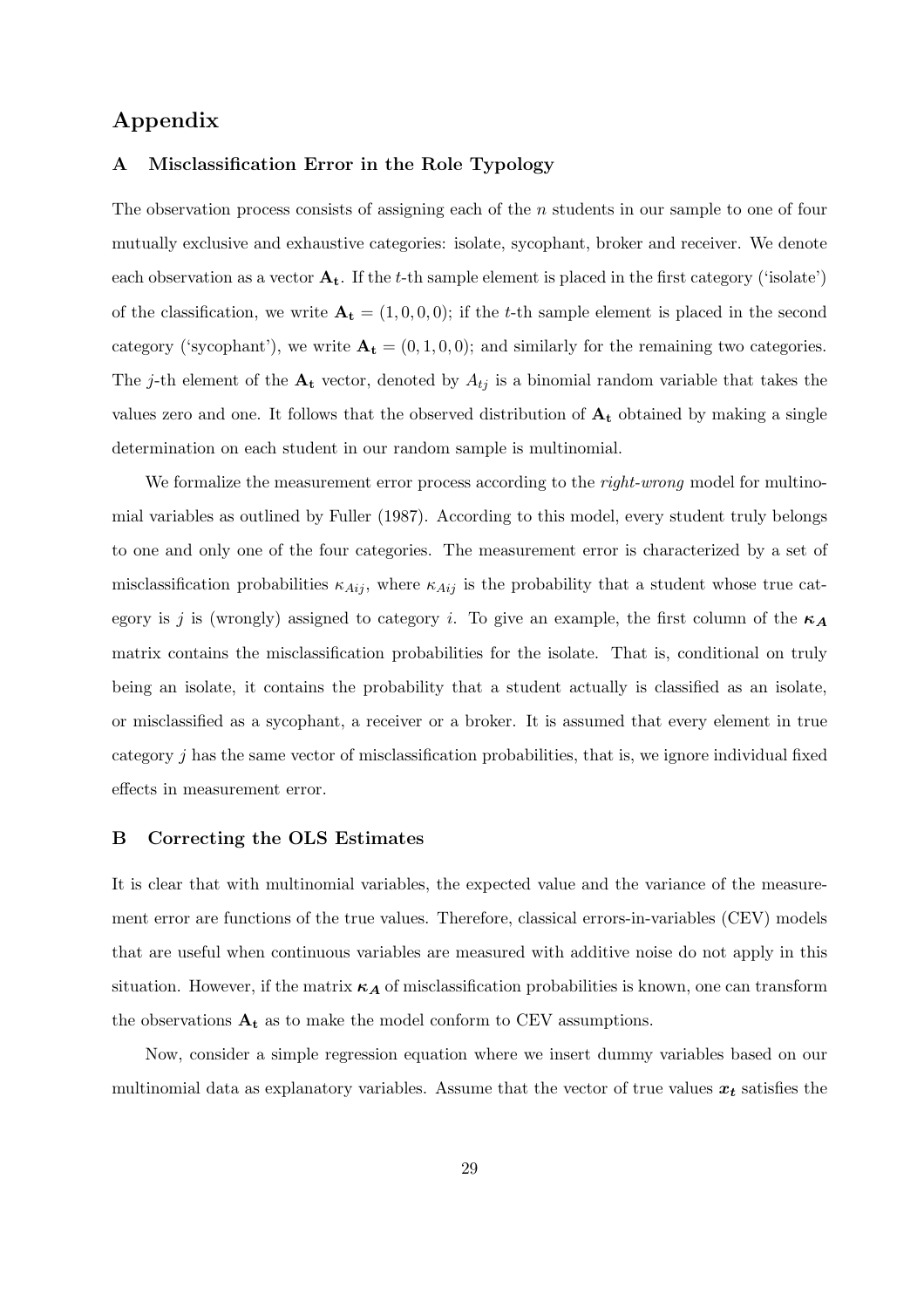following linear model

$$
Y_t = x_t \beta + e_t, \qquad A_t = x_t + \xi_t, \qquad (1)
$$

where  $x_t$  is a 4-dimensional vector with a one in the *j*th position and zeros elsewhere when student t is in the j<sup>th</sup> category. The equation error  $e_t$  is assumed to be independent of  $x_t$  and independent of the error  $\xi_t$  made in determining  $x_t$ . Then, if we apply the following transformation to the observed vector

$$
X_t' = \kappa_A^{-1} A_t',\tag{2}
$$

we obtain  $\mathbf{X}_t = \mathbf{x}_t + \mathbf{u}_t$ , with  $E\{\mathbf{u}_t\} = \mathbf{0}$  and  $E\{\mathbf{X}_i \mid i = t\} = \mathbf{x}_t$  for all t. Therefore, the vectors  $X_t$ ,  $x_t$ ,  $u_t$  are conform to CEV assumptions of zero mean errors that are uncorrelated with the true values.

Due to the transformation applied, we can now write

$$
\Sigma_{XX} = \Sigma_{xx} + \Sigma_{uu},\tag{3}
$$

with

$$
\Sigma_{uu} = \kappa_A^{-1} \Sigma_{AA} \kappa_A^{-1}{}' - \Sigma_{xx},
$$
  
\n
$$
\Sigma_{AA} = diag(\mu_{A1}, \mu_{A2}, \mu_{A3}, \mu_{A4}) - \mu'_A \mu_A,
$$
  
\n
$$
\Sigma_{xx} = diag(\mu_{x1}, \mu_{x2}, \mu_{x3}, \mu_{x4}) - \mu'_x \mu_x.
$$
\n(4)

This is the classical errors-in-variables decomposition where the variance of the observed values  $\Sigma_{XX}$  is modelled as the sum of a true variance ('signal') component  $\Sigma_{xx}$  and an error variance ('noise') component  $\Sigma_{uu}$ . The observed sample proportions and the true population proportions of isolates, sycophants, brokers and receivers are denoted by  $\mu_A = (\mu_{A1}, \mu_{A2}, \mu_{A3}, \mu_{A4})$  and  $\mu_x = (\mu_{x1}, \mu_{x2}, \mu_{x3}, \mu_{x4})$  respectively.<sup>14</sup> For detailed derivations and proofs see Fuller (1987). Then, a consistent estimator of  $\beta$  is

$$
\hat{\boldsymbol{\beta}} = (\boldsymbol{X}'\boldsymbol{X} - \hat{\boldsymbol{\Sigma}}_{uu})^{-1}\boldsymbol{X}'\boldsymbol{Y}
$$
\n(5)

<sup>&</sup>lt;sup>14</sup>Knowing  $\kappa_A$ , an estimator of the vector of true proportions is given by  $\hat{\mu}'_{x} \kappa_A^{-1} \mu'_A$ . The fact that  $\mu_x$  must be estimated, introduces some error into  $\hat{\Sigma}_{uu}$  (and therefore into the variance of the est ignore here.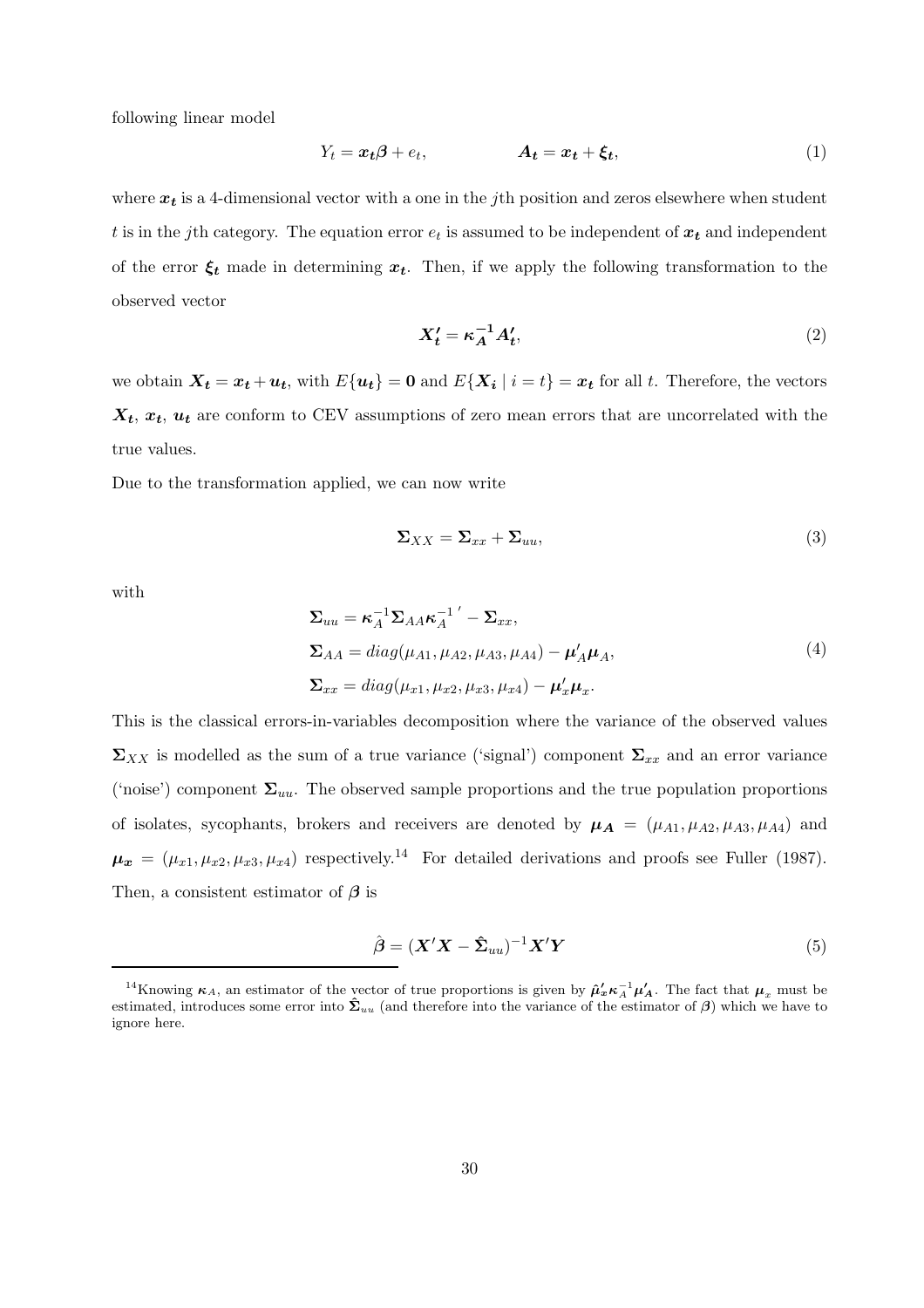and the variance covariance matrix of the estimator is obtained as

$$
\text{Var}\{\hat{\boldsymbol{\beta}}\} = s^2 (\boldsymbol{X}'\boldsymbol{X} - \hat{\boldsymbol{\Sigma}}_{uu})^{-1} \boldsymbol{X}'\boldsymbol{X} (\boldsymbol{X}'\boldsymbol{X} - \hat{\boldsymbol{\Sigma}}_{uu})^{-1},
$$
(6)

where

$$
s^{2} = (\mathbf{y}'\mathbf{y} - \hat{\boldsymbol{\beta}}(\mathbf{X}'\mathbf{X} - \hat{\boldsymbol{\Sigma}}_{uu})\hat{\boldsymbol{\beta}}')/(n-p),
$$
\n(7)

is the root mean square error and  $p$  the number of estimated parameters.

#### C Derivation of  $\kappa_A$

We have shown that if the functional relationship between the mean of the error variable and the mean of the true variable is known, a transformation can be applied to the original observations such as to obtain errors conform to CEV assumptions. The question is of course how to obtain an estimate of  $\kappa_A$ . We again denote the mean vector for the observed proportions as

$$
\mu'_A = \kappa_A \mu'_x \tag{8}
$$

where  $\mu'_{x}$  is the vector of true proportions and  $\kappa_A$  is the matrix containing the misclassification probabilities conditional on the type. Consider the following two thought experiments.

First, suppose we started from an ideal situation in which we observed all ties, incoming and outgoing. In this case individuals would be classified correctly and there would be no difference between observed and true proportions  $\mu'_x$ . Now, let us remove all those links that students within the sample receive from students outside the sample and denote the observed proportions by  $\mu'_{A_1}$ . What can we say about the relation between  $\mu'_{A_1}$  and  $\mu'_{x}$ , in other words, what is the nature of the misclassification error that occurs if some of the incoming links are ignored? Obviously, true isolates and true sycophants will never be misclassified, that is, they are always observed as such. But, a true receiver could be misclassified as an isolate and a true broker could be misclassified as a sycophant. This allows us to define the matrix of misclassification probabilities as

$$
\kappa_{A_1} \begin{bmatrix} 1 & 0 & 0 & \beta \\ 0 & 1 & \alpha & 0 \\ 0 & 0 & 1 - \alpha & 0 \\ 0 & 0 & 0 & 1 - \beta \end{bmatrix}
$$
 (9)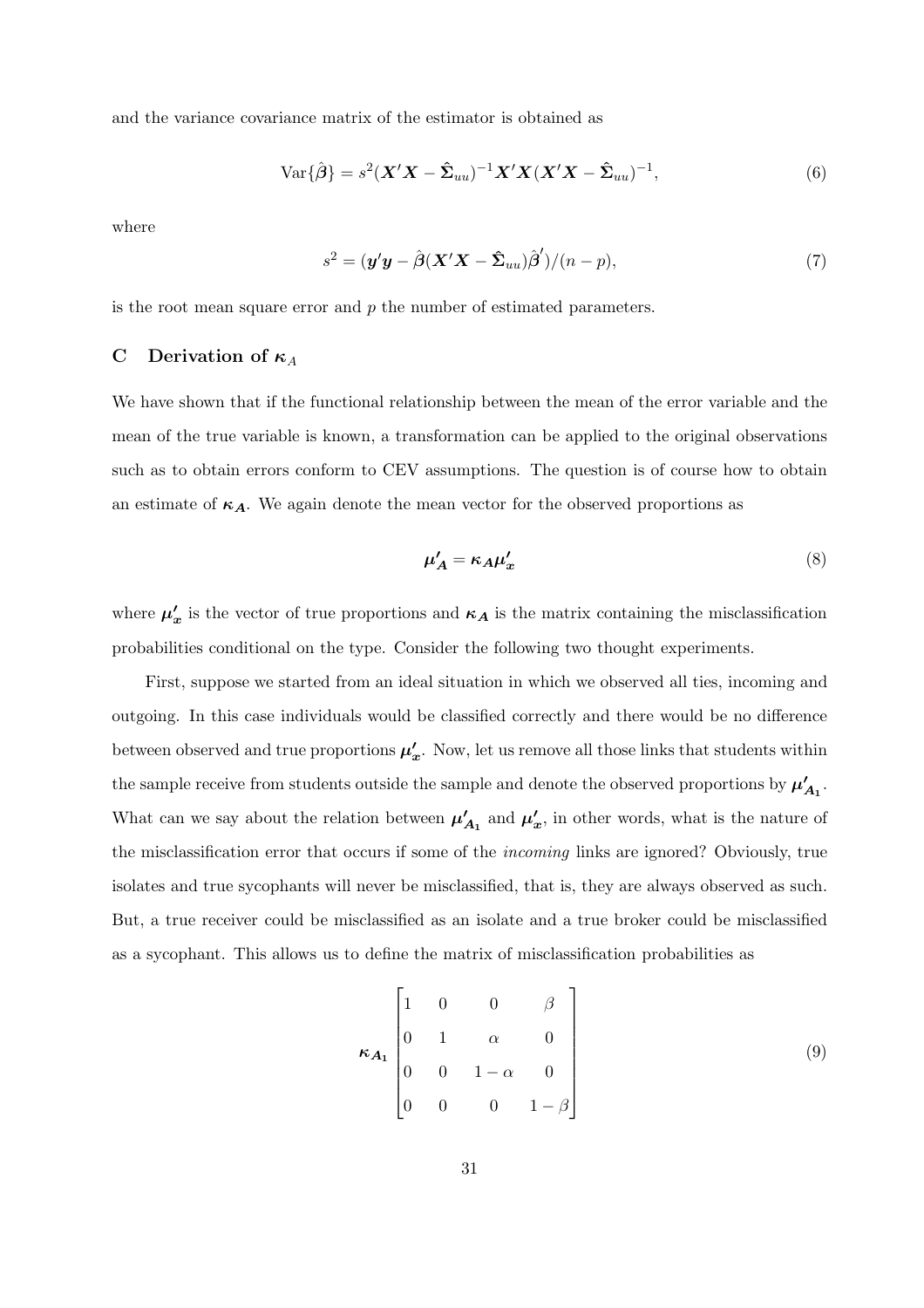with  $\alpha, \beta \in (0, 1)$ . In particular,  $\alpha$  (resp.  $\beta$ ) denotes the probability that a true broker (resp. receiver) is misclassified as a sycophant (resp. isolate).

Second, suppose again to start from the ideal situation with in-degree and out-degree fully observed,  $\mu'_x$ . However, now we remove the links that individuals within the sample sponsor towards individuals outside the sample and denote the observed proportions by  $\mu'_{A_2}$ . That is, what can we say about the relation between  $\mu'_{A_2}$  and  $\mu'_{x}$  when some of the *outgoing* links are ignored? Here, a true sycophant may be misclassified as an isolate and a true broker as a receiver, while true isolates and true receivers will always be observed as such. Thus,

$$
\kappa_{A_2} \begin{bmatrix} 1 & \gamma & 0 & 0 \\ 0 & 1 - \gamma & 0 & 0 \\ 0 & 0 & 1 - \delta & 0 \\ 0 & 0 & \delta & 1 \end{bmatrix} \tag{10}
$$

with  $\gamma, \delta \in (0, 1)$ . Here,  $\gamma$  (resp.  $\delta$ ) denotes the probability that a true sycophant (resp. broker) is misclassified as an isolate (resp. receiver).

Let us compare the two experiments. Under both schemes, the deletion of links occurs randomly since individuals have been sampled randomly. This implies a clear symmetry in terms of the effects on the observed proportions. Symmetry means that a fraction  $\alpha$  of true brokers is misclassified as sycophants after performing the first experiment, a fraction  $\delta$  of true brokers is misclassified as receivers after the second experiment and  $\alpha = \delta$ . The same argument can be made for  $\beta$  and  $\gamma$ . Compared to the ideal situation, a fraction  $\beta$  of true receivers will be misclassified as isolates due to deletion of incoming links; a fraction  $\gamma$  of true sycophants will be misclassified as isolates due to deletion of outgoing links. Since deletion occurs randomly, we will have symmetric effects in terms of misclassification probabilities, that is  $\beta = \gamma$ .

We are now ready to derive the  $\kappa_A$  in the following way. First, using all available information in our data we observe  $\mu'_{A_1} = [0.080, 0.523, 0.377, 0.020]$ ; see also column 1 of table 1. Then, we ignore all ties sponsored by sample members to non-WLS classmates and re-calculate the mean proportions,  $\mu'_{A_3} = [0.372, 0.231, 0.277, 0.120]$ . We observe outflows from the sycophant to the isolate category and from the broker to the receiver category. This comes as no surprise since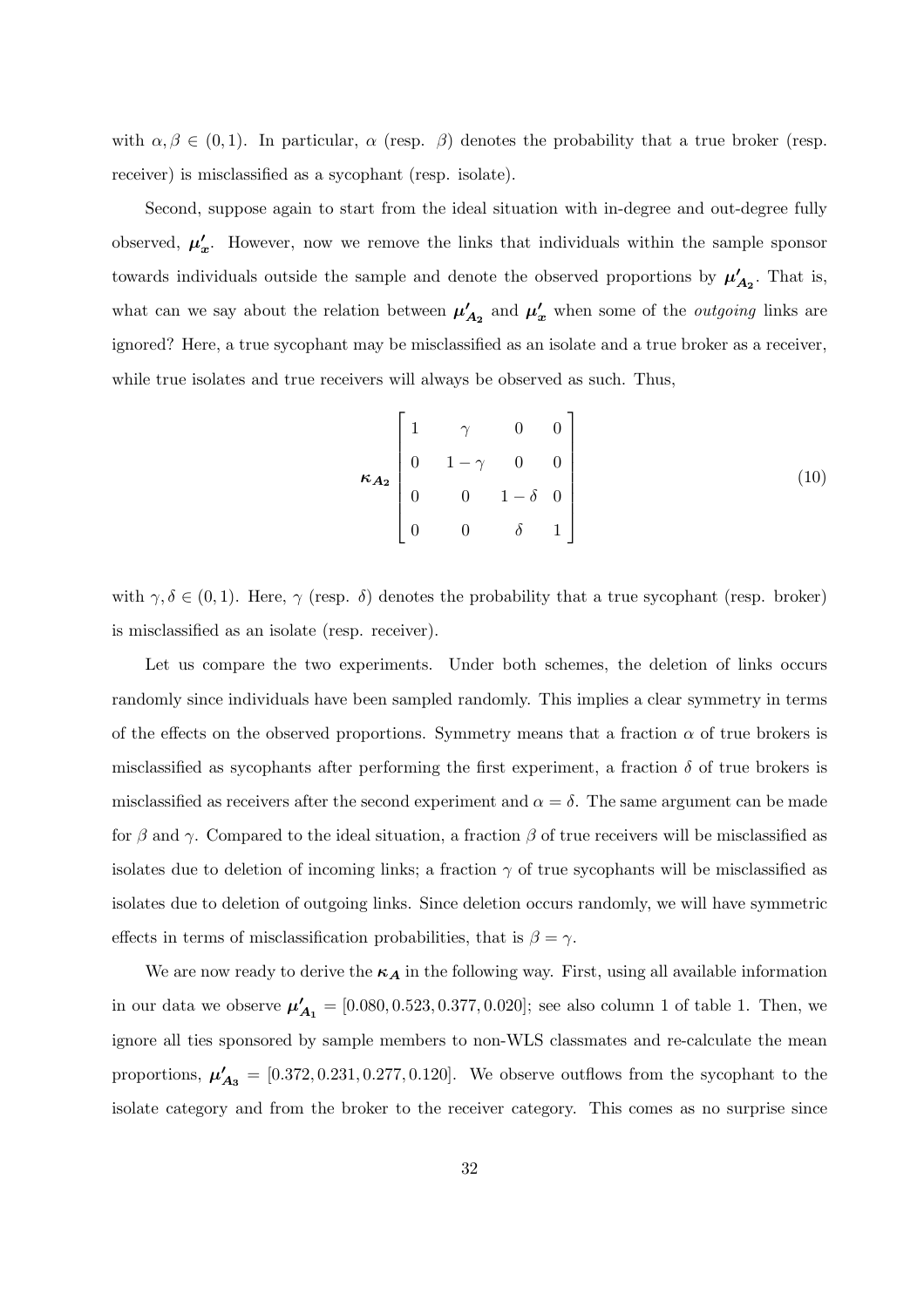the relation between  $\mu'_{A_1}$  and  $\mu'_{A_3}$  in terms of misclassification probabilities is identical to the one between  $\mu'_x$  and  $\mu'_{A_2}$ . Therefore, solving  $\mu'_{A_3} = \kappa_{A_2} \mu'_{A_1}$  allows us to determine  $\gamma = 0.558$ and  $\delta = 0.265$ . As we have shown above, these probabilities equal  $\beta$  and  $\alpha$  respectively. This yields the desired correction matrix  $\kappa_{A_1}$ . The estimates for the unobserved true proportions  $\mu'_{x}$  are provided in column 2 of table 1. The correction of the observed in-degree classification (zero versus positive) follows the same procedure, except that here we simply have two categories instead of four.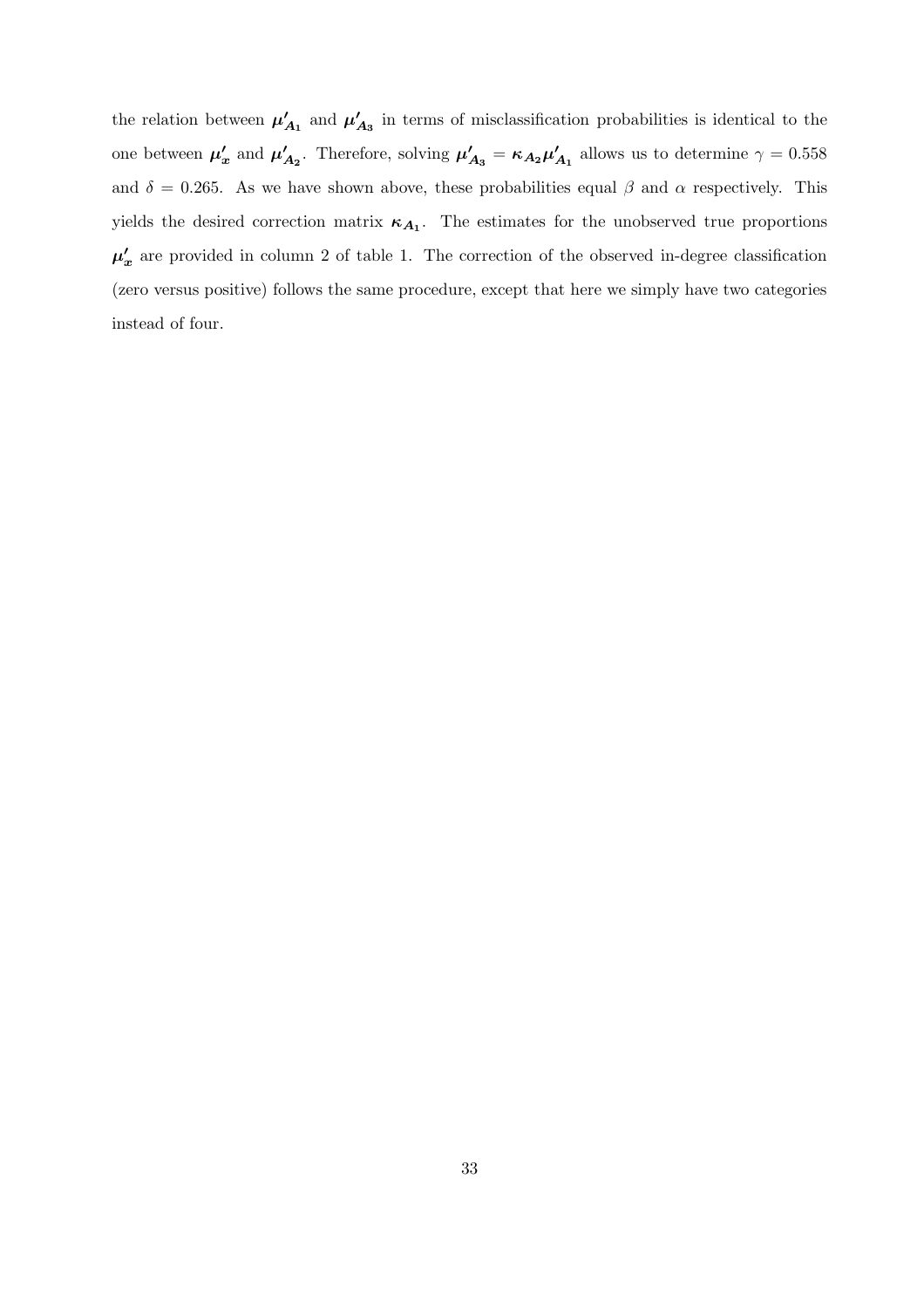#### References

- Akerlof, G. and Kranton, R. (2002). Identity and Schooling: Some Lessons for the Economics of Education. Journal of Economic Literature, 40:4, 1167-1201.
- Alesina, A. and La Ferrara, E. (2002). Who Trusts Others? Journal of Public Economics, 85:2, 207-234.
- Barron, J.M., Ewing, T.B., and Waddell, G.R. (2000). The Effects of High School Athletic Participation on Education and Labour Market Outcomes. The Review of Economics and Statistics, 82:3, 409-421.
- Barry, B., (1998). Social Exclusion, Social Isolation and the Distribution of Income. Centre for Analysis of Social Exclusion Discussion Paper, CASE/12.
- Borgatti, S. and Everett, M.G. (1992). Notions of Position in Social Network Analysis. Sociological Methodology, 22, 1-35.
- Bouchard, T.J. and Loehlin, J.C. (2001). Genes, Evolution, and Personality. Behavioral Genetics, 31, 243-273.
- Bowles, S. and Gintis, H. (2002). Social Capital and Community Governance. Economic Journal, 112, 419-436.
- Bowles, S., Gintis, H. and Osborne, M. (2001). The Determinants of Earnings: A Behavioral Approach. Journal of Economic Literature, 39, 1137-1176.
- Burt, R., (1976). Positions in Networks. Social Forces, 55, 93-122.
- Carneiro, P. and Heckman, J.J. (2004). Human Capital Policy. In Heckman, J.J., Krueger, A.B. and Friedman, M.B. (eds.) *Inequality in America: What Role for Human Capital Policy?* MIT Press.
- Coleman, J. (1961). The Adolescent Society: The Social Life of the Teenager and Its Impact on Education. New York: The Free Press.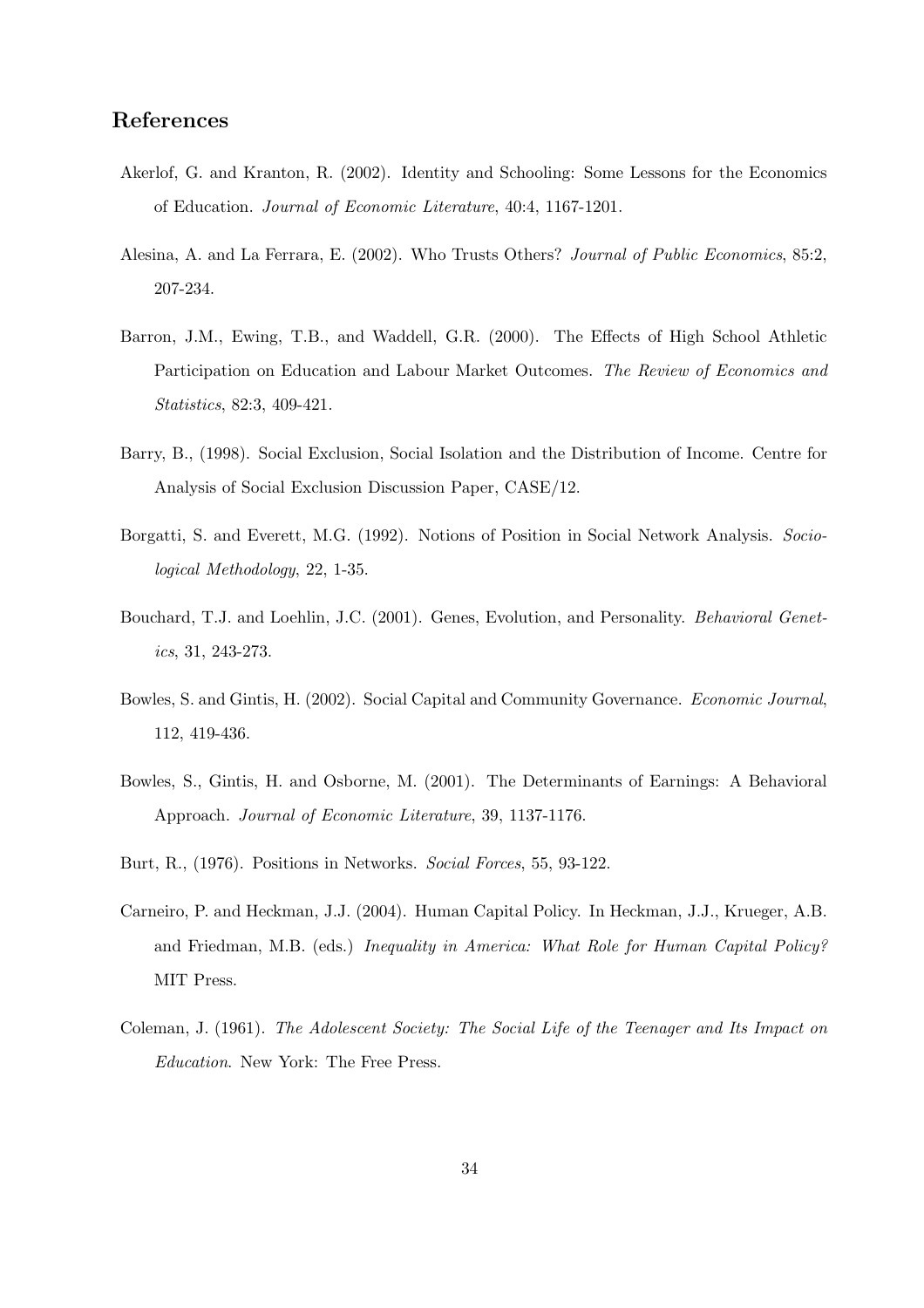- Costa, P.T. and McCrae, R.R. (1992). NE0-PI-R Professional Manual. Odessa, FL: Psychological Assessment Resources.
- Durkin, J.T. (2000). Measuring Social Capital and its Economic Impact. Mimeo. NORC, University of Chicago.
- Feld, S.L. and Elmore, R.G. (1982). Processes Underlying Patterns of Sociometric Choice: Response to Hallinan. Social Psychology Quarterly, 45, 90-92.
- Fuller, W.A. (1987). Measurement Error Models. New York, NY: Wiley.
- Gibbons, R. (2004). What is Economic Sociology and Should Any Economists Care?. Forthcoming in Journal of Economic Perspectives.
- Glaeser, E.L., Laibson, D. and Sacerdote, B. (2002). An Economic Approach to Social Capital. The Economic Journal, 112, 437-458.
- Goldberg, L.R. (1990). An Alternative Description of Personality: The Big-Five Factor Structure. Journal of Personality and Social Psychology, 59, 1216-1229.
- Granovetter, M. (1974). Getting a Job: A Study of Contacts and Careers. University of Chicago Press.
- Hallinan, M.T. (1979). Structural Effects on Children's Friendships and Cliques. Social Psychology Quarterly, 42, 43-54.
- Hallinan, M.T. and Smith, S.S. (1989). Classroom Characteristics and Student Friendship Cliques. Social Forces, 67, 898–919.
- Hamermesh, D.S. and Biddle, J.E. (1994). Beauty and the Labor Market. The American Economic Review, 84, 1174-1194.
- Heckman, J.J. and Rubinstein, Y. (2001). The Importance of Noncognitive Skills: Lessons from the GED Testing Program. American Economic Review, 91, 145-149.
- Heckman, J.J., Stixrud, J. and Urzua, S. (2004), The Effects of Cognitive and Non-Cognitive Skills on Labor and Behavioral Outcomes. Mimeo. University of Chicago.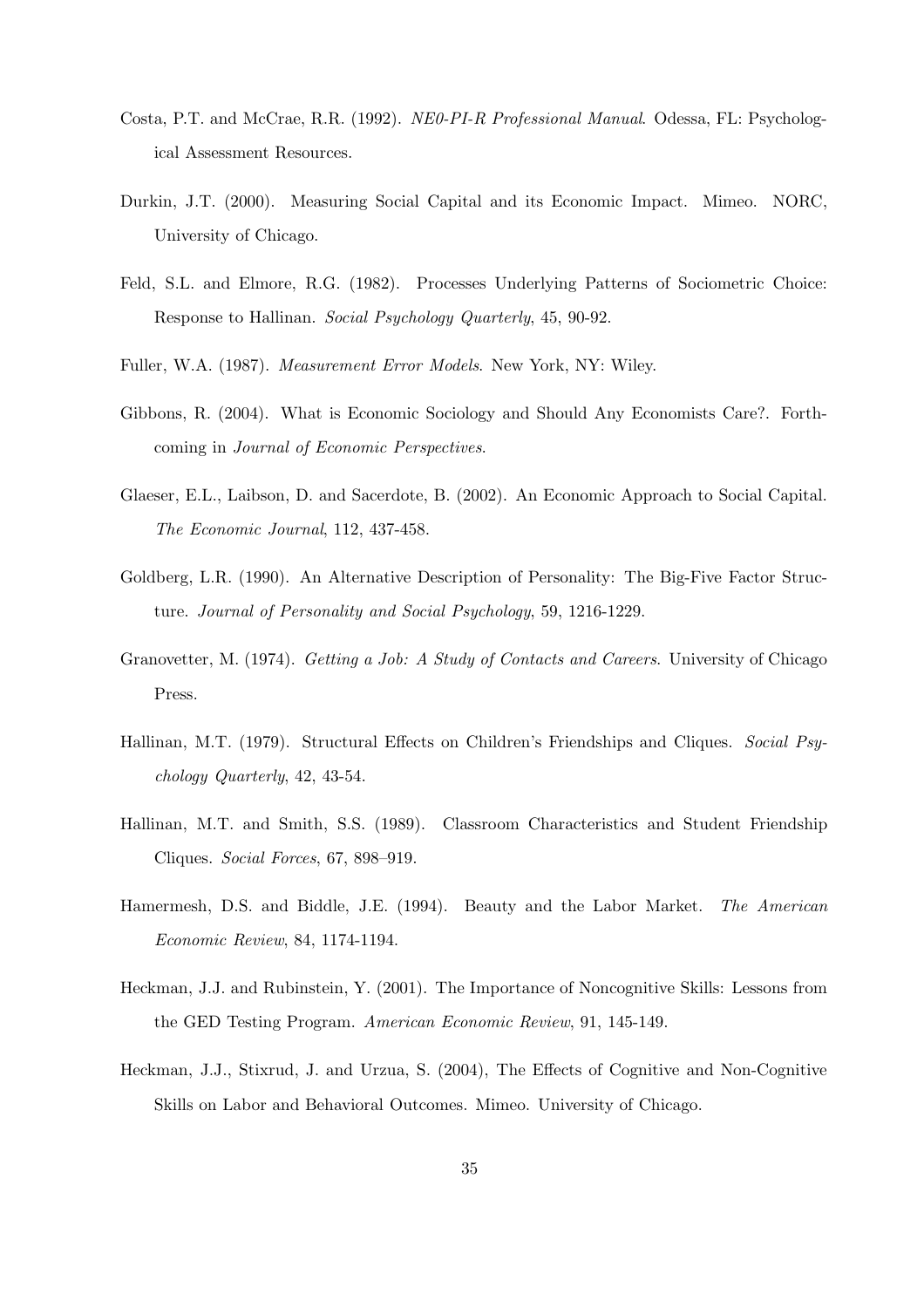- Helliwell, J. and Putnam, R. (1999). Education and Social Capital. NBER Working Paper No. 7121.
- Maloney, M.T. and McCormick, R.E. (1993). An Examination of the Role that Intercollegiate Athletic Participation Plays in Academic Achievement: Athletes' Feats in the Classroom. Journal of Human Resources, 28:3, 555-570.
- Marmaros, D. and Sacerdote, B. (2003). How Friendships Form. Working Paper. Dartmouth College.
- Marsden, P.V. (1990). Network Data and Measurement. Annual Review of Sociology, 16, 435- 463.
- McCrae, R.R. and Costa, P.T. (1999). A Five-Factor Theory of Personality. In Pervin, L.A. and John, O.P., ed., Handbook of Personality: Theory and Evidence. NY: Guilford.
- Montgomery, J. (1991). Social Networks and Labor-Market Outcomes: Toward an Economic Analysis. American Economic Review, 81, 1408-1418.
- Mueller, G. and Plug, E. (2004). Estimating the Effect of Personality on Male-Female Earnings. IZA Discussion Paper No. 1254.
- National Academy of Sciences, Committee on Occupational Classification and Analysis. Dictionary of Occupational Titles (DOT): Part I - Current Population Survey, April 1971, Augmented with DOT Characteristics, and Part II - Fourth Edition Dictionary of DOT Scores for 1970 Census Categories [Computer file]. ICPSR version. Washington, DC: U.S. Dept. of Commerce, Bureau of the Census [producer], 1971. Ann Arbor, MI: Inter-university Consortium for Political and Social Research [distributor], 2001.
- Parsons, T. (1959). The School Class as a Social System, *Harvard Educational Review*, 29:4, 297-318.
- Persico, N., Postlewaite, A. and Silverman, D. (2004). The Effect of Adolescent Experience on Labor Market Outcomes: The Case of Height. Journal of Political Economy, 112:5, 1019-1053.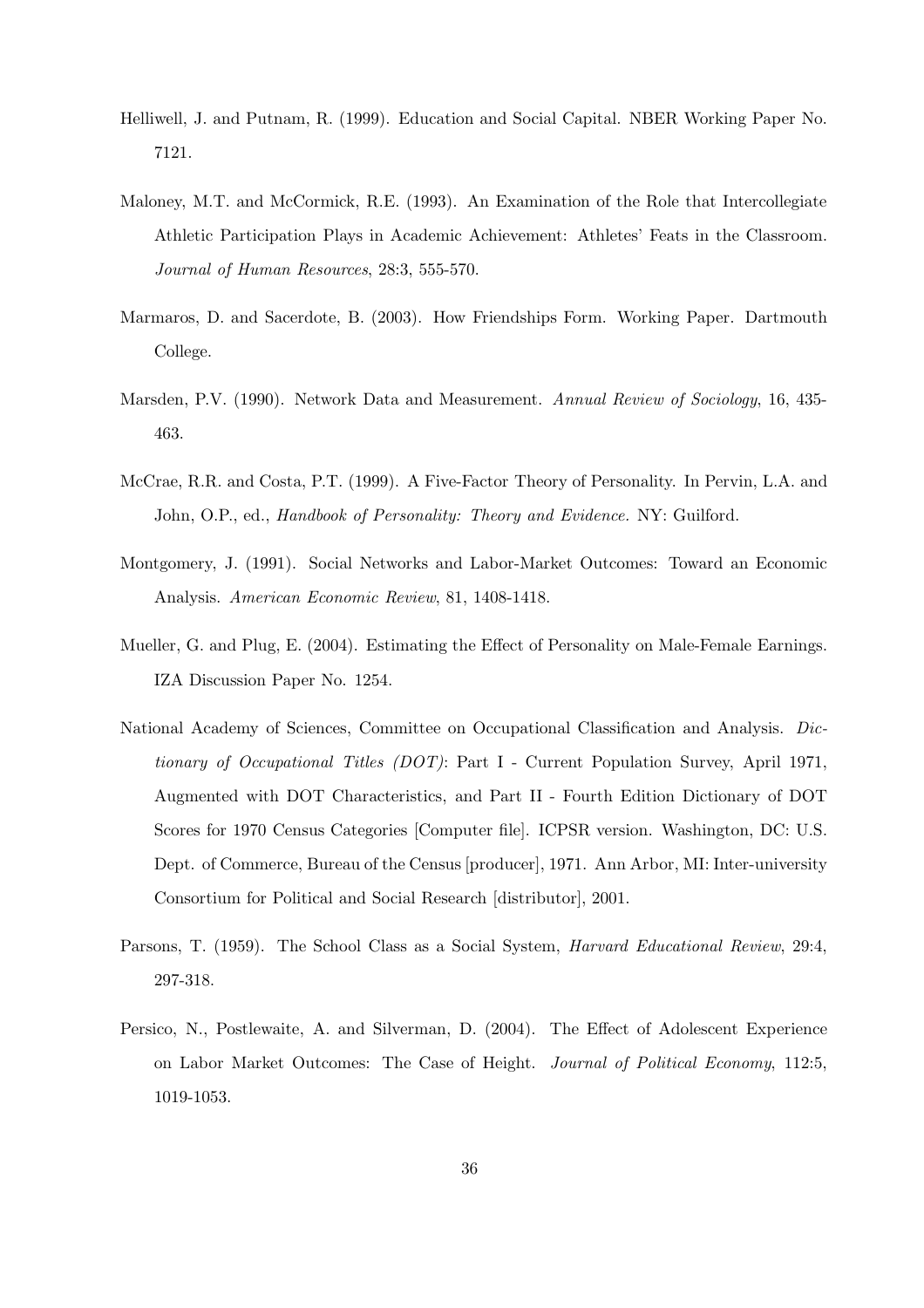- Postlewaite, A. and Silverman, D. (2004). Social Isolation and Inequality. Journal of Economic Inequality. Forthcoming.
- Korenman, S. and Neumark, D. (1991). Does Marriage Really Make Men More Productive. Journal of Human Resources, 26, 282-307.
- Krueger, A.B. and Whitmore, D.M. (2001). The Effect of Attending a Small Class in the Early Grades on College Test Taking and Middle School Test Results: Evidence from Project STAR. Economic Journal, 111, 1-28.
- Sewell, W.H., Hauser, R.M., Springer, K.W., and Hauser, T.S. (2001). As we age: The Wisconsin Longitudinal Study, 1957-2001. In Leicht, K.T., ed., Research in Social Stratification and Mobility. Greenwich, Conn.: JAI Press.
- Wasserman, S. and Faust, K. (1994). Social Network Analysis: Methods and Applications. Cambridge University Press.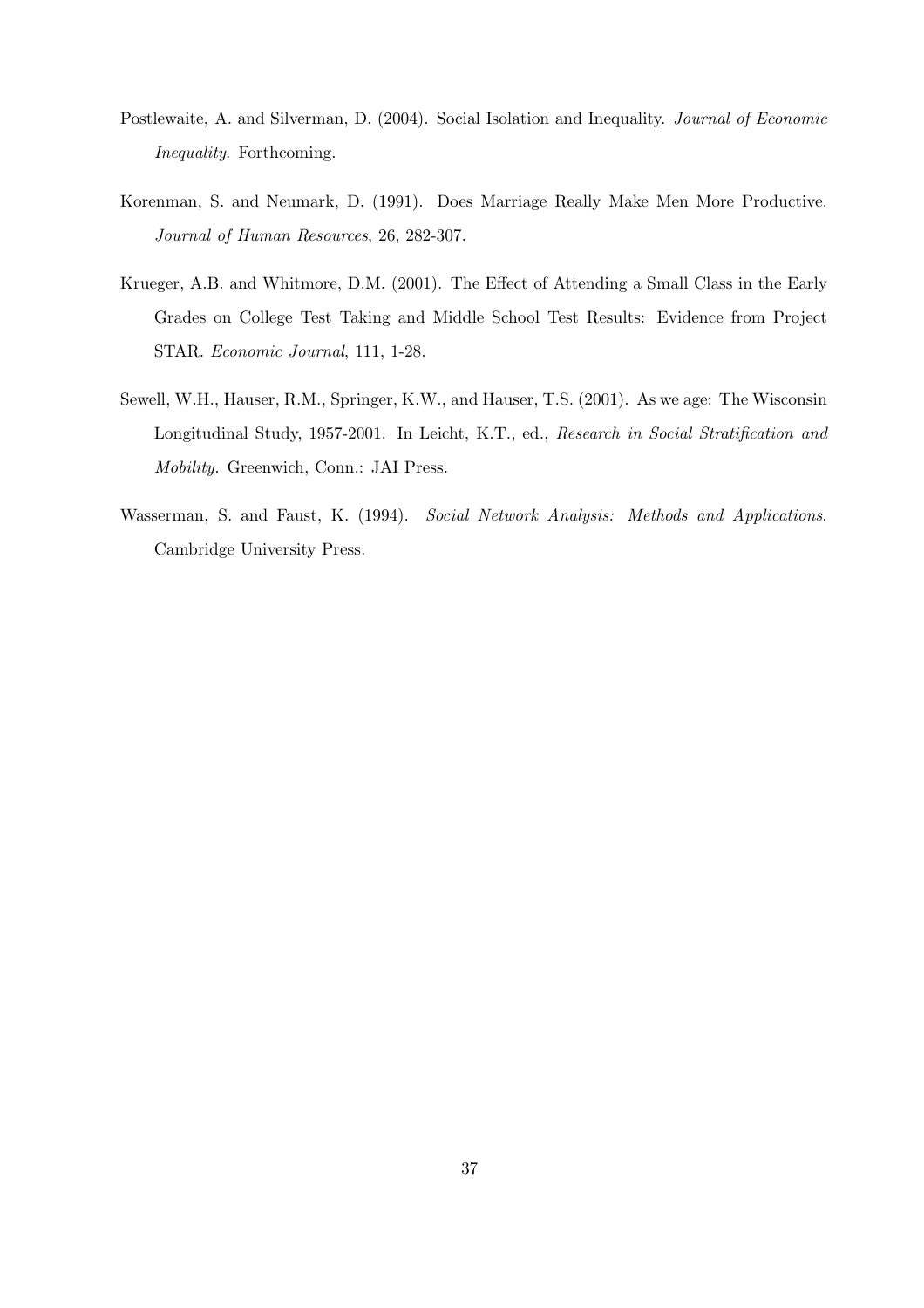## Data and Programs

Support for collection and dissemination of data from the Wisconsin Longitudinal Study has been provided by the National Institute on Aging (AG-9775), the National Science Foundation (SBR-9320660), the Spencer Foundation, and the Center for Demography and Ecology and the Vilas Estate Trust at the University of Wisconsin-Madison. Only we bear the responsibility for the further analysis or interpretation of these data. Copies of the computer programs used to generate the results presented in this paper are available upon request. Data and documentation from the Wisconsin Longitudinal Study are available at http://dpls.dacc.wisc.edu/WLS/wlsarch.htm.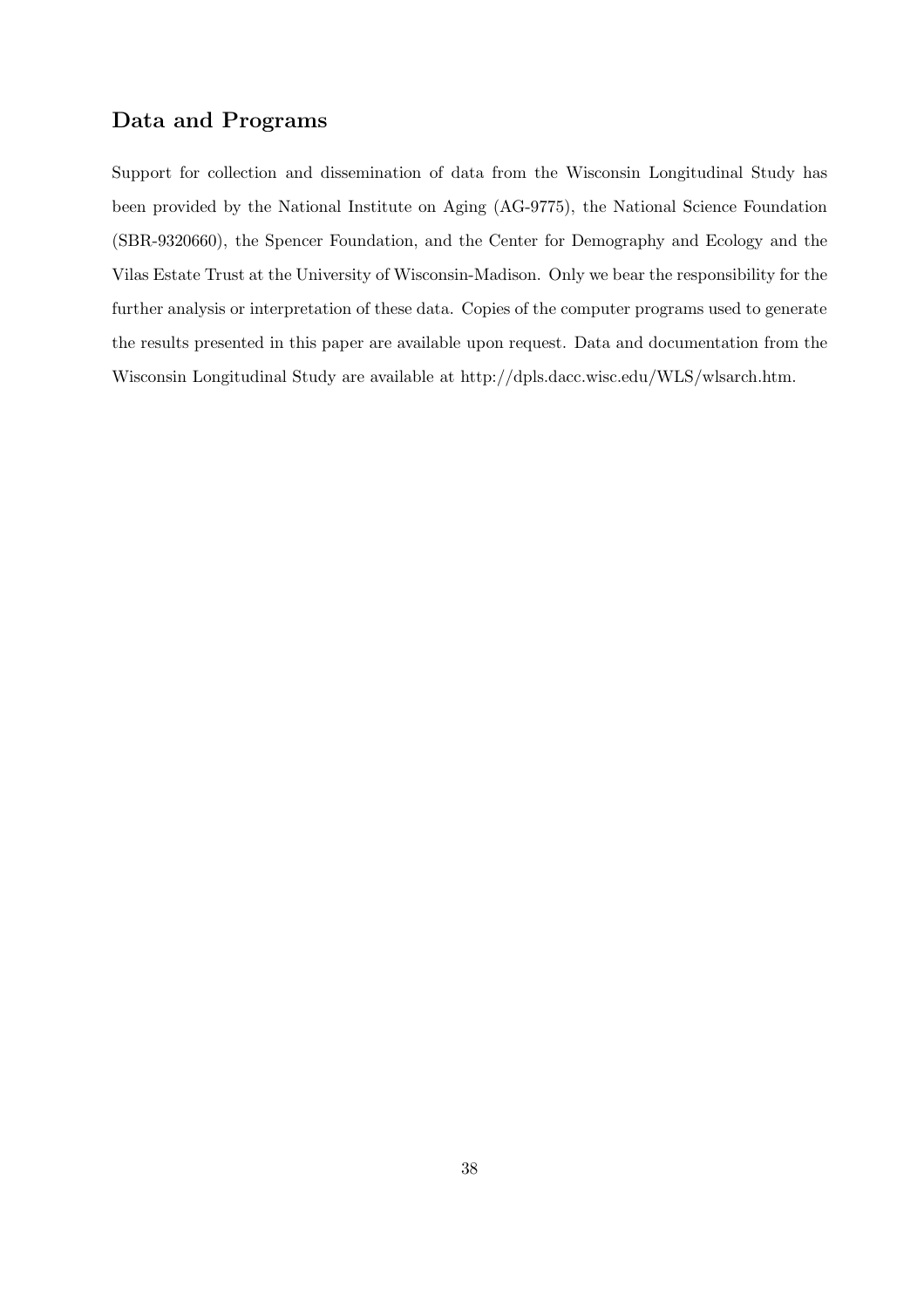|               | Observed<br>Proportions | Corrected for<br>Misclassification | Class Size<br>$\%\Delta$ to average | Fraction Sampled<br>$\%\Delta$ to average |  |  |  |  |
|---------------|-------------------------|------------------------------------|-------------------------------------|-------------------------------------------|--|--|--|--|
|               |                         | A. Out-degree                      |                                     |                                           |  |  |  |  |
| zero          | .099                    | .099                               | .235<br>(.055)                      | $-.030$<br>(.010)                         |  |  |  |  |
| positive      | .901                    | .901                               | $-.026$<br>(.018)                   | .003<br>(.003)                            |  |  |  |  |
|               |                         |                                    | B. In-degree                        |                                           |  |  |  |  |
| zero          | .603                    | .443                               | .026<br>(.032)                      | $-.010$<br>(.006)                         |  |  |  |  |
| positive      | .397                    | .557                               | $-.021$<br>(.027)                   | .008<br>(.005)                            |  |  |  |  |
|               | C. Network Position     |                                    |                                     |                                           |  |  |  |  |
| Isolate       | .080                    | .056                               | .346<br>(.102)                      | $-.030$<br>(.019)                         |  |  |  |  |
| Sycophant     | .523                    | .387                               | $-.025$<br>(.034)                   | $-.006$<br>(.006)                         |  |  |  |  |
| <b>Broker</b> | .377                    | .514                               | $-.027$<br>(.028)                   | .010<br>(.005)                            |  |  |  |  |
| Receiver      | .020                    | .043                               | .092<br>(.124)                      | $-.031$<br>(.024)                         |  |  |  |  |

| TABLE 1                                                      |
|--------------------------------------------------------------|
| DISTRIBUTION OF OUT-DEGREE, IN-DEGREE, NETWORK POSITIONS AND |
| THEIR RELATION TO CLASS SIZE AND FRACTION OF CLASS SAMPLED   |

NOTE.— The sample consists of 2,514 full-time employed (white) male workers in the WLS for whom we have information on friendship ties, hourly wages at age 53 and covariates (see Table 2 for descriptive statistics).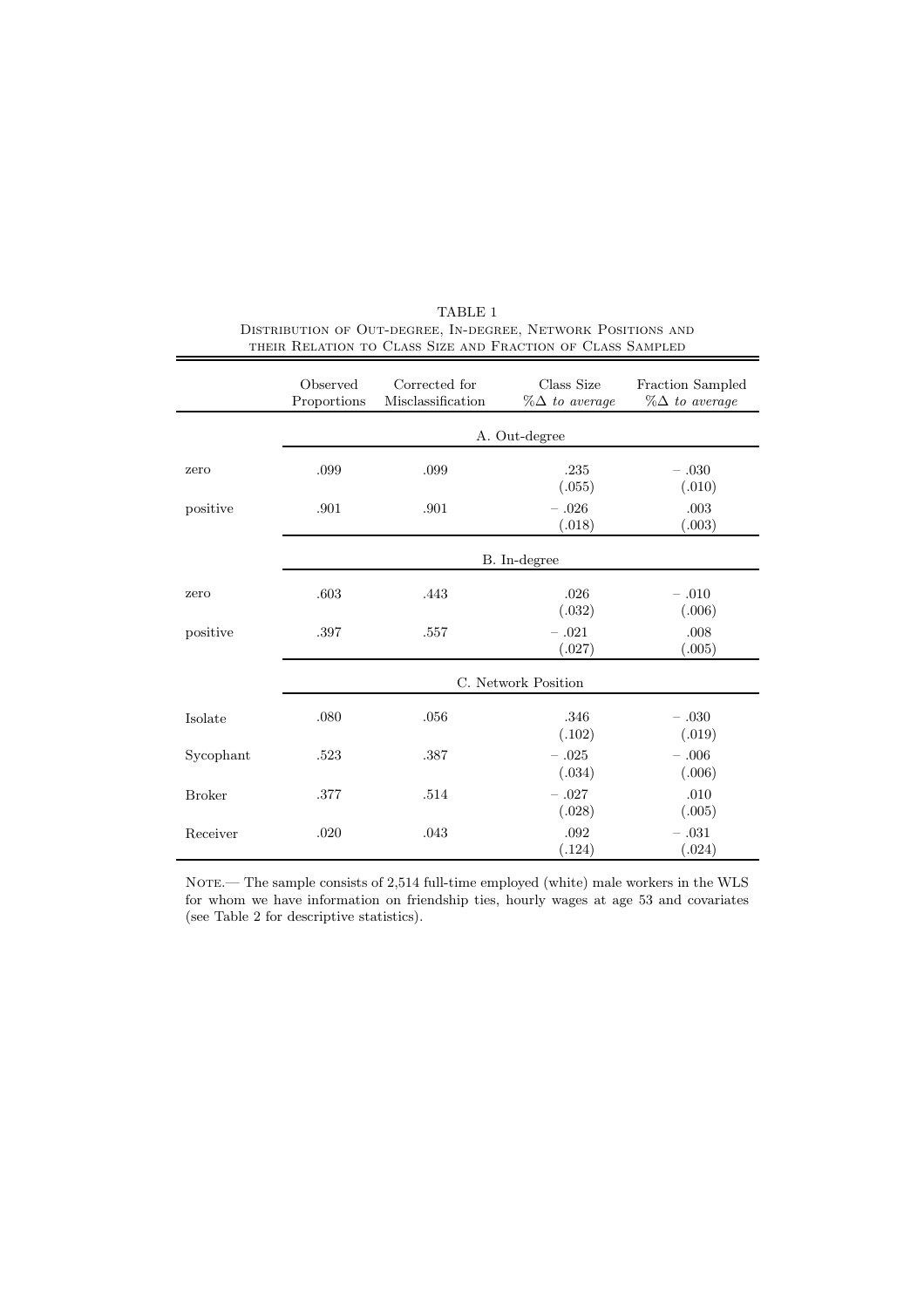| SUMMARY STATISTICS OF SELECTED CONTROL VARIABLES     |                |                  |                |                      |                |                |  |
|------------------------------------------------------|----------------|------------------|----------------|----------------------|----------------|----------------|--|
|                                                      |                |                  |                | by Network Position: |                |                |  |
| Variable                                             | Mean           | (Std. Dev.)      | Isolate        | Sycophant            | <b>Broker</b>  | Receiver       |  |
| $IQ$ -score                                          | 101.94         | (15.14)          | 99.40          | 100.01               | 103.82         | 100.13         |  |
| No. of member-<br>ships in org. $(log)$              | .936           | (.715)           | .680           | .887                 | .997           | .972           |  |
| Freq. of contact<br>with friends $(log)$             | .992           | (.780)           | .879           | .962                 | 1.045          | .786           |  |
| Freq. of contact<br>with relatives $(log)$           | .913           | (.742)           | .852           | .895                 | .947           | .746           |  |
| Married                                              | .867           | (.340)           | .801           | .848                 | .884           | .917           |  |
| Job found via<br>informal contact                    | .408           | (.492)           | .267           | .403                 | .425           | .438           |  |
| Personality traits:<br>extroversion<br>agreeableness | 3.779<br>4.633 | (.821)<br>(.679) | 3.590<br>4.439 | 3.750<br>4.639       | 3.805<br>4.649 | 3.954<br>4.657 |  |

TABLE 2 SUMMARY STATISTICS OF SELECTED CONTROL VARIABLES

NOTE.— The sample consists of 2,514 full-time employed male workers, WLS, at age 53. Estimated means by network position are corrected for misclassification error.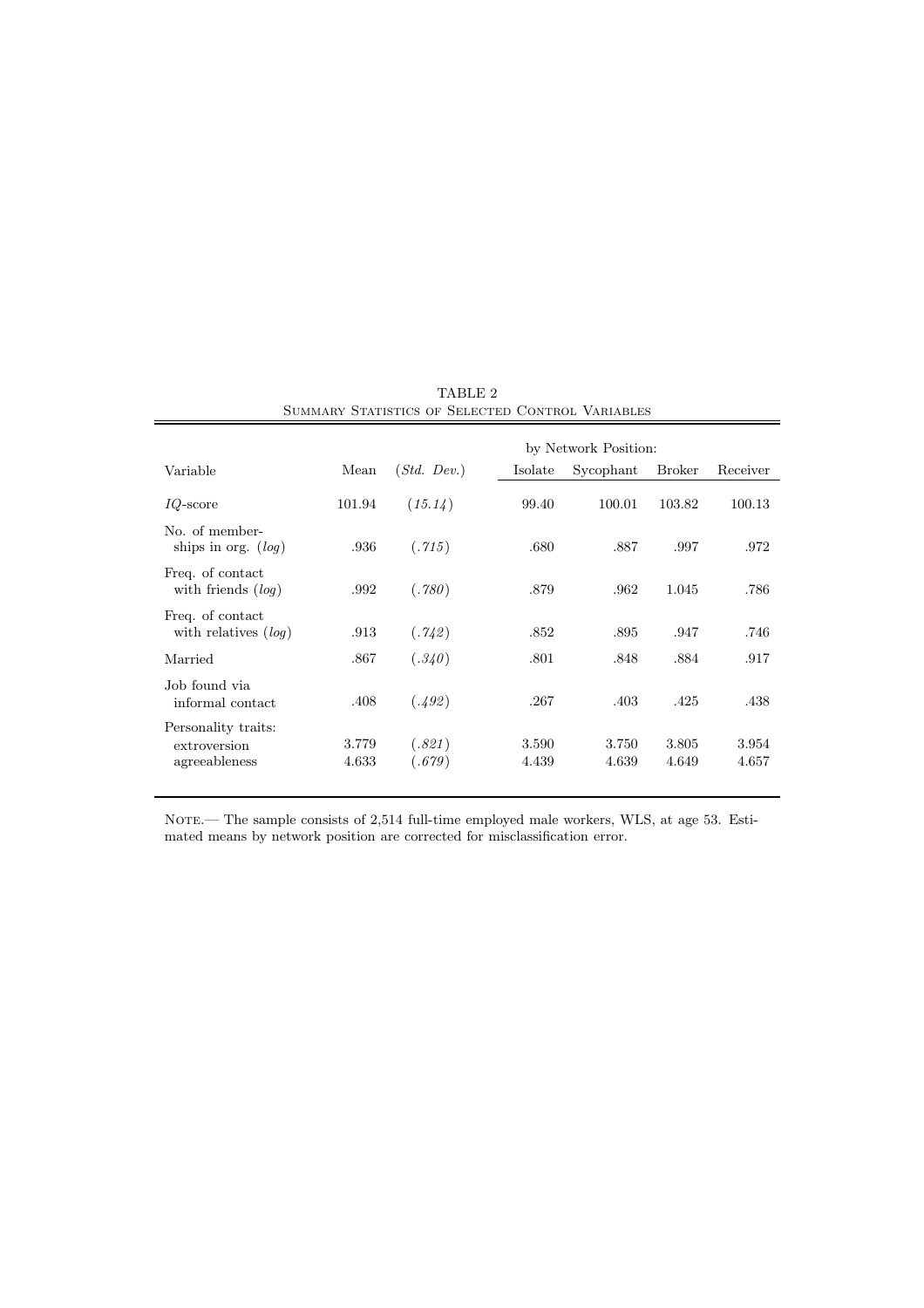| Covariate                                 | (1)               | (2)               | (3)               | (4)               | (5)               |
|-------------------------------------------|-------------------|-------------------|-------------------|-------------------|-------------------|
| Out-degree $0$                            | $-.069$<br>(.039) |                   |                   |                   |                   |
| Out-degree $>0$                           | .008<br>(.012)    |                   |                   |                   |                   |
| In-degree<br>$\overline{0}$               |                   | $-.114$<br>(.027) |                   |                   |                   |
| In-degree $>0$                            |                   | .091<br>(.022)    |                   |                   |                   |
| Network Position                          |                   |                   |                   |                   |                   |
| Isolate                                   |                   |                   | $-.426$<br>(.110) | $-.416$<br>(.109) | $-.417$<br>(.102) |
| Sycophant                                 |                   |                   | $-.090$<br>(.026) | $-.091$<br>(.026) | $-.089$<br>(.028) |
| <b>Broker</b>                             |                   |                   | .086<br>(.021)    | $.085$<br>(.021)  | $.085$<br>(.022)  |
| Receiver                                  |                   |                   | .330<br>(.139)    | .327<br>(.138)    | .311<br>(.134)    |
| Observations                              | 2,514             | 2,514             | 2,514             | 2,413             | 2,364             |
| Adjusted $R^2$<br>$F$ -statistic typology | .043              | .063              | $.077\,$<br>26.31 | .077<br>25.07     | .070<br>21.44     |

TABLE 3 OLS Estimates ln(Wage) Equation for Adult, Male Workers, WLS, at Age 53

NOTE.— Standard errors are in parentheses. See the note to Table 1. Log hourly wages and controls are in mean-deviation form; the constant term is suppressed. All specifications include a set of dummy variables for each high school class; one reference category omitted. Column (4) excludes individuals in small classes of five students and less. Column (5) excludes all those who were in classes of which less than twenty percent has been sampled.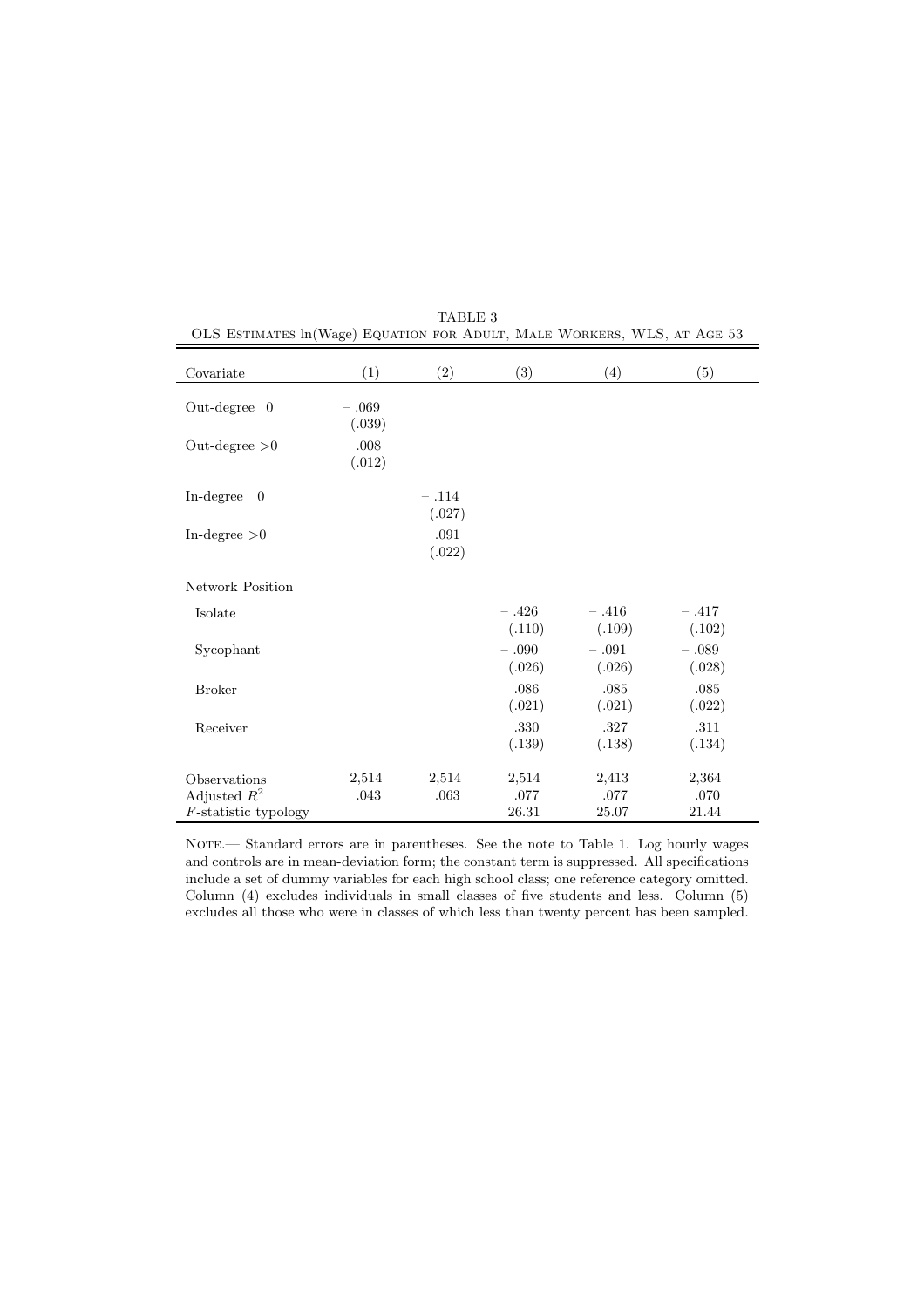| CONTROLLING FOR LAMILI DACKGROUND, |          |          |           |           |           | COGNITIVE ADILITIES, I ERSONALITI, I EER CHARACTERISTICS |          |
|------------------------------------|----------|----------|-----------|-----------|-----------|----------------------------------------------------------|----------|
| Covariate                          | (1)      | (2)      | (3)       | (4)       | (5)       | (6)                                                      | (7)      |
| Network Position                   |          |          |           |           |           |                                                          |          |
| Isolate                            | $-.378$  | $-.326$  | $-\ .318$ | $-\ .311$ | $-.400$   | $-\ .354$                                                | $-$ .317 |
|                                    | (.110)   | (.106)   | (.110)    | (.107)    | (.111)    | (.111)                                                   | (.109)   |
| Sycophant                          | $-.083$  | $-.068$  | $-\ .073$ | $-.066$   | $-.088$   | $-.080$                                                  | $-.068$  |
|                                    | (.026)   | (.025)   | (.026)    | (.025)    | (.026)    | (.026)                                                   | (.025)   |
| <b>Broker</b>                      | $.079\,$ | $.061\,$ | $.066\,$  | $.058\,$  | $.085\,$  | $.074\,$                                                 | $.061\,$ |
|                                    | (.021)   | (.021)   | (.021)    | (.021)    | (.021)    | (.021)                                                   | (.020)   |
| Receiver                           | .289     | .304     | .280      | .299      | .288      | $.291\,$                                                 | $.298\,$ |
|                                    | (.139)   | (.134)   | (.139)    | (.134)    | (.138)    | (.138)                                                   | (.134)   |
| Cognitive abilities                |          |          |           |           |           |                                                          |          |
| $IQ$ -score                        |          | $.164\,$ |           | .142      |           |                                                          | .129     |
|                                    |          | (.012)   |           | (.014)    |           |                                                          | (.015)   |
| Class rank $(log)$                 |          |          | .116      | .042      |           |                                                          | $.038\,$ |
|                                    |          |          | (.013)    | (.015)    |           |                                                          | (.015)   |
| Personality traits                 |          |          |           |           |           |                                                          |          |
| extroversion                       |          |          |           |           | $-\ .014$ |                                                          | .008     |
|                                    |          |          |           |           | (.012)    |                                                          | (.012)   |
| agreeableness                      |          |          |           |           | $-.057$   |                                                          | $-.046$  |
|                                    |          |          |           |           | (.013)    |                                                          | (.013)   |
| Respondent's friends               |          |          |           |           |           |                                                          |          |
| planning college                   |          |          |           |           |           | .076                                                     | .050     |
|                                    |          |          |           |           |           | (.022)                                                   | (.021)   |
| getting jobs                       |          |          |           |           |           | .019                                                     | .017     |
|                                    |          |          |           |           |           | (.022)                                                   | (.021)   |
| military service                   |          |          |           |           |           | .007                                                     | .019     |
|                                    |          |          |           |           |           | (.019)                                                   | (.018)   |
|                                    |          |          |           |           |           |                                                          |          |
| Observations                       | 2,514    | 2,514    | 2,514     | 2,514     | 2,514     | 2,514                                                    | 2,514    |
| Adjusted $R^2$                     | .109     | $.177\,$ | .142      | .180      | $.131\,$  | .118                                                     | $.191\,$ |
| $F$ -statistic typology            | 21.44    | 17.20    | 16.48     | 15.97     | 24.09     | 19.52                                                    | 16.47    |

TABLE 4 OLS Estimates ln(Wage) Equation for Adult, Male Workers, WLS, at Age 53 Controlling for Family Background, Cognitive Abilities, Personality, Peer Characteristics

NOTE.— Standard errors are in parentheses. Log hourly wages and controls are in mean-deviation form; the constant term is suppressed. All specifications control for high school fixed effects and include sets of indicator variables for parental education and occupation as well as continuous controls for the number of siblings (results omitted). See Table 2 for summary statistics.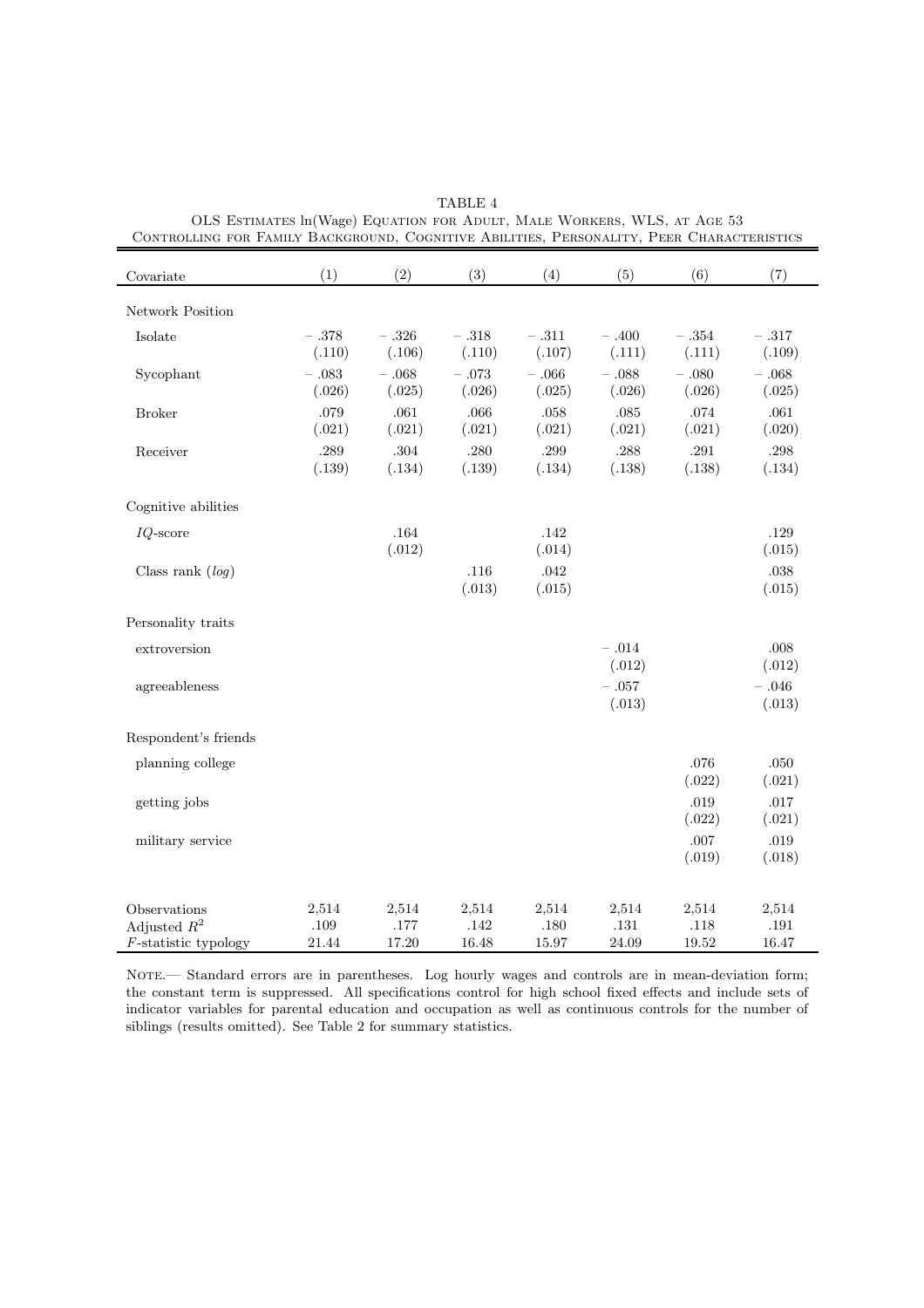| Covariate                                                 | (1)                    | (2)                    | (3)                    | (4)                    | (5)                    | (6)                    |
|-----------------------------------------------------------|------------------------|------------------------|------------------------|------------------------|------------------------|------------------------|
| <b>Network Position</b>                                   |                        |                        |                        |                        |                        |                        |
| Isolate                                                   | $-.326$<br>(.106)      | $-.289$<br>(.107)      | $-.289$<br>(.107)      | $-.325$<br>(.106)      | $-.325$<br>(.106)      | $-.289$<br>(.107)      |
| Sycophant                                                 | $-.068$<br>(.025)      | $-.065$<br>(.025)      | $-.065$<br>(.025)      | $-.067$<br>(.025)      | $-.067$<br>(.025)      | $-.065$<br>(.025)      |
| <b>Broker</b>                                             | .061<br>(.021)         | .057<br>(.020)         | .056<br>(.020)         | .058<br>(.020)         | .060<br>(.020)         | .056<br>(.020)         |
| Receiver                                                  | .304<br>(.134)         | .281<br>(.134)         | .283<br>(.134)         | .322<br>(.134)         | .304<br>(.134)         | .282<br>(.135)         |
| No. of member-<br>ships in org. $(log)$                   |                        | .109<br>(.020)         |                        |                        |                        | .101<br>(.021)         |
| No. of member-<br>ships in org. <sup>‡</sup> (log)        |                        |                        | .086<br>(.015)         |                        |                        |                        |
| Freq. of contact<br>with friends $(log)$                  |                        |                        |                        | .060<br>(.017)         |                        | .056<br>(.018)         |
| Freq. of contact<br>with relatives $(log)$                |                        |                        |                        |                        | $-.043$<br>(.018)      | $-.065$<br>(.019)      |
| Observations<br>Adjusted $R^2$<br>$F$ -statistic typology | 2,514<br>.177<br>17.20 | 2,514<br>.190<br>14.55 | 2,514<br>.191<br>14.53 | 2,514<br>.182<br>17.50 | 2,514<br>.180<br>17.06 | 2,514<br>.195<br>14.52 |

TABLE 5 OLS Estimates ln(Wage) Equation for Adult, Male Workers, WLS Controlling for Measures of Social Participation and Contacts at Age 53

NOTE.— Standard errors are in parentheses. Log hourly wages and controls are in meandeviation form; the constant term is suppressed. All specifications control for high school fixed effects and include indicator variables for parental education and occupation as well as continuous controls for the number of siblings and iq-scores (see Table 2 for descriptives).

‡ This variable weights the number of membership in organizations by the intensity of respondents' involvement.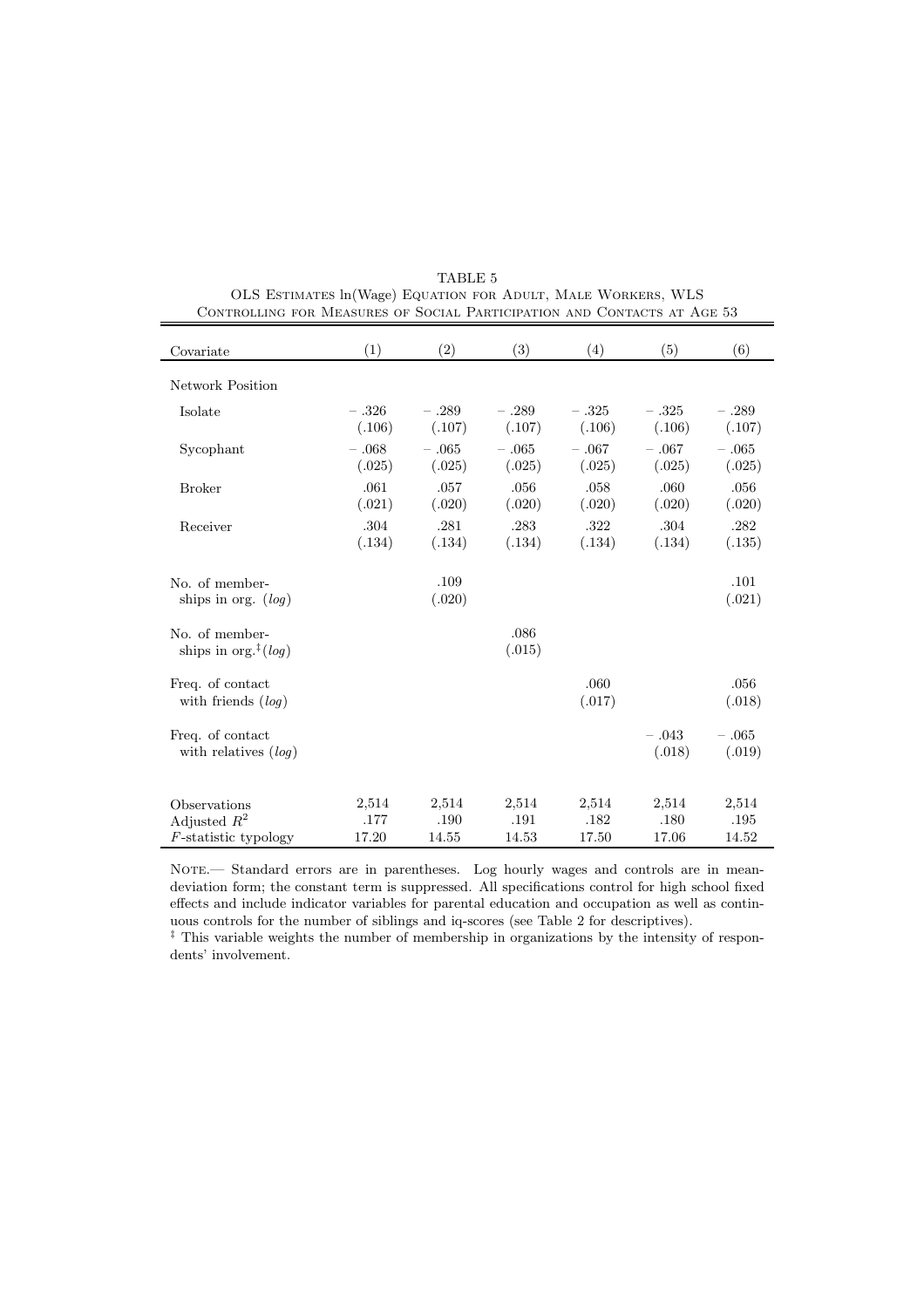| Covariate                                                 | (1)                    | (2)                    | (3)                    | (4)                    | (5)                    | (6)                    | (7)                    |
|-----------------------------------------------------------|------------------------|------------------------|------------------------|------------------------|------------------------|------------------------|------------------------|
| Network Position                                          |                        |                        |                        |                        |                        |                        |                        |
| Isolate                                                   | $-.326$<br>(.106)      | $-.287$<br>(.104)      | $-.310$<br>(.106)      | $-.329$<br>(.106)      | $-.313$<br>(.105)      | $-.264$<br>(.104)      | $-.247$<br>(.105)      |
| Sycophant                                                 | $-.068$<br>(.025)      | $-.055$<br>(.025)      | $-.064$<br>(.025)      | $-.073$<br>(.027)      | $-.060$<br>(.025)      | $-.050$<br>(.024)      | $-.049$<br>(.024)      |
| <b>Broker</b>                                             | .061<br>(.021)         | .050<br>(.020)         | .057<br>(.020)         | .055<br>(.023)         | .053<br>(.020)         | .044<br>(.020)         | .042<br>(.020)         |
| Receiver                                                  | .304<br>(.134)         | .268<br>(.130)         | .294<br>(.133)         | .298<br>(.135)         | .304<br>(.131)         | .260<br>(.129)         | .255<br>(.131)         |
| Yrs. of schooling<br>completed                            |                        | .152<br>(.014)         |                        |                        |                        | .129<br>(.015)         | .123<br>(.015)         |
| Married                                                   |                        |                        | .053<br>(.011)         |                        |                        | .054<br>(.011)         | .057<br>(.011)         |
| Job found via<br>informal contact                         |                        |                        |                        | .013<br>(.024)         |                        | .018<br>(.011)         | .012<br>(.011)         |
| Dict. of Ocp. Titles<br>people-score $(log)$              |                        |                        |                        |                        | .108<br>(.012)         | .056<br>(.013)         | .050<br>(.013)         |
| Social participa-<br>tion controls                        |                        |                        |                        |                        |                        |                        | yes                    |
| Observations<br>Adjusted $R^2$<br>$F$ -statistic typology | 2,514<br>.177<br>17.20 | 2,514<br>.224<br>13.42 | 2,514<br>.185<br>15.67 | 2,514<br>.177<br>17.01 | 2,514<br>.205<br>15.81 | 2,514<br>.240<br>11.52 | 2,514<br>.249<br>10.57 |

TABLE 6 OLS Estimates ln(Wage) Equation for Adult, Male Workers, WLS CONTROLLING FOR OTHER OUTCOME MEASURES, AT AGE 53

NOTE.— Standard errors are in parentheses. Log hourly wages and controls are in mean-deviation form; the constant term is suppressed. All specifications control for high school fixed effects and include indicator variables for parental education and occupation as well as continuous controls for the number of siblings and iq-scores (see Table 2 for descriptives).